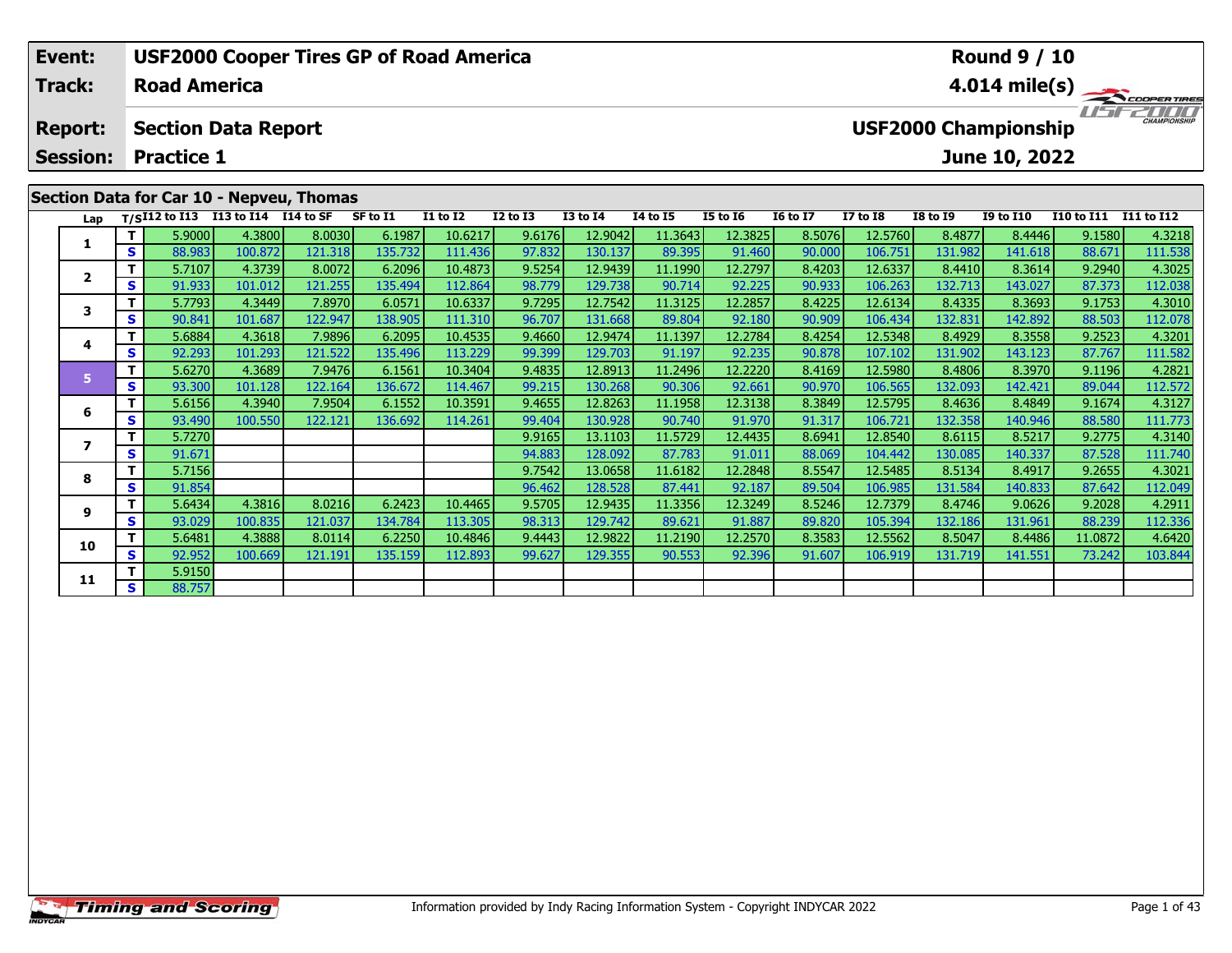| Event:         | <b>USF2000 Cooper Tires GP of Road America</b> | <b>Round 9 / 10</b>                                |
|----------------|------------------------------------------------|----------------------------------------------------|
| Track:         | <b>Road America</b>                            | $4.014 \text{ mile(s)}$                            |
| <b>Report:</b> | Section Data Report                            | <b>CHAMPIONSHIP</b><br><b>USF2000 Championship</b> |
|                | <b>Session: Practice 1</b>                     | June 10, 2022                                      |
|                |                                                |                                                    |

# **Section Data for Car 10 - Nepveu, Thomas**

| Lap            | T/SLap |          | PI to PO | PO to SF | <b>SF to PI</b> | PIA to PO |
|----------------|--------|----------|----------|----------|-----------------|-----------|
| $\mathbf{1}$   | т      | 132.8677 |          | 136.7053 |                 |           |
|                | S      | 108.758  |          | 99.546   |                 |           |
| $\overline{2}$ | т      | 132.1896 |          |          |                 |           |
|                | S      | 109.316  |          |          |                 |           |
| 3              | т      | 132.1089 |          |          |                 |           |
|                | S      | 109.382  |          |          |                 |           |
| 4              | т      | 131.9156 |          |          |                 |           |
|                | S      | 109.543  |          |          |                 |           |
| 5              | т      | 131.5806 |          |          |                 |           |
|                | S      | 109.822  |          |          |                 |           |
|                | т      | 131.6687 |          |          | 142.7905        |           |
| 6              | S      | 109.748  |          |          | 100.112         |           |
| $\overline{z}$ | т      | 298.7204 | 157.1215 |          |                 | 172.1270  |
|                | S      | 48.374   | 6.310    |          |                 | 8.841     |
| 8              | т      | 171.4818 | 28.5546  | 130.3353 |                 | 43.9420   |
|                | S      | 84.268   | 34.718   | 104.411  |                 | 34.631    |
| 9              | т      | 133.2035 |          |          |                 |           |
|                | S      | 108.484  |          |          |                 |           |
| 10             | т      | 134.2574 |          |          | 148.5436        |           |
|                | S      | 107.632  |          |          | 96.234          |           |
| 11             | т      |          |          |          |                 |           |
|                | S      |          |          |          |                 |           |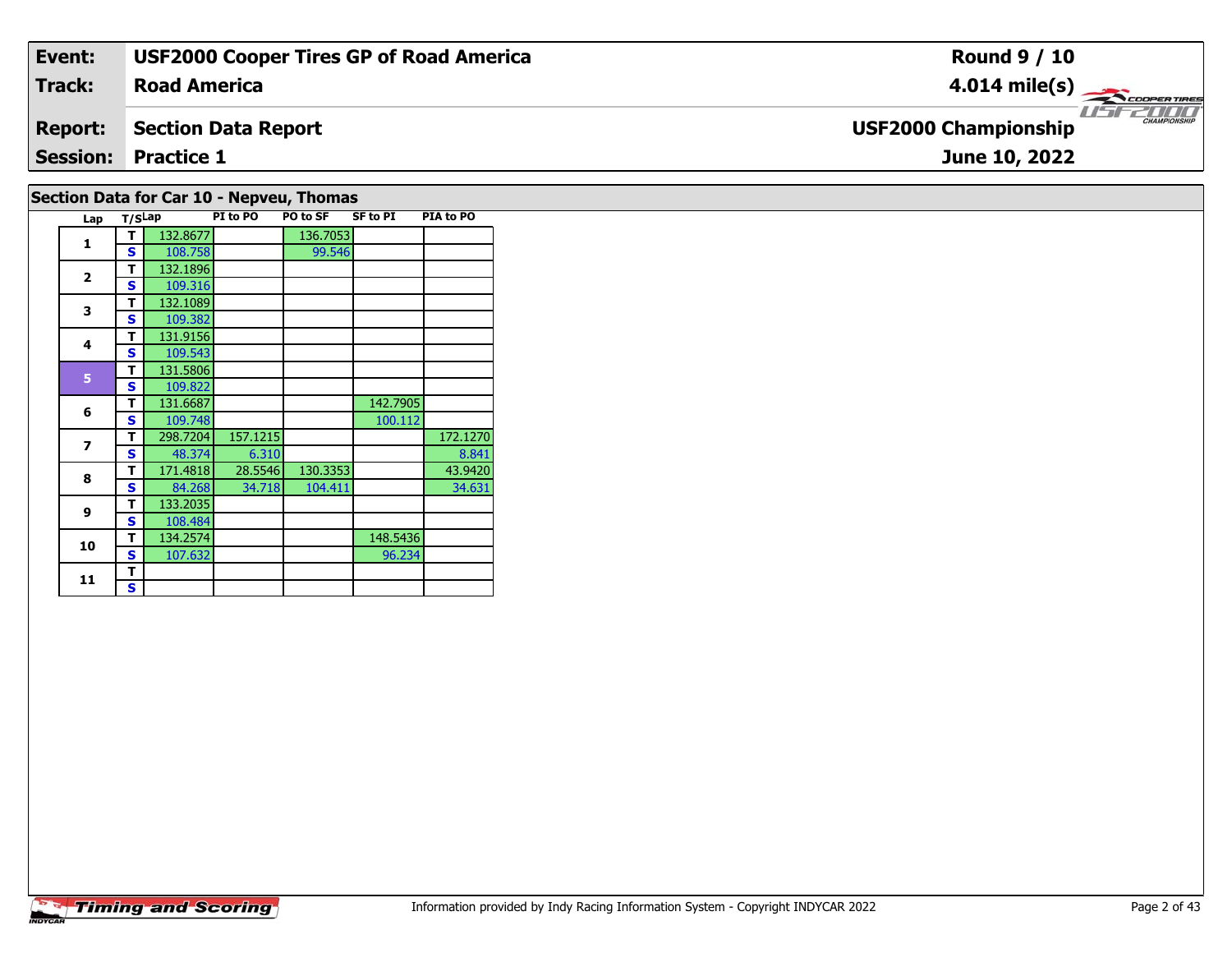| Event:                                    |            |                     | <b>USF2000 Cooper Tires GP of Road America</b> |         |          |                 |            |                 |                 |                 |                 |           |                             | <b>Round 9 / 10</b> |                   |                             |
|-------------------------------------------|------------|---------------------|------------------------------------------------|---------|----------|-----------------|------------|-----------------|-----------------|-----------------|-----------------|-----------|-----------------------------|---------------------|-------------------|-----------------------------|
| <b>Track:</b>                             |            | <b>Road America</b> |                                                |         |          |                 |            |                 |                 |                 |                 |           |                             |                     |                   | $4.014 \text{ mile(s)}$     |
| <b>Report:</b>                            |            |                     | <b>Section Data Report</b>                     |         |          |                 |            |                 |                 |                 |                 |           | <b>USF2000 Championship</b> |                     |                   | 2000<br><b>CHAMPIONSHIP</b> |
| <b>Session:</b>                           |            | <b>Practice 1</b>   |                                                |         |          |                 |            |                 |                 |                 |                 |           |                             | June 10, 2022       |                   |                             |
| Section Data for Car 11 - Christie, Dylan |            |                     |                                                |         |          |                 |            |                 |                 |                 |                 |           |                             |                     |                   |                             |
|                                           |            |                     | Lap T/SI12 to I13 113 to I14 I14 to SF         |         | SF to I1 | <b>I1 to I2</b> | I2 to I3   | <b>I3 to I4</b> | <b>I4 to I5</b> | <b>I5 to 16</b> | <b>16 to 17</b> | I7 to I8  | <b>I8 to I9</b>             | <b>I9 to I10</b>    | <b>I10 to I11</b> | I11 to I12                  |
|                                           |            | 5.7933              | 4.4691                                         | 8.03121 | 6.1902   | 10.5108         | 9.7499     | 12.9796         | 12.3919         | 12.7292         | 8.6490          | 12.6835   | 8.4735                      | 8.3870              | 9.2578            | 4.3444                      |
|                                           | S I        | 90.622              | 98.861                                         | 120.892 | 135.919  | 112.611         | 96.504     | 129.381         | 81.982          | 88.969          | 88.528          | 105.846   | 132.204                     | 142.591             | 87.715            | 110.958                     |
|                                           |            | 5.7295              | 4.4126                                         | 7.9699  | 6.1495   | 10.3170         | 9.7158     | 12.9595         | 11.2728         | 12.3938         | 8.4527          | 12.6567   | 8.5083                      | 8.3907              | 9.4412            | 4.4030                      |
| $\overline{2}$                            | s l        | 91.631              | 100.126                                        | 121.822 | 136.818  | 114.727         | 96.843     | 129.582         | 90.120          | 91.376          | 90.584          | 106.070   | 131.663                     | 142.528             | 86.011            | 109.481                     |
|                                           |            | 5.7124              | 4.4492                                         | 8.0045  | 6.1804   | 10.4103         | 9.7010     | 12.9000         | 11.2968         | 12.3424         | 8.4868          | 12.6149   | 8.4637                      | 8.3491              | 9.2753            | 4.3330                      |
|                                           | $\epsilon$ | 01.005              | 00303                                          | 121.205 | $126121$ | 112.600         | $QG$ $QQ1$ | 120190          | <u>Recolog</u>  | 01757           | lace na         | $106$ 422 | 122257                      | 14222               | 97540             | 111250                      |

| Lap            |    |        | $T/SI12$ to $I13$ $I13$ to $I14$ $I14$ to SF |         | SF to 11 | 11 to 12 | 12 to 13 | 13 to 14 | 14 to 15 | 15 to 16 | 16 to 17 | 17 to 18 | 18 to 19 | 19 to 110 | <b>I10 to I11</b> | <b>I11 to I12</b> |
|----------------|----|--------|----------------------------------------------|---------|----------|----------|----------|----------|----------|----------|----------|----------|----------|-----------|-------------------|-------------------|
|                | T. | 5.7933 | 4.4691                                       | 8.0312  | 6.1902   | 10.5108  | 9.7499   | 12.9796  | 12.3919  | 12.7292  | 8.6490   | 12.6835  | 8.4735   | 8.3870    | 9.2578            | 4.3444            |
|                | S. | 90.622 | 98.861                                       | 120.892 | 135.919  | 112.611  | 96.504   | 129.381  | 81.982   | 88.969   | 88.528   | 105.846  | 132.204  | 142.591   | 87.715            | 110.958           |
| $\overline{2}$ | т  | 5.7295 | 4.4126                                       | 7.9699  | 6.1495   | 10.3170  | 9.7158   | 12.9595  | 11.2728  | 12.3938  | 8.4527   | 12.6567  | 8.5083   | 8.3907    | 9.4412            | 4.4030            |
|                | S  | 91.631 | 100.126                                      | 121.822 | 136.818  | 114.727  | 96.843   | 129.582  | 90.120   | 91.376   | 90.584   | 106.070  | 131.663  | 142.528   | 86.011            | 109.481           |
| 3              | т  | 5.7124 | 4.4492                                       | 8.0045  | 6.1804   | 10.4103  | 9.7010   | 12.9000  | 11.2968  | 12.3424  | 8.4868   | 12.6149  | 8.4637   | 8.3491    | 9.2753            | 4.3330            |
|                | S  | 91.905 | 99.303                                       | 121.295 | 136.134  | 113.699  | 96.991   | 130.180  | 89.929   | 91.757   | 90.220   | 106.422  | 132.357  | 143.238   | 87.549            | 111.250           |
| 4              | т  | 5.6999 | 4.4122                                       | 7.9116  | 6.0816   | 10.4211  | 9.6548   | 12.7018  | 11.5656  | 12.9862  | 9.2626   | 13.0705  | 8.5456   | 8.4745    | 9.2317            | 4.3132            |
|                | S. | 92.107 | 100.136                                      | 122.720 | 138.346  | 113.581  | 97.455   | 132.211  | 87.839   | 87.208   | 82.664   | 102.712  | 131.088  | 141.119   | 87.963            | 111.761           |
| 5              |    | 5.7600 | 4.4291                                       | 8.0034  | 6.1860   | 10.3408  | 9.5367   | 12.8387  | 11.2402  | 12.4916  | 9.0931   | 14.2694  | 9.2352   | 10.3655   | 9.3845            | 4.3908            |
|                | S  | 91.146 | 99.753                                       | 121.312 | 136.011  | 114.463  | 98.662   | 130.801  | 90.382   | 90.661   | 84.205   | 94.082   | 121.300  | 115.374   | 86.530            | 109.785           |
| 6              |    | 5.7687 | 4.4461                                       | 8.0147  | 6.1830   | 10.3174  | 9.5342   | 12.8707  | 11.2215  | 12.2687  | 8.4367   | 12.6181  | 8.4969   | 8.3977    | 9.1672            | 4.3003            |
|                | S  | 91.008 | 99.372                                       | 121.141 | 136.077  | 114.722  | 98.688   | 130.476  | 90.532   | 92.308   | 90.756   | 106.395  | 131.840  | 142.409   | 88.582            | 112.096           |
| 7              |    | 5.6489 | 4.4844                                       | 8.0366  | 6.2079   | 10.2810  | 9.5414   | 12.8629  | 11.3300  | 12.3659  | 8.4467   | 12.7324  | 8.5082   | 8.4328    | 9.1898            | 4.3170            |
|                | S  | 92.938 | 98.523                                       | 120.811 | 135.531  | 115.129  | 98.613   | 130.555  | 89.665   | 91.582   | 90.649   | 105.440  | 131.664  | 141.816   | 88.364            | 111.662           |
| 8              |    | 5.7210 |                                              |         |          |          | 16.9633  | 17.7764  | 14.3935  | 12.8369  | 13.4393  | 13.2074  | 8.6262   | 8.6193    | 9.4134            | 4.3598            |
|                | S  | 91.767 |                                              |         |          |          | 55.467   | 94.469   | 70.581   | 88.222   | 56.973   | 101.648  | 129.863  | 138.748   | 86.265            | 110.566           |
| 9              |    | 5.6902 | 4.4045                                       | 8.0569  | 6.2799   | 10.4003  | 9.5315   | 12.9908  | 11.3019  | 12.7965  | 10.0735  | 12.6218  | 8.5165   | 8.5140    | 9.2395            | 4.3534            |
|                | S  | 92.264 | 100.311                                      | 120.507 | 133.977  | 113.808  | 98.716   | 129.270  | 89.888   | 88.501   | 76.010   | 106.364  | 131.536  | 140.464   | 87.888            | 110.729           |
| 10             | т  | 5.7038 | 4.4206                                       | 8.0101  | 6.2043   | 10.9660  | 9.7432   | 13.0204  | 11.4659  | 12.3788  | 8.6937   | 12.5755  | 8.5096   | 8.7310    | 12.8157           | 4.6877            |
|                | S. | 92.044 | 99.945                                       | 121.211 | 135.610  | 107.937  | 96.571   | 128.976  | 88.603   | 91.487   | 88.073   | 106.755  | 131.643  | 136.973   | 63.363            | 102.832           |
| 11             | T. | 6.2649 | 4.5092                                       | 8.0765  | 6.2702   | 10.5925  | 9.7134   | 12.9646  | 11.3238  | 12.3117  | 8.4791   | 12.7447  | 8.5101   | 8.4245    | 9.9688            | 4.4698            |
|                | S  | 83.800 | 97.982                                       | 120.214 | 134.184  | 111.743  | 96.867   | 129.531  | 89.715   | 91.986   | 90.302   | 105.338  | 131.635  | 141.956   | 81.459            | 107.845           |
| 12             | т  | 5.8547 |                                              |         |          |          |          |          |          |          |          |          |          |           |                   |                   |
|                | S. | 89.672 |                                              |         |          |          |          |          |          |          |          |          |          |           |                   |                   |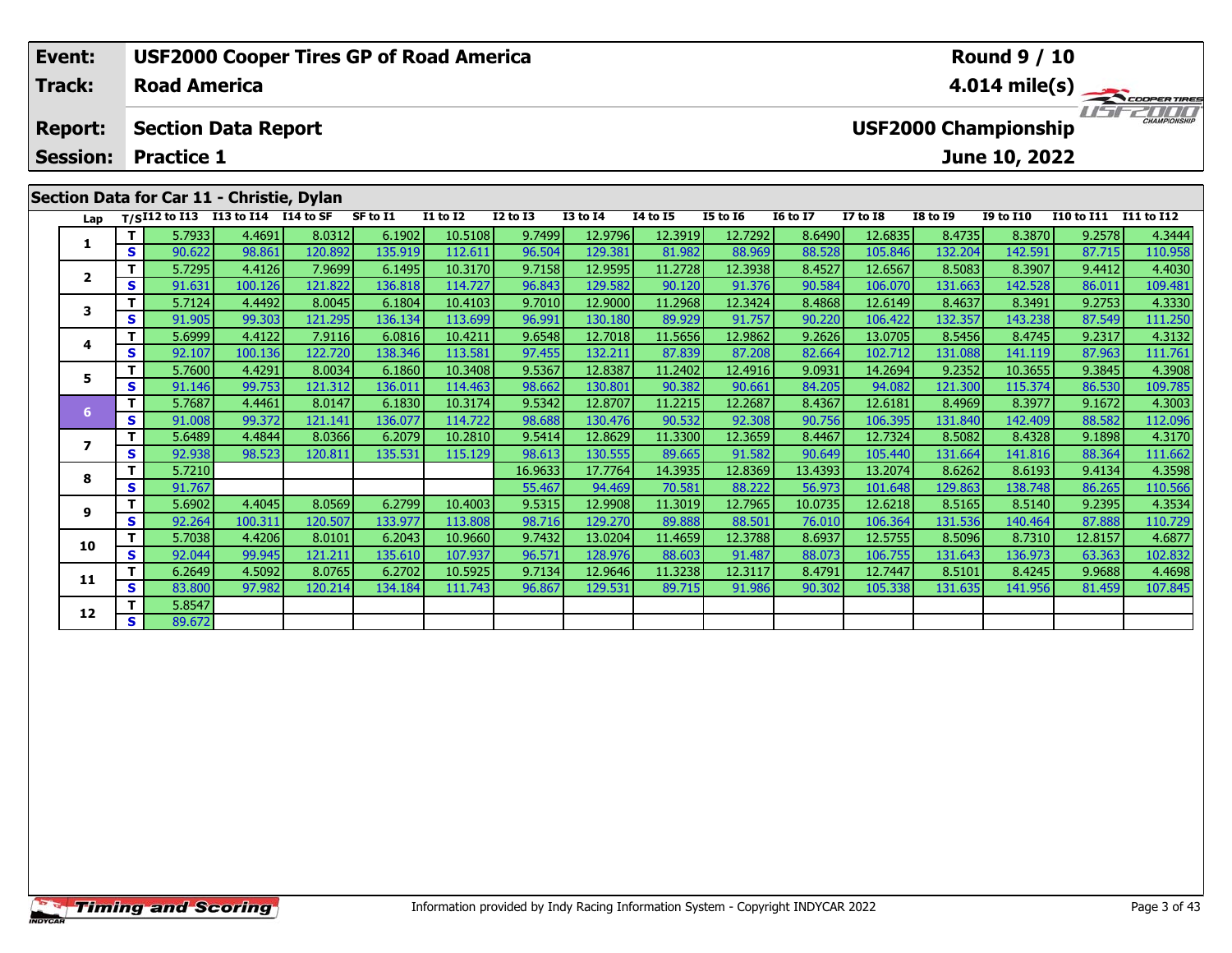| Event:         | <b>USF2000 Cooper Tires GP of Road America</b> | <b>Round 9 / 10</b>                                |
|----------------|------------------------------------------------|----------------------------------------------------|
| Track:         | <b>Road America</b>                            | $4.014 \text{ mile(s)}$                            |
| <b>Report:</b> | Section Data Report                            | <b>CHAMPIONSHIP</b><br><b>USF2000 Championship</b> |
|                | <b>Session: Practice 1</b>                     | June 10, 2022                                      |
|                |                                                |                                                    |

# **Section Data for Car 11 - Christie, Dylan**

|  | Lap            | T/SLap |          | PI to PO | PO to SF | <b>SF to PI</b> | PIA to PO |
|--|----------------|--------|----------|----------|----------|-----------------|-----------|
|  | 1              | т      | 134.6404 |          | 128.2696 |                 |           |
|  |                | S      | 107.326  |          | 106.092  |                 |           |
|  |                | т      | 132.7730 |          |          |                 |           |
|  | $\overline{2}$ | S      | 108.835  |          |          |                 |           |
|  | 3              | T      | 132.5198 |          |          |                 |           |
|  |                | S      | 109.043  |          |          |                 |           |
|  | 4              | т      | 134.3329 |          |          |                 |           |
|  |                | S      | 107.572  |          |          |                 |           |
|  | 5              | т      | 137.5650 |          |          |                 |           |
|  |                | S      | 105.044  |          |          |                 |           |
|  | $6\phantom{1}$ | T      | 132.0419 |          |          |                 |           |
|  |                | S      | 109.438  |          |          |                 |           |
|  | 7              | T      | 132.3859 |          |          | 145.4028        |           |
|  |                | S      | 109.154  |          |          | 98.313          |           |
|  | 8              | т      | 359.0080 | 191.8501 | 154.1227 |                 | 207.5809  |
|  |                | S      | 40.251   | 5.167    | 88.296   |                 | 7.331     |
|  | 9              | T      | 134.7712 |          |          |                 |           |
|  |                | S      | 107.222  |          |          |                 |           |
|  |                | T      | 137.9263 |          |          |                 |           |
|  | 10<br>11       | Ś      | 104.769  |          |          |                 |           |
|  |                | т      | 134.6238 |          |          | 149.8822        |           |
|  |                | S      | 107.339  |          |          | 95.375          |           |
|  | 12             | T      |          |          |          |                 |           |
|  |                | S      |          |          |          |                 |           |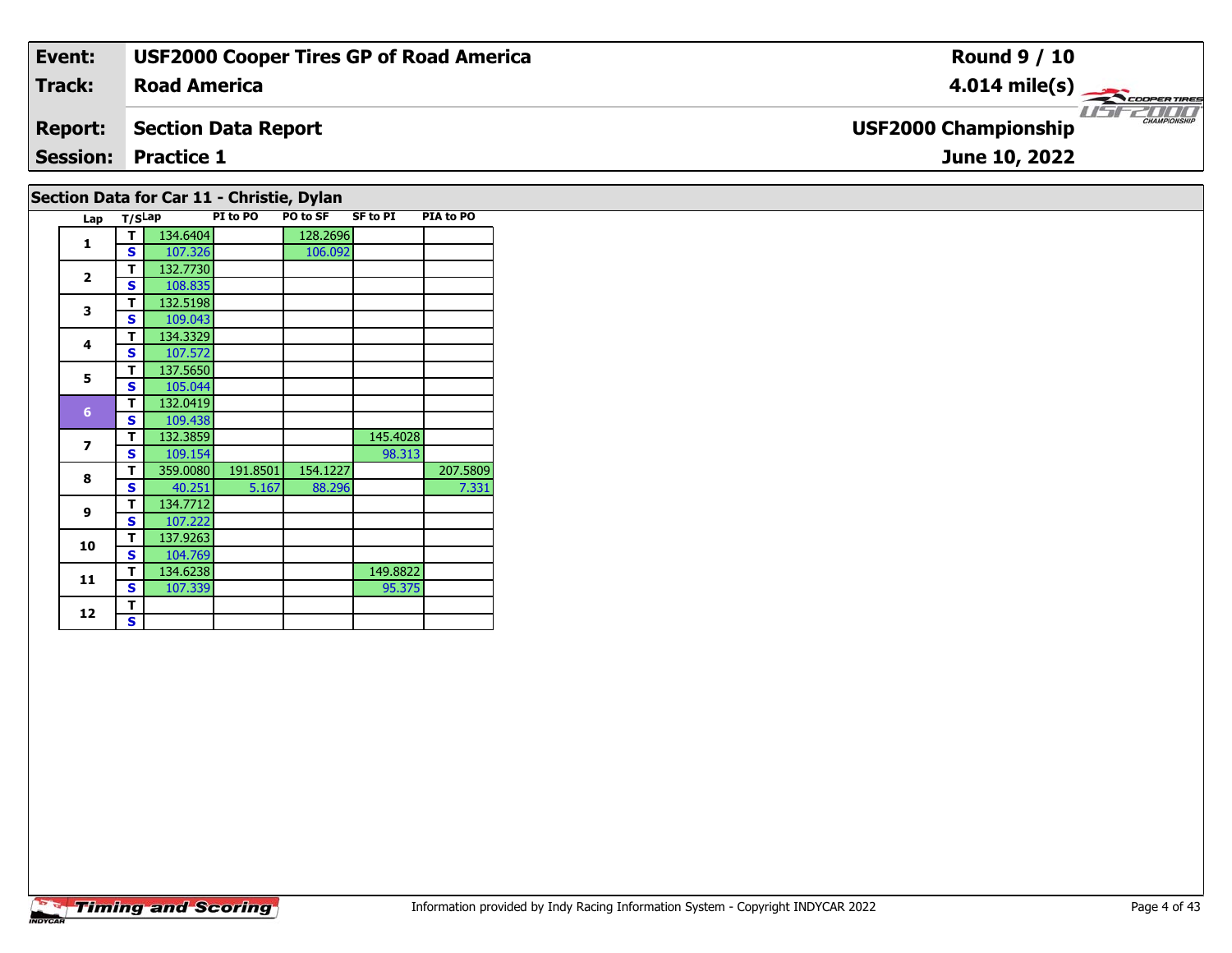| Event:<br><b>Track:</b> |     | <b>Road America</b>                                        |            | <b>USF2000 Cooper Tires GP of Road America</b> |          |                 |              |                 |                 |                 | <b>Round 9 / 10</b><br>$4.014 \text{ mile(s)}$ |                 |                             |                  |                   |                     |  |
|-------------------------|-----|------------------------------------------------------------|------------|------------------------------------------------|----------|-----------------|--------------|-----------------|-----------------|-----------------|------------------------------------------------|-----------------|-----------------------------|------------------|-------------------|---------------------|--|
| <b>Report:</b>          |     | <b>Section Data Report</b>                                 |            |                                                |          |                 |              |                 |                 |                 |                                                |                 | <b>USF2000 Championship</b> |                  |                   | <b>CHAMPIONSHIP</b> |  |
| <b>Session:</b>         |     | <b>Practice 1</b>                                          |            |                                                |          |                 |              |                 |                 |                 |                                                |                 |                             | June 10, 2022    |                   |                     |  |
| Lap                     |     | Section Data for Car 12 - Garg, Bijoy<br>$T/SI12$ to $I13$ | I13 to I14 | I14 to SF                                      | SF to I1 | <b>I1 to I2</b> | $I2$ to $I3$ | <b>I3 to I4</b> | <b>I4 to I5</b> | <b>I5 to 16</b> | <b>16 to 17</b>                                | <b>I7 to I8</b> | <b>I8 to I9</b>             | <b>I9 to I10</b> | <b>I10 to I11</b> | I11 to I12          |  |
|                         |     | 5.7546                                                     | 4.4018     | 8.0706                                         | 6.2601   | 10.5329         | 9.6933       | 13.0650         | 11.2253         | 12.4390         | 8.4225                                         | 12.5932         | 8.4934                      | 8.4383           | 9.2543            | 4.3337              |  |
|                         | s l | 91.231                                                     | 100.372    | 120.302                                        | 134.401  | 112.375         | 97.068       | 128.536         | 90.502          | 91.044          | 90.909                                         | 106.605         | 131.894                     | 141.724          | 87.748            | 111.232             |  |
| $\overline{2}$          |     | 5.6855                                                     | 4.3764     | 7.9916                                         | 6.1842   | 10.3999         | 9.6335       | 12.8854         | 11.5785         | 12.3425         | 8.3686                                         | 12.6303         | 8.4935                      | 8.4350           | 9.2081            | 4.3180              |  |
|                         |     | s l<br>92.340                                              | 100.955    | 121.491                                        | 136.051  | 113.812         | 97.671       | 130.327         | 87.741          | 91.756          | 91.495                                         | 106.292         | 131.892                     | 141.779          | 88.188            | 111.636             |  |
| 3                       |     | 5.6267                                                     | 4.3662     | 7.9629                                         | 6.1580   | 10.3055         | 9.7512       | 12.7088         | 11.3951         | 12.3237         | 8.4369                                         | 12.5257         | 8.4430                      | 8.4158           | 9.2334            | 4.2977              |  |
|                         | S I | 93.305                                                     | 101.191    | 121.929                                        | 136.629  | 114.855         | 96.492       | 132.138         | 89.153          | 91.896          | 90.754                                         | 107.180         | 132.681                     | 142.103          | 87.947            | 112.164             |  |
|                         |     | 5.6613                                                     | 4.3469     | 7.9080                                         | 6.1027   | 10.4035         | 9.5968       | 12.8289         | 11.3298         | 12.2725         | 8.4500                                         | 12,8050         | 8.4945                      | 8.3770           | 9.2025            | 4.2962              |  |

|                         | т        | 5.7546 | 4.4018  | 8.0706  | 6.2601  | 10.5329 | 9.6933  | 13.0650 | 11.2253 | 12.4390 | 8.4225 | 12.5932 | 8.4934  | 8.4383  | 9.2543 | 4.3337  |
|-------------------------|----------|--------|---------|---------|---------|---------|---------|---------|---------|---------|--------|---------|---------|---------|--------|---------|
|                         | s        | 91.231 | 100.372 | 120.302 | 134.401 | 112.375 | 97.068  | 128.536 | 90.502  | 91.044  | 90.909 | 106.605 | 131.894 | 141.724 | 87.748 | 111.232 |
| $\overline{\mathbf{2}}$ |          | 5.6855 | 4.3764  | 7.9916  | 6.1842  | 10.3999 | 9.6335  | 12.8854 | 11.5785 | 12.3425 | 8.3686 | 12.6303 | 8.4935  | 8.4350  | 9.2081 | 4.3180  |
|                         | S        | 92.340 | 100.955 | 121.491 | 136.051 | 113.812 | 97.671  | 130.327 | 87.741  | 91.756  | 91.495 | 106.292 | 131.892 | 141.779 | 88.188 | 111.636 |
| 3                       | T.       | 5.6267 | 4.3662  | 7.9629  | 6.1580  | 10.3055 | 9.7512  | 12.7088 | 11.3951 | 12.3237 | 8.4369 | 12.5257 | 8.4430  | 8.4158  | 9.2334 | 4.2977  |
|                         | S        | 93.305 | 101.191 | 121.929 | 136.629 | 114.855 | 96.492  | 132.138 | 89.153  | 91.896  | 90.754 | 107.180 | 132.681 | 142.103 | 87.947 | 112.164 |
|                         | T.       | 5.6613 | 4.3469  | 7.9080  | 6.1027  | 10.4035 | 9.5968  | 12.8289 | 11.3298 | 12.2725 | 8.4500 | 12.8050 | 8.4945  | 8.3770  | 9.2025 | 4.2962  |
| 4                       | S        | 92.735 | 101.640 | 122.776 | 137.867 | 113.773 | 98.044  | 130.901 | 89.667  | 92.279  | 90.613 | 104.842 | 131.877 | 142.761 | 88.242 | 112.203 |
| 5                       | T.       | 5.6117 | 4.3682  | 7.9687  | 6.1774  | 10.2872 | 9.4990  | 12.8997 | 11.4534 | 12.5166 | 8.4620 | 12.5598 | 8.5132  | 8.4457  | 9.1969 | 4.3063  |
|                         | S.       | 93.555 | 101.144 | 121.840 | 136.200 | 115.059 | 99.053  | 130.183 | 88.699  | 90.480  | 90.485 | 106.889 | 131.587 | 141.600 | 88.296 | 111.940 |
|                         | т        | 5.5495 | 4.3583  | 7.9673  | 6.1868  | 10.3013 | 9.5291  | 12.8856 | 11.2678 | 12.2397 | 8.4698 |         |         | 8.9891  | 9.4280 | 4.3153  |
| 6                       | S.       | 94.603 | 101.374 | 121.862 | 135.993 | 114.902 | 98.741  | 130.325 | 90.160  | 92.527  | 90.401 |         |         | 133.040 | 86.131 | 111.706 |
|                         | т        | 5.7327 |         |         |         |         | 9.7246  | 13.0441 | 11.4278 | 12.3126 | 8.5173 | 12.5308 | 8.4555  | 8.4520  | 9.4823 | 4.3139  |
|                         | S        | 91.580 |         |         |         |         | 96.756  | 128.742 | 88.898  | 91.979  | 89.897 | 107.136 | 132.485 | 141.494 | 85.638 | 111.742 |
| 8                       | T.       | 5.6587 | 4.4190  | 8.0516  | 6.2639  | 10.3660 | 9.5180  | 12.9929 | 11.2868 | 12.3033 | 8.3540 | 12.5887 | 8.5280  | 8.4775  | 9.1570 | 4.3099  |
|                         | <b>S</b> | 92.777 | 99.981  | 120.586 | 134.319 | 114.184 | 98.856  | 129.249 | 90.009  | 92.048  | 91.655 | 106.643 | 131.359 | 141.069 | 88.680 | 111.846 |
| 9                       | T.       | 5.6709 |         |         |         |         | 9.7780  | 13.0116 | 11.3872 | 12.4450 | 8.5955 | 12.5920 | 8.5518  | 8.5350  | 9.2738 | 4.3196  |
|                         | S.       | 92.578 |         |         |         |         | 96.227  | 129.063 | 89.215  | 91.000  | 89.079 | 106.615 | 130.993 | 140.118 | 87.563 | 111.595 |
| 10                      | T.       | 5.6683 |         |         |         |         | 10.1278 | 13.5371 | 12.0063 | 12.3228 | 8.4003 | 12.5923 | 8.5308  | 8.5063  | 9.2493 | 4.3828  |
|                         | S.       | 92.620 |         |         |         |         | 92.904  | 124.053 | 84.615  | 91.903  | 91.149 | 106.613 | 131.316 | 140.591 | 87.795 | 109.986 |
| 11                      | Τ.       | 5.8279 | 4.4691  | 8.0631  | 6.2382  | 10.3791 | 9.6124  | 13.0311 | 11.2350 | 12.2245 | 8.4596 | 12.6534 | 8.5179  | 8.4674  | 9.1936 | 4.2892  |
|                         | S.       | 90.084 | 98.861  | 120.414 | 134.873 | 114.040 | 97.885  | 128.870 | 90.424  | 92.642  | 90.510 | 106.098 | 131.514 | 141.237 | 88.327 | 112.386 |
| 12                      | T.       | 5.8107 |         |         |         |         |         |         |         |         |        |         |         |         |        |         |
|                         | S.       | 90.351 |         |         |         |         |         |         |         |         |        |         |         |         |        |         |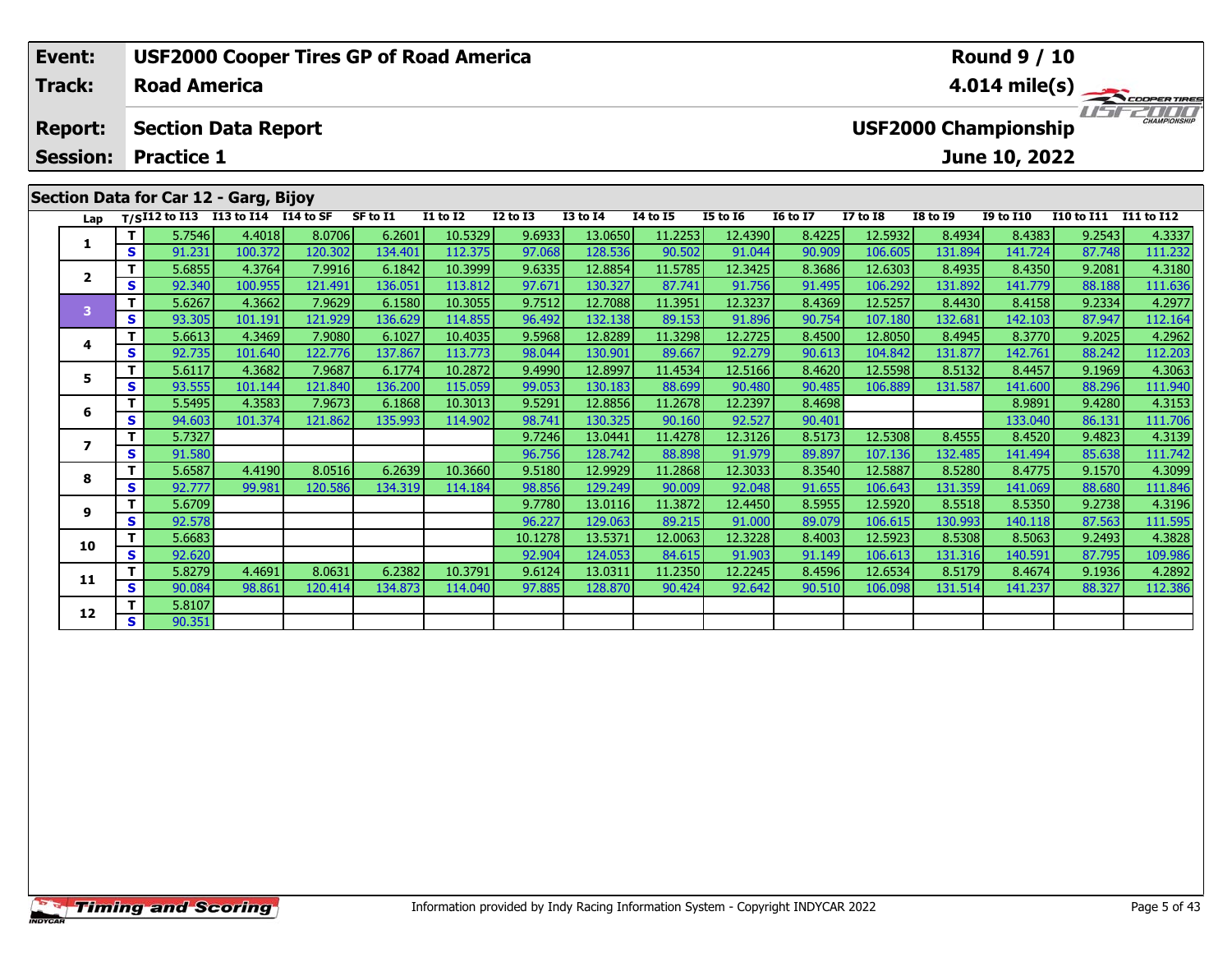| Event:          | <b>USF2000 Cooper Tires GP of Road America</b> | <b>Round 9 / 10</b>                                     |
|-----------------|------------------------------------------------|---------------------------------------------------------|
| Track:          | <b>Road America</b>                            | $4.014$ mile(s) $\longrightarrow$<br><b>COOPERTIRES</b> |
| <b>Report:</b>  | Section Data Report                            | <b>CHAMPIONSHIP</b><br><b>USF2000 Championship</b>      |
| <b>Session:</b> | <b>Practice 1</b>                              | June 10, 2022                                           |
|                 |                                                |                                                         |

# **Section Data for Car 12 - Garg, Bijoy**

| Lap                      | T/SLap |          | PI to PO | PO to SF | <b>SF to PI</b> | <b>PIA to PO</b> |
|--------------------------|--------|----------|----------|----------|-----------------|------------------|
| 1                        | т      | 132.9780 |          | 135.7538 |                 |                  |
|                          | S      | 108.668  |          | 100.243  |                 |                  |
| $\overline{2}$           | т      | 132.5310 |          |          |                 |                  |
|                          | S      | 109.034  |          |          |                 |                  |
| 3                        | т      | 131.9506 |          |          |                 |                  |
|                          | S      | 109.514  |          |          |                 |                  |
| 4                        | т      | 132.0756 |          |          |                 |                  |
|                          | Ś      | 109.410  |          |          |                 |                  |
| 5                        | т      | 132.2658 |          |          |                 |                  |
|                          | Ś      | 109.253  |          |          |                 |                  |
| 6                        | т      | 132.8884 |          |          | 144.7651        |                  |
|                          | S      | 108.741  |          |          | 98.746          |                  |
| $\overline{\phantom{a}}$ | т      | 298.7179 | 157.9222 | 129.1732 |                 | 173.3767         |
|                          | S      | 48.375   | 6.278    | 105.350  |                 | 8.777            |
| 8                        | т      | 132.2753 |          |          | 144.1151        |                  |
|                          | S      | 109.245  |          |          | 99.192          |                  |
| 9                        | т      | 171.1421 | 29.4843  |          |                 | 44.9870          |
|                          | S      | 84.435   | 33.623   |          |                 | 33.827           |
| 10                       | т      | 172.2467 | 29.1232  | 131.2666 |                 | 44.8626          |
|                          | S      | 83.894   | 34.040   | 103.670  |                 | 33.920           |
| 11                       | т      | 132.6615 |          |          | 145.8304        |                  |
|                          | S      | 108.927  |          |          | 98.025          |                  |
| 12                       | т      |          |          |          |                 |                  |
|                          | S      |          |          |          |                 |                  |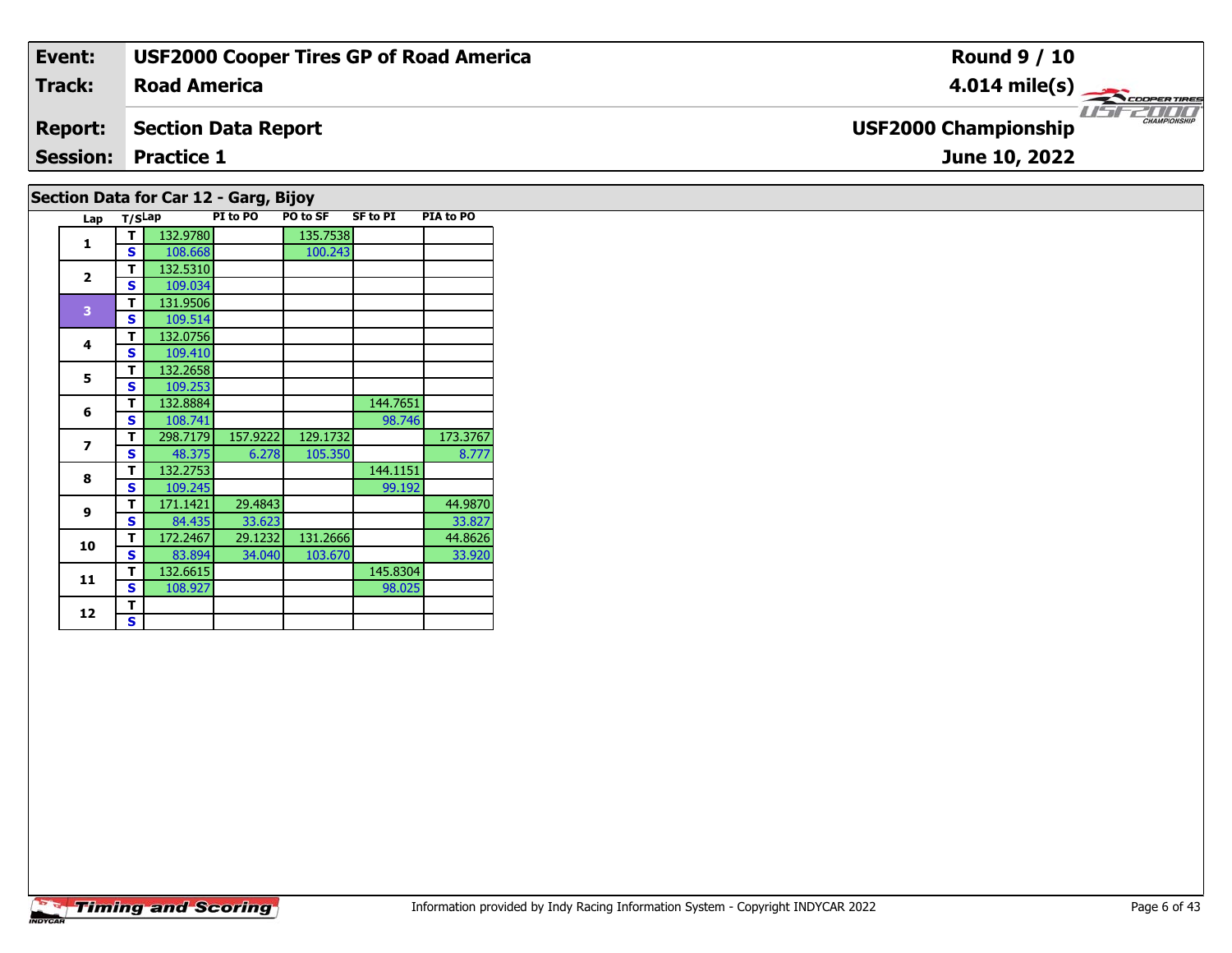| Event:                                        |     |                     |                                                    | <b>USF2000 Cooper Tires GP of Road America</b> |                                           |                 |                      |                 |                                 |                                 |                 |                                              |                 | <b>Round 9 / 10</b>                          |                       |                         |
|-----------------------------------------------|-----|---------------------|----------------------------------------------------|------------------------------------------------|-------------------------------------------|-----------------|----------------------|-----------------|---------------------------------|---------------------------------|-----------------|----------------------------------------------|-----------------|----------------------------------------------|-----------------------|-------------------------|
| <b>Track:</b>                                 |     | <b>Road America</b> |                                                    |                                                |                                           |                 |                      |                 |                                 |                                 |                 |                                              |                 |                                              |                       | $4.014 \text{ mile(s)}$ |
| <b>Report:</b><br><b>Session:</b>             |     | <b>Practice 1</b>   | <b>Section Data Report</b>                         |                                                |                                           |                 |                      |                 |                                 |                                 |                 |                                              |                 | <b>USF2000 Championship</b><br>June 10, 2022 |                       | CHAMPIONSHIP            |
| Section Data for Car 17 - Johnson, Nikita (R) |     |                     |                                                    |                                                |                                           |                 |                      |                 |                                 |                                 |                 |                                              |                 |                                              |                       |                         |
|                                               |     |                     | Lap T/S <sup>I12</sup> to I13 I13 to I14 I14 to SF |                                                | SF to I1                                  | <b>I1 to I2</b> | $I2$ to $I3$         | <b>I3 to I4</b> | <b>I4 to I5</b>                 | <b>I5 to 16</b>                 | <b>16 to 17</b> | <b>I7 to I8</b>                              | <b>I8 to 19</b> | <b>I9 to I10</b>                             | I10 to I11 I11 to I12 |                         |
|                                               |     | 5.8238              | 4.4101                                             | 8.0591                                         | 6.2485                                    | 10.5269         | 9.6779               | 13.0287         | 11.2297                         | 12.2869                         | 8.4318          | 12.6664                                      | 8.5293          | 8.4808                                       | 9.3122                | 4.3232                  |
|                                               | S I | 90.147              | 100.183                                            | 120.474                                        | 134.650                                   | 112.439         | 97.222               | 128.894         | 90.466                          | 92.171                          | 90.809          | 105.989                                      | 131.339         | 141.014                                      | 87.202                | 111.502                 |
|                                               |     | 5.5799              | 4.3647                                             | 8.0044                                         | 6.2338                                    | 10.3491         | 9.5033               | 12.9945         | 11.6482                         | 12.2934                         | 8.6159          | 12.9901                                      | 9.0991          | 9.2884                                       | 9.4040                | 4.2878                  |
|                                               | S.  | 94.088              | 101.225                                            | 121.297                                        | 134.968                                   | 114.371         | 99.009               | 129.233         | 87.216                          | 92.123                          | 88.868          | 103.348                                      | 123.114         | 128.753                                      | 86.351                | 112.423                 |
|                                               | - 1 | maaaa l             | $\overline{A}$ of $\overline{A}$ $\overline{A}$    | $\sim$ $\sim$ $\sim$ $\sim$ $\sim$ $\sim$      | $\sim$ $\sim$ $\sim$ $\sim$ $\sim$ $\sim$ |                 | $\sim$ $\sim$ $\sim$ |                 | $\overline{11}$ $\overline{12}$ | $\overline{12}$ $\overline{22}$ | 0.0771          | $\mathbf{A} \cap \mathbf{A} \cap \mathbf{A}$ | 0.4000          | 0.222                                        | 0.2221                | 1.2727                  |

| Lap |     |        | T/SI12 to I13 I13 to I14 I14 to SF |         | SF to I1 | <b>I1 to I2</b> | <b>I2 to I3</b> | <b>I3 to I4</b> | 14 to 15 | I5 to 16 | <b>16 to 17</b> | I7 to I8 | <b>I8 to I9</b> | <b>I9 to I10</b> | I10 to I11 | I11 to I12 |
|-----|-----|--------|------------------------------------|---------|----------|-----------------|-----------------|-----------------|----------|----------|-----------------|----------|-----------------|------------------|------------|------------|
|     |     | 5.8238 | 4.4101                             | 8.0591  | 6.2485   | 10.5269         | 9.6779          | 13.0287         | 11.2297  | 12.2869  | 8.4318          | 12.6664  | 8.5293          | 8.4808           | 9.3122     | 4.3232     |
|     | S.  | 90.147 | 100.183                            | 120.474 | 134.650  | 112.439         | 97.222          | 128.894         | 90.466   | 92.171   | 90.809          | 105.989  | 131.339         | 141.014          | 87.202     | 111.502    |
|     |     | 5.5799 | 4.3647                             | 8.0044  | 6.2338   | 10.3491         | 9.5033          | 12.9945         | 11.6482  | 12.2934  | 8.6159          | 12.9901  | 9.0991          | 9.2884           | 9,4040     | 4.2878     |
|     | S.  | 94.088 | 101.225                            | 121.297 | 134.968  | 114.371         | 99.009          | 129.233         | 87.216   | 92.123   | 88.868          | 103.348  | 123.114         | 128.753          | 86.351     | 112.423    |
|     |     | 5.6116 | 4.3544                             | 7.8787  | 6.0755   | 10.4077         | 9.4527          | 12.6763         | 11.4070  | 13.2976  | 8.9772          | 12.6015  | 8.4053          | 8.3439           | 9.2274     | 4.2705     |
|     | S I | 93.556 | 101.465                            | 123.232 | 138.485  | 113.727         | 99.539          | 132.477         | 89.060   | 85.166   | 85.292          | 106.535  | 133.276         | 143.327          | 88.004     | 112.878    |
|     |     | 5.5861 | 4.3964                             | 7.9014  | 6.0920   | 10.4802         | 9.5227          | 12.8150         | 12.0305  | 12.2008  | 8.3152          | 12.5553  | 8.4357          | 8.3907           | 9.1584     | 4.2684     |
|     | S.  | 93.983 | 100.495                            | 122.878 | 138.110  | 112.940         | 98.807          | 131.043         | 84.444   | 92.822   | 92.082          | 106.927  | 132.796         | 142.528          | 88.667     | 112.934    |
| 5   |     | 5.6901 | 4.4346                             | 8.0177  | 6.2150   | 10.3049         | 9.5101          | 12.9902         | 11.1463  | 12.2054  | 8.2643          | 12.5895  | 8.5046          | 8.4443           | 9.4007     | 4.9002     |
|     | S.  | 92.266 | 99.630                             | 121.096 | 135.376  | 114.862         | 98.938          | 129.276         | 91.143   | 92.787   | 92.649          | 106.636  | 131.720         | 141.623          | 86.381     | 98.373     |
|     |     | 6.3402 |                                    |         |          |                 | 9.9881          | 13.2840         | 12.1525  | 15.2531  | 10.5086         | 13.8818  | 8.7997          | 8.6896           | 9.3585     | 4.4550     |
| ь   | S.  | 82.805 |                                    |         |          |                 | 94.203          | 126.417         | 83.597   | 74.247   | 72.862          | 96.709   | 127.303         | 137.6251         | 86.771     | 108.203    |
|     |     | 5.6732 |                                    |         |          |                 | 10.0835         | 13.1719         | 11.3828  | 12.4166  | 8.4752          | 12.5912  | 8.5472          | 8.5265           | 9.2360     | 4.2860     |
|     | S.  | 92.540 |                                    |         |          |                 | 93.312          | 127.492         | 89.249   | 91.209   | 90.344          | 106.622  | 131.064         | 140.2581         | 87.922     | 112.470    |
| 8   |     | 5.6492 | 4.3765                             | 8.0260  | 6.2561   | 10.4898         | 9.4861          | 12.9783         | 11.7740  | 12.2619  | 8.3657          | 12.4657  | 8.4698          | 8.4621           | 9.2394     | 4.2767     |
|     | S.  | 92.934 | 100.952                            | 120.970 | 134.487  | 112.837         | 99.188          | 129.394         | 86.284   | 92.359   | 91.526          | 107.696  | 132.261         | 141.325          | 87.889     | 112.714    |
| 9   |     | 5.7255 |                                    |         |          |                 |                 |                 |          |          |                 |          |                 |                  |            |            |
|     | S I | 91.695 |                                    |         |          |                 |                 |                 |          |          |                 |          |                 |                  |            |            |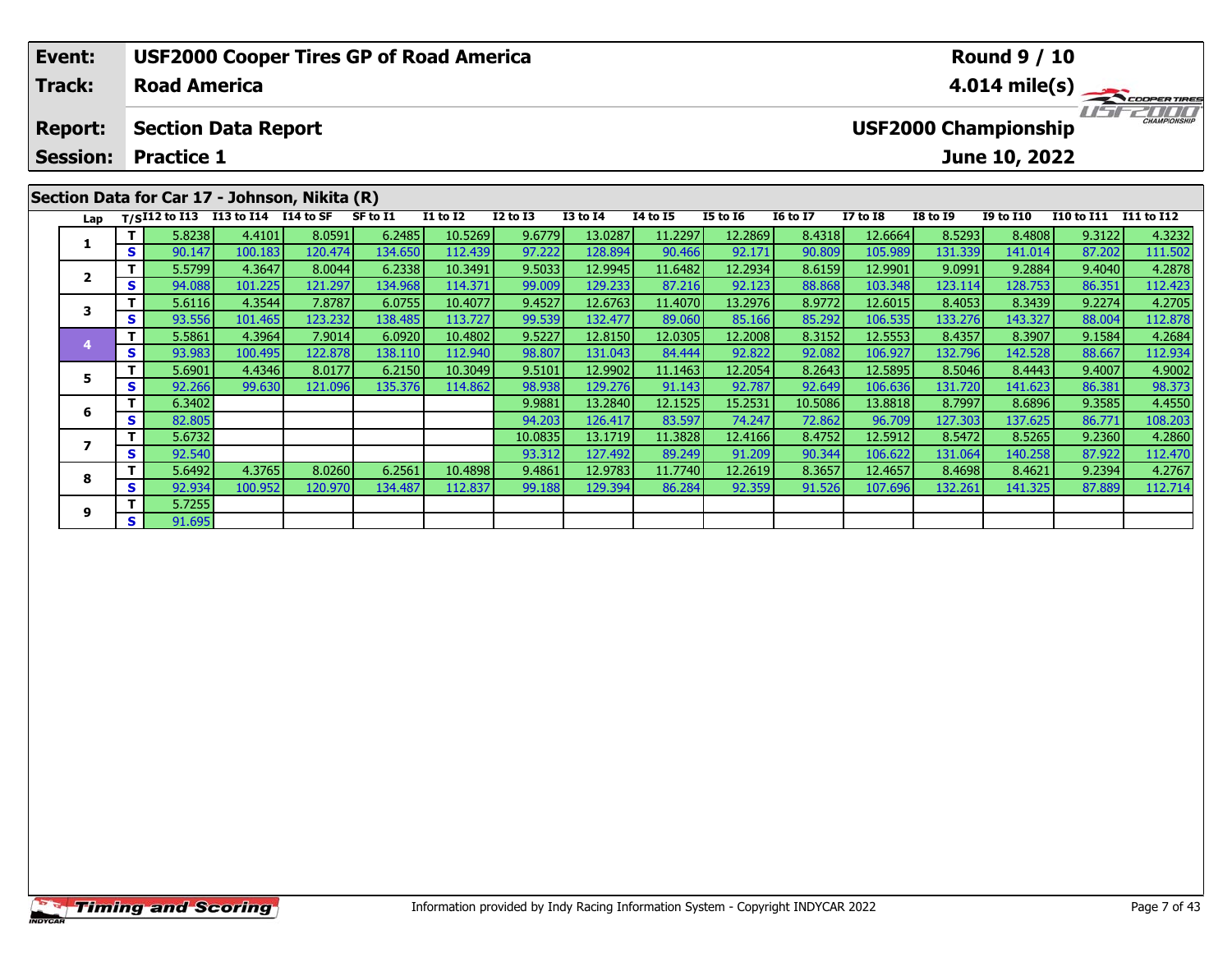| Event:         | <b>USF2000 Cooper Tires GP of Road America</b> | <b>Round 9 / 10</b>                                |
|----------------|------------------------------------------------|----------------------------------------------------|
| Track:         | <b>Road America</b>                            | $4.014 \text{ mile(s)}$                            |
| <b>Report:</b> | Section Data Report                            | <b>CHAMPIONSHIP</b><br><b>USF2000 Championship</b> |
|                | <b>Session: Practice 1</b>                     | June 10, 2022                                      |
|                | $\cdots$                                       |                                                    |

## **Section Data for Car 17 - Johnson, Nikita (R)**

| Lap            | T/SLap |          | PI to PO | PO to SF | <b>SF to PI</b> | PIA to PO |
|----------------|--------|----------|----------|----------|-----------------|-----------|
| 1              | т      | 133.0353 |          | 151.9363 |                 |           |
|                | S      | 108.621  |          | 89.567   |                 |           |
| $\overline{2}$ | т      | 134.6566 |          |          |                 |           |
|                | S      | 107.313  |          |          |                 |           |
| 3              | т      | 132.9873 |          |          |                 |           |
|                | S      | 108.660  |          |          |                 |           |
| 4              | т      | 132.1488 |          |          |                 |           |
|                | S      | 109.349  |          |          |                 |           |
| 5              | т      | 132.6179 |          |          | 148.8366        |           |
|                | S      | 108.963  |          |          | 96.045          |           |
| 6              | т      | 276.5808 | 121.1218 |          |                 | 136.5672  |
|                | S      | 52.247   | 8.185    |          |                 | 11.143    |
| 7              | т      | 342.6717 | 197.5761 | 131.6861 |                 | 212.9866  |
|                | S      | 42.170   | 5.018    | 103.340  |                 | 7.145     |
| 8              | т      | 132.5773 |          |          | 147.7728        |           |
|                | S      | 108.996  |          |          | 96.736          |           |
| 9              | т      |          |          |          |                 |           |
|                | S      |          |          |          |                 |           |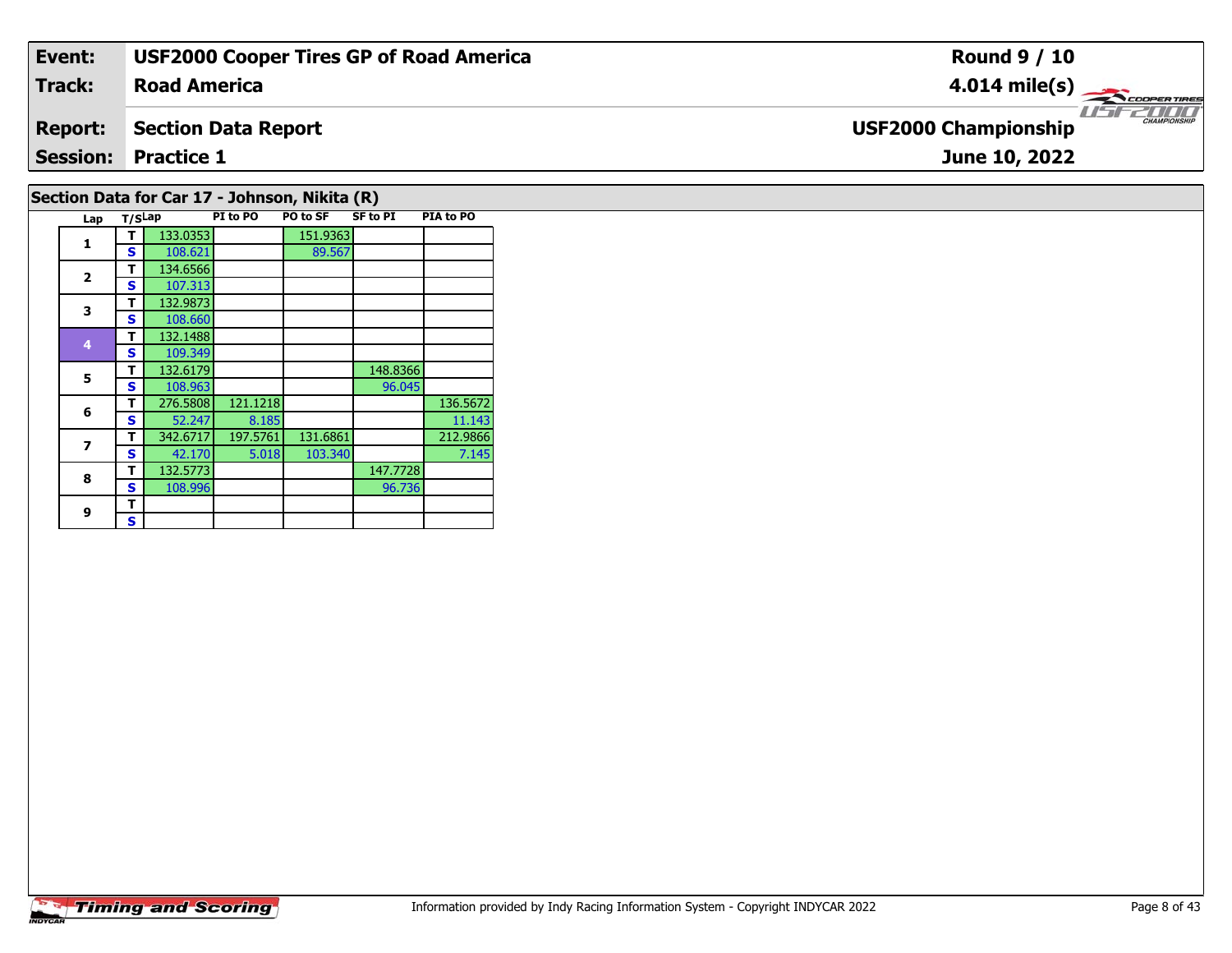| Event:                            |     |                     | <b>USF2000 Cooper Tires GP of Road America</b> |           |                   |                 |              |              |                 |                 |                 |                 |                 | <b>Round 9 / 10</b>                          |                   |                         |
|-----------------------------------|-----|---------------------|------------------------------------------------|-----------|-------------------|-----------------|--------------|--------------|-----------------|-----------------|-----------------|-----------------|-----------------|----------------------------------------------|-------------------|-------------------------|
| <b>Track:</b>                     |     | <b>Road America</b> |                                                |           |                   |                 |              |              |                 |                 |                 |                 |                 |                                              |                   | $4.014 \text{ mile(s)}$ |
| <b>Report:</b><br><b>Session:</b> |     | <b>Practice 1</b>   | <b>Section Data Report</b>                     |           |                   |                 |              |              |                 |                 |                 |                 |                 | <b>USF2000 Championship</b><br>June 10, 2022 |                   | $\frac{1}{1}$           |
|                                   |     |                     | Section Data for Car 2 - Lee, Jackson          |           |                   |                 |              |              |                 |                 |                 |                 |                 |                                              |                   |                         |
|                                   |     |                     | Lap T/SI12 to I13 113 to I14 I14 to SF         |           | SF to I1          | <b>I1 to I2</b> | $I2$ to $I3$ | $I3$ to $I4$ | <b>I4 to I5</b> | <b>I5 to 16</b> | <b>16 to 17</b> | <b>I7 to I8</b> | <b>I8 to I9</b> | <b>I9 to I10</b>                             | <b>I10 to I11</b> | I11 to I12              |
|                                   |     | 5.9371              | 4.4008                                         | 8.0756    | 6.2712            | 10.6727         | 9.7051       | 13.0718      | 11.2863         | 12.3023         | 8.4245          | 12.5909         | 8.5519          | 8.5152                                       | 9.2862            | 4.3228                  |
|                                   | S I | 88.427              | 100.395                                        | 120.227   | 134.163           | 110.903         | 96.950       | 128,469      | 90.013          | 92.056          | 90.888          | 106.625         | 130.992         | 140.444                                      | 87.446            | 111.512                 |
|                                   |     | 5.7685              | 4.4082                                         | 8.0258    | 6.2274            | 10.3170         | 9.5128       | 12.9624      | 11.3182         | 12.2772         | 8.5354          | 12.6150         | 8.5138          | 8.4743                                       | 9.2309            | 4.3183                  |
|                                   | S I | 91.012              | 100.226                                        | 120.973   | 135.107           | 114.727         | 98.910       | 129.553      | 89.759          | 92.244          | 89.707          | 106.421         | 131.578         | 141.122                                      | 87.970            | 111.629                 |
|                                   |     | FCTOC               | 12710                                          | le noro l | $\epsilon$ as and | 10.210c         | 0.4027       | 12027        | 11.2212         | 12.2720         | 0.420c          | 12 F(A2)        | lo cocoli       | 0.40701                                      | 0.221c            | 1.2020                  |

| Lap |    |        | $T/SI12$ to I13 I13 to I14 | I14 to SF | SF to I1 | <b>I1 to I2</b> | <b>I2 to I3</b> | <b>I3 to I4</b> | 14 to 15 | <b>I5 to 16</b> | <b>16 to 17</b> | <b>I7 to I8</b> | <b>I8 to I9</b> | <b>I9 to I10</b> | I10 to I11 | I11 to I12 |
|-----|----|--------|----------------------------|-----------|----------|-----------------|-----------------|-----------------|----------|-----------------|-----------------|-----------------|-----------------|------------------|------------|------------|
|     | Τ. | 5.9371 | 4.4008                     | 8.0756    | 6.2712   | 10.6727         | 9.7051          | 13.0718         | 11.2863  | 12.3023         | 8.4245          | 12.5909         | 8.5519          | 8.5152           | 9.2862     | 4.3228     |
|     | S. | 88.427 | 100.395                    | 120.227   | 134.163  | 110.903         | 96.950          | 128.469         | 90.013   | 92.056          | 90.888          | 106.625         | 130.992         | 140.444          | 87.446     | 111.512    |
|     |    | 5.7685 | 4.4082                     | 8.0258    | 6.2274   | 10.3170         | 9.5128          | 12.9624         | 11.3182  | 12.2772         | 8.5354          | 12.6150         | 8.5138          | 8.4743           | 9.2309     | 4.3183     |
|     | S. | 91.012 | 100.226                    | 120.973   | 135.107  | 114.727         | 98.910          | 129.553         | 89.759   | 92.244          | 89.707          | 106.421         | 131.578         | 141.122          | 87.970     | 111.629    |
| в   |    | 5.6506 | 4.3748                     | 8.0052    | 6.2182   | 10.3186         | 9.4637          | 12.9476         | 11.2313  | 12.2779         | 8.4396          | 12.5642         | 8.5253          | 8.4970           | 9.2216     | 4.2938     |
|     | S. | 92.910 | 100.992                    | 121.285   | 135.307  | 114.709         | 99.423          | 129.701         | 90.453   | 92.239          | 90.725          | 106.851         | 131.400         | 140.745          | 88.059     | 112.265    |
|     |    | 5.7156 | 4.3994                     | 8.0201    | 6.2350   | 10.3786         | 9.4812          | 12.9761         | 11.2469  | 12.3620         | 8.4492          | 12.5896         | 8.5392          | 8.4728           | 9.2205     | 4.3138     |
|     | S  | 91.854 | 100.427                    | 121.059   | 134.942  | 114.046         | 99.239          | 129.416         | 90.328   | 91.611          | 90.622          | 106.636         | 131.186         | 141.147          | 88.070     | 111.745    |
|     |    | 5.7019 | 4.3900                     | 8.0178    | 6.2236   | 10.3643         | 9.5973          | 13.0665         | 11.3309  | 12.2596         | 8.4096          | 12.6533         | 8.5392          | 8.4775           | 9.2181     | 4.3205     |
|     | S. | 92.075 | 100.642                    | 121.094   | 135.189  | 114.203         | 98.039          | 128.521         | 89.658   | 92.377          | 91.049          | 106.099         | 131.186         | 141.069          | 88.092     | 111.572    |
| 6   |    | 5.6866 | 4.3746                     | 8.0095    | 6.2264   | 10.3244         | 9.5195          | 12.9193         | 11.3642  | 12.3147         | 8.4054          | 12.6657         | 8.5644          | 8.4702           | 9.2641     | 4.2892     |
|     | S. | 92.322 | 100.996                    | 121.220   | 135.128  | 114.645         | 98.840          | 129.985         | 89.396   | 91.963          | 91.094          | 105.995         | 130.800         | 141.190          | 87.655     | 112.386    |
|     |    | 6.1316 |                            |           |          |                 | 9.9614          | 13.0910         | 11.3370  | 12.3820         | 8.4320          | 12.6274         | 8.5294          | 8.4397           | 9.6545     | 4.4010     |
|     | S. | 85.622 |                            |           |          |                 | 94.456          | 128.280         | 89.610   | 91.463          | 90.807          | 106.316         | 131.337         | 141.700          | 84.111     | 109.531    |
| 8   |    | 5.8104 | 4.3687                     | 7.9633    | 6.1791   | 10.7987         | 9.8190          | 13.0743         | 11.3241  | 12.3694         | 8.5012          | 12.6679         | 8.4756          | 8.3948           | 9.3960     | 4.4160     |
|     | S. | 90.355 | 101.133                    | 121.923   | 136.163  | 109.609         | 95.825          | 128.444         | 89.712   | 91.557          | 90.067          | 105.977         | 132.171         | 142.458          | 86.425     | 109.159    |
| 9   |    | 5.8762 |                            |           |          |                 |                 |                 |          |                 |                 |                 |                 |                  |            |            |
|     | S. | 89.343 |                            |           |          |                 |                 |                 |          |                 |                 |                 |                 |                  |            |            |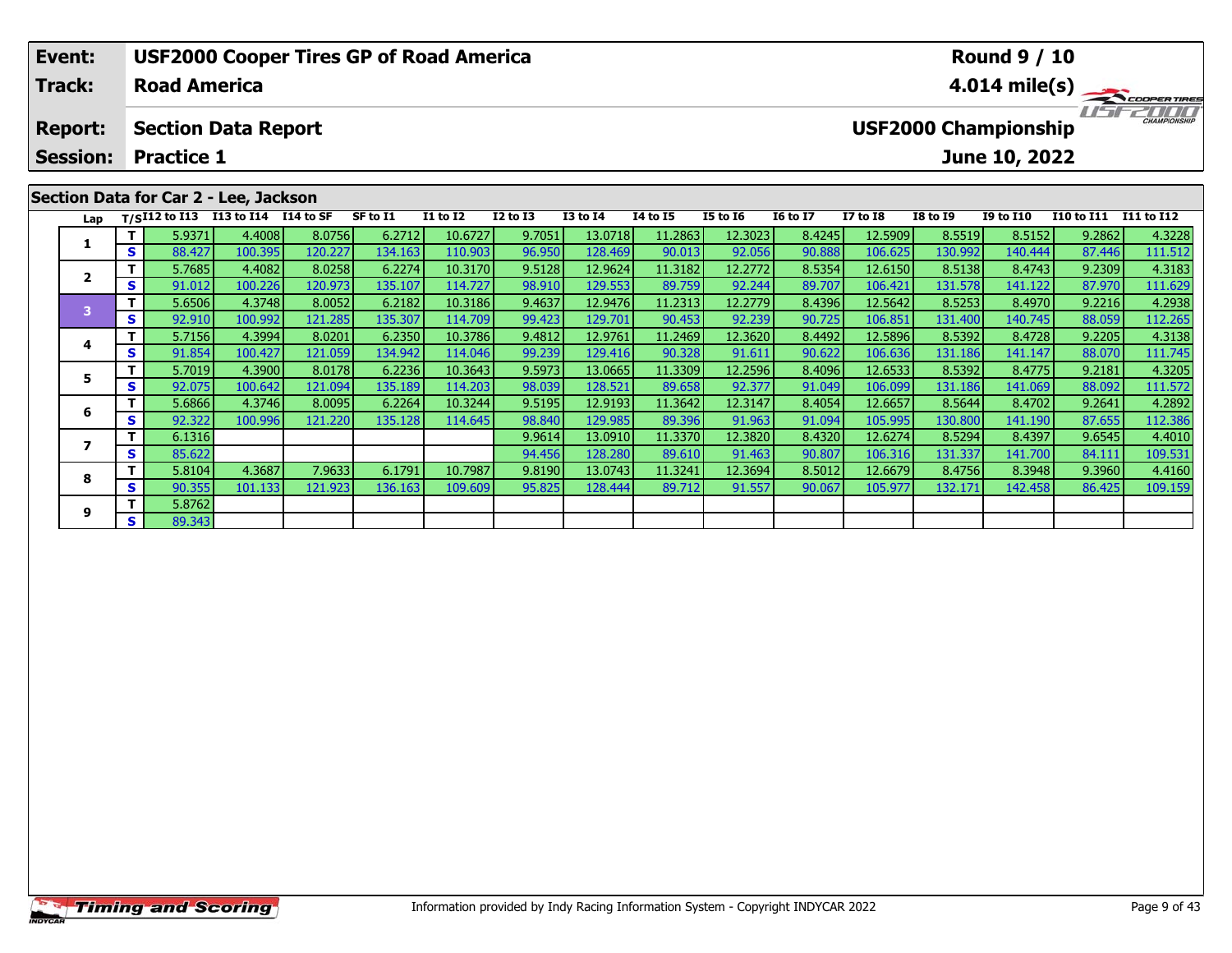| Event:         | <b>USF2000 Cooper Tires GP of Road America</b> | <b>Round 9 / 10</b>                         |
|----------------|------------------------------------------------|---------------------------------------------|
| Track:         | <b>Road America</b>                            | $4.014 \text{ mile(s)}$                     |
| <b>Report:</b> | <b>Section Data Report</b>                     | CHAMPIONSHIP<br><b>USF2000 Championship</b> |
|                | <b>Session: Practice 1</b>                     | June 10, 2022                               |
|                | Section Data for Car 2 - Lee, Jackson          |                                             |

### **Lap T/SLap PI to PO PO to SF SF to PI PIA to PO 1T** 133.4144 137.2715<br> **S** 108.312 99.135 **2 <sup>T</sup>** 132.5052 **<sup>S</sup>** 109.055109.055<br>132.0294 **<sup>T</sup>** 132.0294 **<sup>S</sup>** 109.448 **4 <sup>T</sup>** 132.4000 **<sup>S</sup>** 109.142109.142 **5 <sup>T</sup>** 132.5701 **<sup>S</sup>** 109.002**66 T** 132.3982 147.0902<br>**S** 109.143 97.185 **7T** 277.7509 131.5012 131.6294 147.7304<br>**S** 52.026 7.539 103.384 10.301 10.301 **8R T** 133.5585 108.195 151.5674 94.314 **9**9 <mark>「S</mark>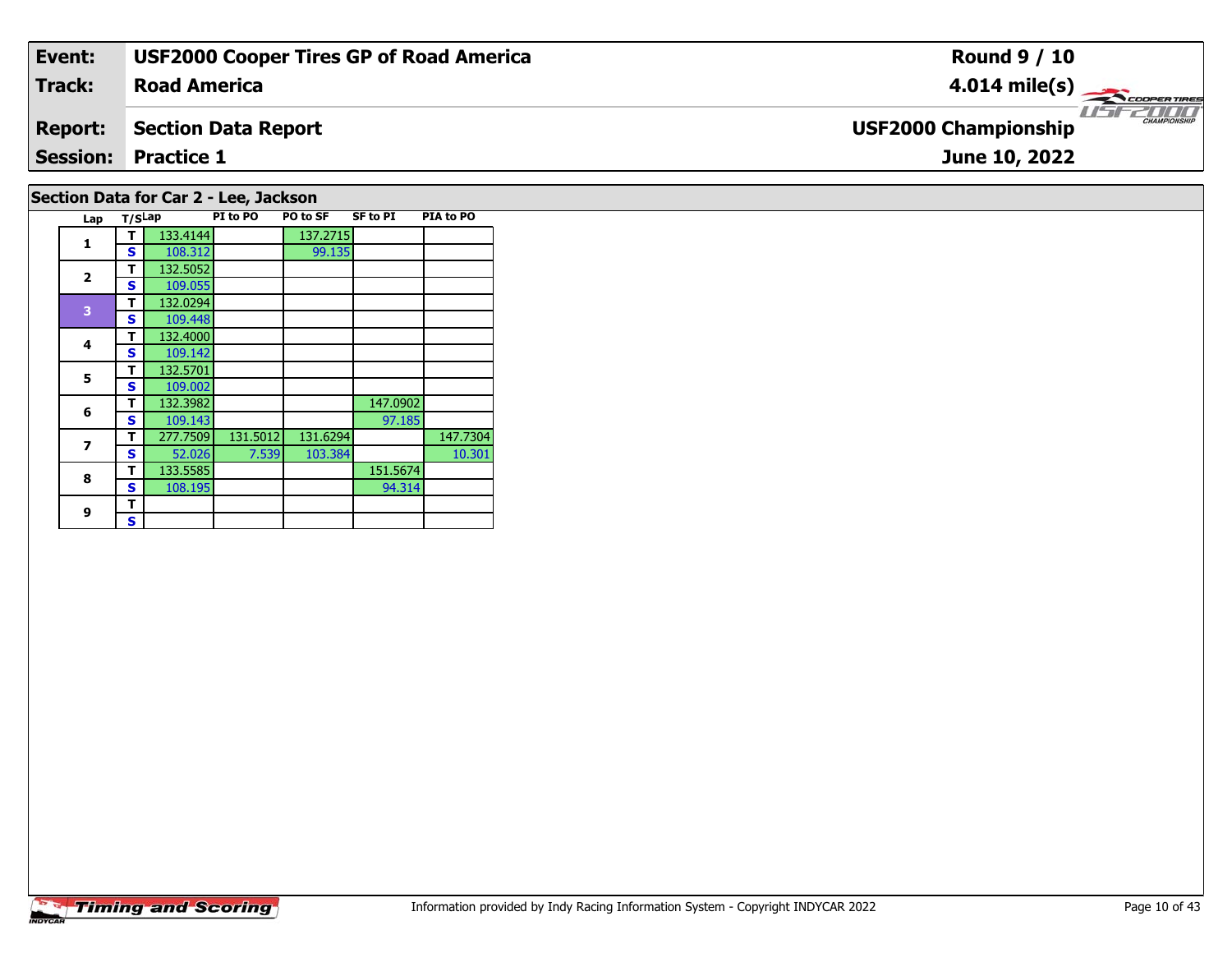| Event:                                                                               |    |                     | <b>USF2000 Cooper Tires GP of Road America</b>                |         |          |              |                 |              |          |                                                                     |                 |                 |                 | <b>Round 9 / 10</b>     |            |            |
|--------------------------------------------------------------------------------------|----|---------------------|---------------------------------------------------------------|---------|----------|--------------|-----------------|--------------|----------|---------------------------------------------------------------------|-----------------|-----------------|-----------------|-------------------------|------------|------------|
| Track:                                                                               |    | <b>Road America</b> |                                                               |         |          |              |                 |              |          |                                                                     |                 |                 |                 | $4.014 \text{ mile(s)}$ |            |            |
| <b>Section Data Report</b><br><b>Report:</b><br><b>Practice 1</b><br><b>Session:</b> |    |                     |                                                               |         |          |              |                 |              |          | <b>CHAMPIONSHIP</b><br><b>USF2000 Championship</b><br>June 10, 2022 |                 |                 |                 |                         |            | 2000       |
| Lap                                                                                  |    | T/SI12 to I13       | Section Data for Car 22 - Rowe, Myles<br>I13 to I14 I14 to SF |         | SF to I1 | $I1$ to $I2$ | <b>I2 to I3</b> | $I3$ to $I4$ | 14 to 15 | I5 to 16                                                            | <b>16 to 17</b> | <b>I7 to I8</b> | <b>I8 to I9</b> | <b>I9 to I10</b>        | I10 to I11 | I11 to I12 |
|                                                                                      |    | 5.9269              | 4.3784                                                        | 8.0033  | 6.2072   | 10.5152      | 9.7516          | 12.9644      | 11.5415  | 12.3464                                                             | 8.5735          | 12.5646         | 8.4612          | 8.4679                  | 9.3879     | 4.3183     |
| л.                                                                                   | S. | 88.579              | 100.909                                                       | 121.314 | 135.546  | 112.564      | 96.488          | 129.533      | 88.022   | 91.727                                                              | 89.308          | 106.848         | 132.396         | 141.229                 | 86.499     | 111.629    |
| $\overline{2}$                                                                       |    | 5.9683              | 4.3932                                                        | 7.9012  | 6.0669   | 10.5556      | 9.6332          | 13.0256      | 11.2860  | 12.3796                                                             | 8.4971          | 12.5244         | 8.4654          | 8.4456                  | 9.2763     | 4.2995     |
|                                                                                      | S. | 87.965              | 100.569                                                       | 122.881 | 138.681  | 112.133      | 97.674          | 128.924      | 90.015   | 91.481                                                              | 90.111          | 107.191         | 132.330         | 141.601                 | 87.540     | 112.117    |
|                                                                                      |    | 5.7375              | 4.3751                                                        | 7.9509  | 6.1286   | 10.5566      | 9.6857          | 12.9361      | 11.2930  | 12.3505                                                             | 8.4182          | 12.5412         | 8.4841          | 8.3957                  | 9.1885     | 4.3323     |

| Lap            |              |        | T/SI12 to I13 I13 to I14 I14 to SF |         | SF to I1 | <b>I1 to I2</b> | <b>I2 to I3</b> | <b>I3 to I4</b> | <b>I4 to I5</b> | <b>I5 to 16</b> | <b>16 to 17</b> | <b>I7 to I8</b> | <b>I8 to I9</b> | <b>I9 to I10</b> | <b>I10 to I11</b> | <b>I11 to I12</b> |
|----------------|--------------|--------|------------------------------------|---------|----------|-----------------|-----------------|-----------------|-----------------|-----------------|-----------------|-----------------|-----------------|------------------|-------------------|-------------------|
|                | T.           | 5.9269 | 4.3784                             | 8.0033  | 6.2072   | 10.5152         | 9.7516          | 12.9644         | 11.5415         | 12.3464         | 8.5735          | 12.5646         | 8.4612          | 8.4679           | 9.3879            | 4.3183            |
| 1              | S.           | 88.579 | 100.909                            | 121.314 | 135.546  | 112.564         | 96.488          | 129.533         | 88.022          | 91.727          | 89.308          | 106.848         | 132.396         | 141.229          | 86.499            | 111.629           |
| $\overline{2}$ | T.           | 5.9683 | 4.3932                             | 7.9012  | 6.0669   | 10.5556         | 9.6332          | 13.0256         | 11.2860         | 12.3796         | 8.4971          | 12.5244         | 8.4654          | 8.4456           | 9.2763            | 4.2995            |
|                | S.           | 87.965 | 100.569                            | 122.881 | 138.681  | 112.133         | 97.674          | 128.924         | 90.015          | 91.481          | 90.111          | 107.191         | 132.330         | 141.601          | 87.540            | 112.117           |
| 3              | T.           | 5.7375 | 4.3751                             | 7.9509  | 6.1286   | 10.5566         | 9.6857          | 12.9361         | 11.2930         | 12.3505         | 8.4182          | 12.5412         | 8.4841          | 8.3957           | 9.1885            | 4.3323            |
|                | S.           | 91.503 | 100.985                            | 122.113 | 137.285  | 112.123         | 97.144          | 129.816         | 89.959          | 91.697          | 90.956          | 107.047         | 132.038         | 142.443          | 88.376            | 111.268           |
| 4              | T.           | 5.7267 | 4.3339                             | 8.0104  | 6.2537   | 10.2500         | 9.5111          | 13.0111         | 11.2341         | 12.2418         | 8.4288          | 12.5654         | 8.5697          | 8.5767           | 9.1387            | 4.3133            |
|                | S.           | 91.676 | 101.945                            | 121.206 | 134.539  | 115.477         | 98.927          | 129.068         | 90.431          | 92.511          | 90.841          | 106.841         | 130.720         | 139.437          | 88.858            | 111.758           |
| 5              | T.           | 5.5647 | 4.3807                             | 8.0726  | 6.3063   | 10.2007         | 9.4254          | 13.0506         | 11.2865         | 12.2818         | 8.4437          | 12.4877         | 8.5391          | 8.5460           | 9.1864            | 4.3009            |
|                | s            | 94.345 | 100.856                            | 120.272 | 133.416  | 116.035         | 99.827          | 128.677         | 90.011          | 92.210          | 90.681          | 107.506         | 131.188         | 139.938          | 88.396            | 112.080           |
| 6              | T.           | 5.5440 | 4.3721                             | 8.0646  | 6.2975   | 10.2470         | 9.4705          | 13.0211         | 11.1714         | 12.2391         | 8.4508          | 12.4507         | 8.5343          | 8.5220           | 9.1156            | 4.2857            |
|                | S.           | 94.697 | 101.054                            | 120.391 | 133.603  | 115.511         | 99.352          | 128.969         | 90.938          | 92.531          | 90.605          | 107.825         | 131.262         | 140.332          | 89.083            | 112.478           |
| 7              | T.           | 5.5249 | 4.3284                             | 8.0468  | 6.3035   | 10.2178         | 9.3658          | 13.0252         | 11.1891         | 12.2572         | 8.3542          | 12.4270         | 8.5534          | 8.5464           | 9.1787            | 4.3020            |
|                | S            | 95.024 | 102.074                            | 120.658 | 133.476  | 115.841         | 100.462         | 128.928         | 90.795          | 92.395          | 91.652          | 108.031         | 130.969         | 139.931          | 88.471            | 112.051           |
| 8              | T.           | 5.5122 | 4.3547                             | 8.0550  | 6.3049   | 10.2872         | 9.8027          | 13.3064         | 11.2400         | 12.2864         | 8.3791          | 12.4890         | 8.5693          | 8.5592           | 9.1861            | 4.3167            |
|                | S            | 95.243 | 101.458                            | 120.535 | 133.446  | 115.059         | 95.985          | 126.204         | 90.383          | 92.175          | 91.380          | 107.495         | 130.726         | 139.722          | 88.399            | 111.670           |
| 9              | T.           | 5.5210 | 4.3655                             | 8.0580  | 6.3099   | 10.3209         | 9.4718          | 13.0394         | 11.1738         | 12.3019         | 8.4255          | 12.4110         | 8.5462          | 8.5578           | 9.1742            | 4.3066            |
|                | S.           | 95.091 | 101.207                            | 120.490 | 133.340  | 114.683         | 99.338          | 128.788         | 90.919          | 92.059          | 90.877          | 108.170         | 131.079         | 139.745          | 88.514            | 111.932           |
| 10             | T.           | 5.5714 | 4.3603                             | 8.0623  | 6.3065   | 10.2164         | 9.3569          | 13.0293         | 11.3641         | 12.2714         | 8.3865          | 12.4096         | 8.5321          | 8.5424           | 9.2295            | 4.3077            |
|                | $\mathbf{s}$ | 94.231 | 101.327                            | 120.426 | 133.412  | 115.857         | 100.558         | 128.888         | 89.396          | 92.288          | 91.299          | 108.182         | 131.296         | 139.997          | 87.984            | 111.903           |
| 11             | T.           | 5.5204 | 4.3641                             | 8.0620  | 6.3084   | 10.1990         | 9.4002          | 13.0434         | 12.9511         | 12.2586         | 8.3502          | 12.4215         | 8.5423          | 8.5445           | 9.1988            | 4.3105            |
|                | S            | 95.102 | 101.239                            | 120.430 | 133.372  | 116.054         | 100.095         | 128.748         | 78.442          | 92.384          | 91.696          | 108.079         | 131.139         | 139.962          | 88.277            | 111.831           |
| 12             | T.           | 5.5310 | 4.3736                             | 8.0558  | 6.2933   | 10.1888         | 9.3906          | 13.0650         | 11.3467         | 12.2361         | 8.4310          | 12.4603         | 8.5422          | 8.5110           | 9.1912            | 4.2932            |
|                | S.           | 94.920 | 101.019                            | 120.523 | 133.692  | 116.170         | 100.197         | 128.536         | 89.533          | 92.554          | 90.817          | 107.742         | 131.140         | 140.513          | 88.350            | 112.281           |
| 13             | T.           | 5.5009 | 4.4411                             | 8.0963  | 6.2975   | 10.2453         | 9.4953          | 13.1039         | 11.2307         | 12.4102         | 8.4969          | 12.4794         | 8.5896          | 8.6442           | 9.2950            | 4.3068            |
|                | S.           | 95.439 | 99.484                             | 119.920 | 133.603  | 115.530         | 99.092          | 128.154         | 90.458          | 91.256          | 90.113          | 107.577         | 130.417         | 138.348          | 87.364            | 111.927           |
| 14             | T.           | 5.5504 |                                    |         |          |                 |                 |                 |                 |                 |                 |                 |                 |                  |                   |                   |
|                | S.           | 94.588 |                                    |         |          |                 |                 |                 |                 |                 |                 |                 |                 |                  |                   |                   |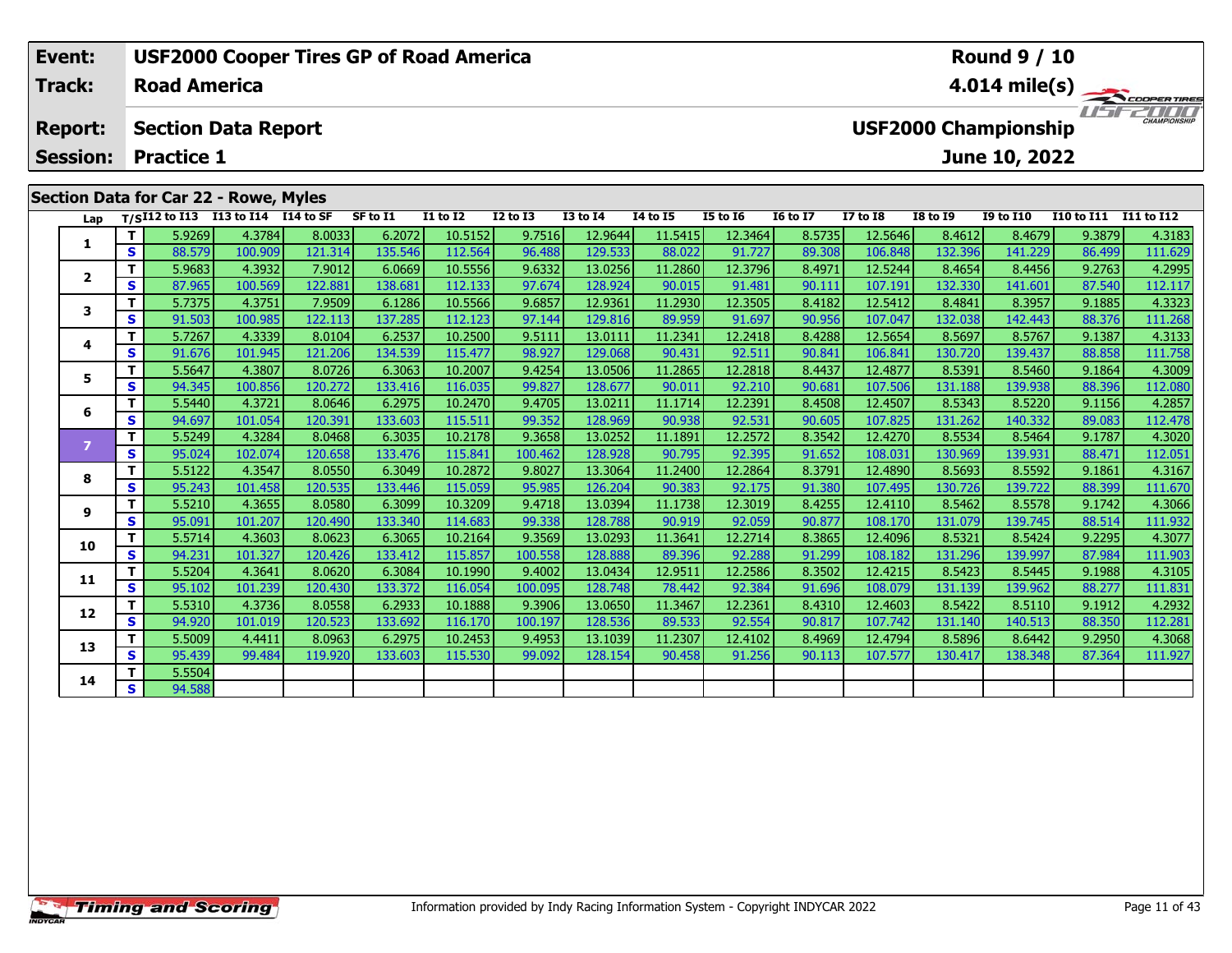| Event:         | <b>USF2000 Cooper Tires GP of Road America</b> | <b>Round 9 / 10</b>                                |
|----------------|------------------------------------------------|----------------------------------------------------|
| Track:         | <b>Road America</b>                            | $4.014 \text{ mile(s)}$                            |
| <b>Report:</b> | Section Data Report                            | <b>CHAMPIONSHIP</b><br><b>USF2000 Championship</b> |
|                | <b>Session: Practice 1</b>                     | June 10, 2022                                      |
|                |                                                |                                                    |

| Section Data for Car 22 - Rowe, Myles |  |  |
|---------------------------------------|--|--|
|---------------------------------------|--|--|

| Lap                     | T/SLap |          | <b>PO to SF</b> | <b>SF to PI</b> |
|-------------------------|--------|----------|-----------------|-----------------|
| 1                       | т      | 133.4083 | 127.1559        |                 |
|                         | S      | 108.317  | 107.021         |                 |
| $\overline{\mathbf{2}}$ | T      | 132.7179 |                 |                 |
|                         | S      | 108.881  |                 |                 |
| 3                       | т      | 132.3740 |                 |                 |
|                         | S      | 109.163  |                 |                 |
| 4                       | T      | 132.1654 |                 |                 |
|                         | S      | 109.336  |                 |                 |
| 5                       | T      | 132.0731 |                 |                 |
|                         | S      | 109.412  |                 |                 |
| 6                       | T      | 131.7864 |                 |                 |
|                         | S      | 109.650  |                 |                 |
| $\overline{z}$          | T      | 131.6204 |                 |                 |
|                         | S      | 109.788  |                 |                 |
| 8                       | T      | 132.6489 |                 |                 |
|                         | S      | 108.937  |                 |                 |
| 9                       | T      | 131.9835 |                 |                 |
|                         | S      | 109.486  |                 |                 |
| 10                      | T      | 131.9464 |                 |                 |
|                         | Ś      | 109.517  |                 |                 |
| 11                      | T      | 133.4750 |                 |                 |
|                         | S      | 108.263  |                 |                 |
| 12                      | T      | 131.9098 |                 |                 |
|                         | S      | 109.548  |                 |                 |
| 13                      | T      | 132.6331 |                 | 144.4084        |
|                         | S      | 108.950  |                 | 98.990          |
| 14                      | T      |          |                 |                 |
|                         | S      |          |                 |                 |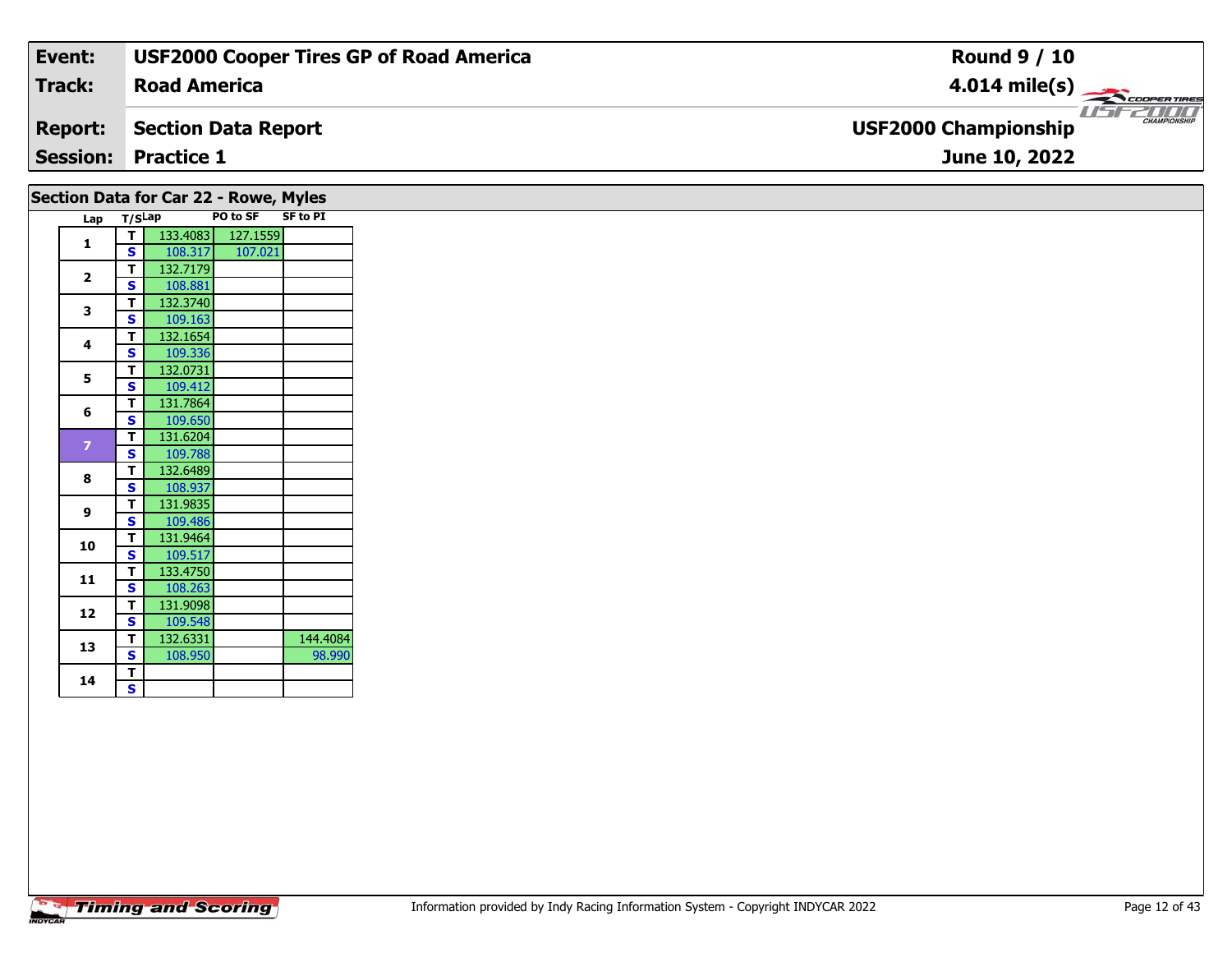| Event:                                                                                                                               |     |                                         |         |         | <b>USF2000 Cooper Tires GP of Road America</b> |                 |                 |                 |          |                 |                 |          |                 | <b>Round 9 / 10</b> |                       |                         |
|--------------------------------------------------------------------------------------------------------------------------------------|-----|-----------------------------------------|---------|---------|------------------------------------------------|-----------------|-----------------|-----------------|----------|-----------------|-----------------|----------|-----------------|---------------------|-----------------------|-------------------------|
| <b>Track:</b><br><b>Road America</b>                                                                                                 |     |                                         |         |         |                                                |                 |                 |                 |          |                 |                 |          |                 |                     |                       | $4.014 \text{ mile(s)}$ |
| <b>USF2000 Championship</b><br><b>Section Data Report</b><br><b>Report:</b><br><b>Practice 1</b><br><b>Session:</b><br>June 10, 2022 |     |                                         |         |         |                                                |                 |                 |                 |          |                 |                 |          |                 |                     | CHAMPIONSHIP          |                         |
|                                                                                                                                      |     | Section Data for Car 23 - Denmark, Jace |         |         |                                                |                 |                 |                 |          |                 |                 |          |                 |                     |                       |                         |
|                                                                                                                                      |     | Lap T/SI12 to I13 I13 to I14 I14 to SF  |         |         | SF to I1                                       | <b>I1 to I2</b> | <b>I2 to I3</b> | <b>I3 to I4</b> | 14 to 15 | <b>I5 to 16</b> | <b>16 to 17</b> | I7 to I8 | <b>I8 to 19</b> | <b>I9 to I10</b>    | I10 to I11 I11 to I12 |                         |
|                                                                                                                                      |     | 5.8119                                  | 4.3973  | 8.0238  | 6.2261                                         | 10.6141         | 9.7567          | 13.0498         | 11.4413  | 12.2767         | 8.5614          | 12.5346  | 8.4973          | 8.4736              | 9.2012                | 4.3190                  |
| 1                                                                                                                                    | s l | 90.332                                  | 100.475 | 121.004 | 135.135                                        | 111.515         | 96.437          | 128.685         | 88.793   | 92.248          | 89.434          | 107.104  | 131.833         | 141.134             | 88.254                | 111.610                 |
|                                                                                                                                      |     | 5.6671                                  | 4.4924  | 7.9839  | 6.1554                                         | 10.5314         | 9.7002          | 12.9965         | 11.3002  | 12.2697         | 8.4270          | 12.6294  | 8.4771          | 8.4361              | 9.1841                | 4.3004                  |
| $\overline{2}$                                                                                                                       | s l | 92.640                                  | 98.348  | 121.608 | 136.687                                        | 112.391         | 96.999          | 129.213         | 89.902   | 92.301          | 90.861          | 106.300  | 132.147         | 141.761             | 88.419                | 112.093                 |
|                                                                                                                                      |     | 5.6543                                  | 4.4294  | 7.9425  | 6.1121                                         | 10.4770         | 10.0491         | 12.9727         | 11.2070  | 12.2176         | 8.4416          | 12.5426  | 8.4738          | 8.3929              | 9.1014                | 4.3011                  |

| Lap            |    |        | T/SI12 to I13 I13 to I14 I14 to SF |         | SF to I1 | <b>I1 to I2</b> | <b>I2 to I3</b> | <b>I3 to I4</b> | <b>I4 to I5</b> | <b>I5 to 16</b> | <b>16 to 17</b> | <b>I7 to I8</b> | <b>I8 to I9</b> | <b>I9 to I10</b> | I10 to I11 | I11 to I12 |
|----------------|----|--------|------------------------------------|---------|----------|-----------------|-----------------|-----------------|-----------------|-----------------|-----------------|-----------------|-----------------|------------------|------------|------------|
|                | T. | 5.8119 | 4.3973                             | 8.0238  | 6.2261   | 10.6141         | 9.7567          | 13.0498         | 11.4413         | 12.2767         | 8.5614          | 12.5346         | 8.4973          | 8.4736           | 9.2012     | 4.3190     |
|                | S. | 90.332 | 100.475                            | 121.004 | 135.135  | 111.515         | 96.437          | 128.685         | 88.793          | 92.248          | 89.434          | 107.104         | 131.833         | 141.134          | 88.254     | 111.610    |
| $\overline{2}$ | т  | 5.6671 | 4.4924                             | 7.9839  | 6.1554   | 10.5314         | 9.7002          | 12.9965         | 11.3002         | 12.2697         | 8.4270          | 12.6294         | 8.4771          | 8.4361           | 9.1841     | 4.3004     |
|                | S. | 92.640 | 98.348                             | 121.608 | 136.687  | 112.391         | 96.999          | 129.213         | 89.902          | 92.301          | 90.861          | 106.300         | 132.147         | 141.761          | 88.419     | 112.093    |
| 3              | T. | 5.6543 | 4.4294                             | 7.9425  | 6.1121   | 10.4770         | 10.0491         | 12.9727         | 11.2070         | 12.2176         | 8.4416          | 12.5426         | 8.4738          | 8.3929           | 9.1014     | 4.3011     |
|                | S. | 92.850 | 99.747                             | 122.242 | 137.655  | 112.975         | 93.631          | 129.450         | 90.650          | 92.694          | 90.703          | 107.035         | 132.199         | 142.491          | 89.222     | 112.075    |
| 4              | Τ. | 5.7160 | 4.4222                             | 7.9697  | 6.1540   | 10.3260         | 9.6019          | 12.8415         | 11.1667         | 12.4409         | 8.4378          | 12.6426         | 8.4613          | 8.4532           | 9.1921     | 4.3028     |
|                | S. | 91.847 | 99.909                             | 121.825 | 136.718  | 114.627         | 97.992          | 130.773         | 90.977          | 91.030          | 90.744          | 106.189         | 132.394         | 141.474          | 88.342     | 112.031    |
| 5              | T. | 5.6610 | 4.4398                             |         |          |                 | 13.5052         | 25.3156         | 19.3303         | 16.8455         | 9.9439          | 36.1617         | 32.9245         | 27.5011          | 10.6702    | 5.1562     |
|                | S. | 92.740 | 99.513                             |         |          |                 | 69.670          | 66.335          | 52.555          | 67.229          | 77.000          | 37.125          | 34.024          | 43.486           | 76.104     | 93.489     |
| 6              |    | 5.9745 | 4.4014                             | 10.6417 | 7.1720   | 11.9196         | 12.0785         | 14.3963         | 11.5289         | 12.3787         | 8.5627          | 12.5922         | 8.4584          | 8.3934           | 9.1673     | 4.2932     |
|                | S. | 87.873 | 100.381                            | 91.236  | 117.312  | 99.302          | 77.899          | 116.649         | 88.118          | 91.488          | 89.421          | 106.614         | 132.440         | 142.482          | 88.581     | 112.281    |
|                |    | 5.6924 | 4.3336                             | 7.8924  | 6.1108   | 10.3438         | 9.6504          | 12.9337         | 11.2191         | 12.2026         | 8.4343          | 12.6963         | 8.5282          | 8.5249           | 9.2004     | 4.3074     |
|                | S. | 92.228 | 101.952                            | 123.018 | 137.685  | 114.430         | 97.499          | 129.841         | 90.552          | 92.808          | 90.782          | 105.739         | 131.356         | 140.284          | 88.262     | 111.911    |
| 8              | т. | 5.6060 | 4.3500                             | 8.0340  | 6.2940   | 10.4223         | 9.4877          | 12.9680         | 11.1666         | 12.2223         | 8.4004          | 12.4868         | 8.5024          | 8.4994           | 9.1072     | 4.2929     |
|                | S  | 93.650 | 101.567                            | 120.850 | 133.677  | 113.568         | 99.171          | 129.497         | 90.977          | 92.659          | 91.148          | 107.514         | 131.754         | 140.705          | 89.165     | 112.289    |
| 9              |    | 5.6998 | 4.3861                             | 8.0220  | 6.2537   | 10.2724         | 9.4299          | 12.9086         | 11.3360         | 12.2142         | 8.4337          | 12.5852         | 8.4939          | 8.4642           | 9.0864     | 4.3053     |
|                | S. | 92.108 | 100.731                            | 121.031 | 134.539  | 115.225         | 99.779          | 130.093         | 89.618          | 92.720          | 90.788          | 106.673         | 131.886         | 141.290          | 89.369     | 111.966    |
| 10             | Τ. | 5.6668 | 4.3701                             | 8.0340  | 6.2891   | 10.3770         | 9.5228          | 13.0398         | 11.2765         | 12.1885         | 8.4248          | 12.5870         | 8.5602          | 8.5336           | 9.1318     | 4.3161     |
|                | S. | 92.645 | 101.100                            | 120.850 | 133.781  | 114.063         | 98.806          | 128.784         | 90.091          | 92.915          | 90.884          | 106.658         | 130.865         | 140.141          | 88.925     | 111.685    |
|                | Τ. | 5.6943 |                                    |         |          |                 |                 |                 |                 |                 |                 |                 |                 |                  |            |            |
| 11             | S. | 92.197 |                                    |         |          |                 |                 |                 |                 |                 |                 |                 |                 |                  |            |            |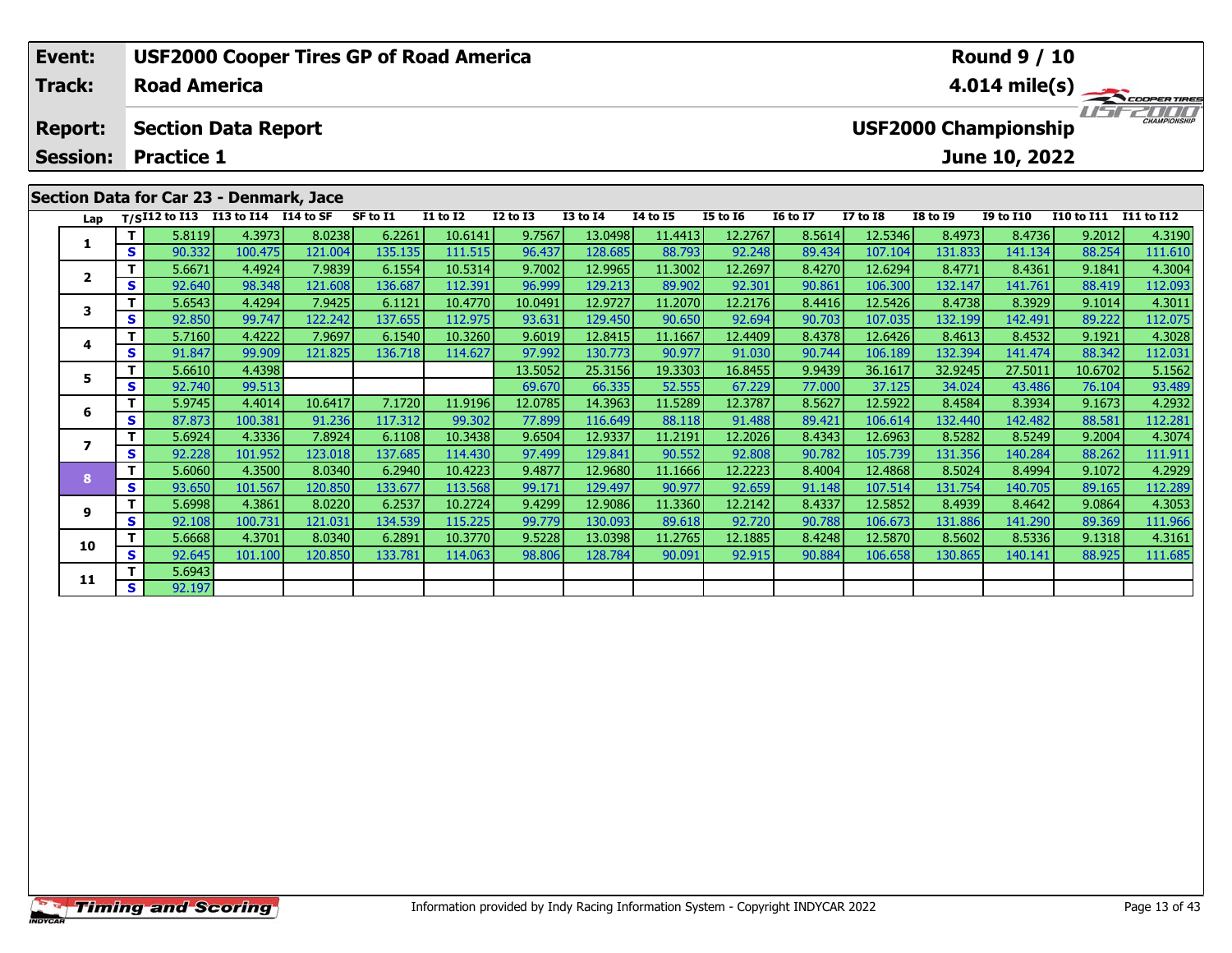| Event:         | <b>USF2000 Cooper Tires GP of Road America</b> | <b>Round 9 / 10</b>                              |
|----------------|------------------------------------------------|--------------------------------------------------|
| <b>Track:</b>  | <b>Road America</b>                            | $4.014 \text{ mile(s)}$                          |
| <b>Report:</b> | <b>Section Data Report</b>                     | <b>CHAMPIONSH</b><br><b>USF2000 Championship</b> |
|                | <b>Session: Practice 1</b>                     | June 10, 2022                                    |
|                | Section Data for Car 23 - Denmark, Jace        |                                                  |

| Lap                     | T/SLap |          | PI to PO | PO to SF | SF to PI | PIA to PO |
|-------------------------|--------|----------|----------|----------|----------|-----------|
| $\mathbf{1}$            | т      | 133.1848 |          | 126.8699 |          |           |
|                         | S      | 108.499  |          | 107.263  |          |           |
| $\overline{2}$          | т      | 132.5509 |          |          |          |           |
|                         | S      | 109.018  |          |          |          |           |
| 3                       | т      | 132.3151 |          |          |          |           |
|                         | S      | 109.212  |          |          |          |           |
| 4                       | т      | 132.1287 |          |          | 143.5322 |           |
|                         | S      | 109.366  |          |          | 99.594   |           |
| 5                       | т      | 402.4272 | 160.0775 | 233.8559 |          | 175.5747  |
|                         | S      | 35.908   | 6.193    | 58.191   |          | 8.667     |
| 6                       | T      | 141.9588 |          |          |          |           |
|                         | S      | 101.793  |          |          |          |           |
| $\overline{\mathbf{z}}$ | т      | 132.0703 |          |          |          |           |
|                         | S      | 109.414  |          |          |          |           |
| 8                       | т      | 131.8400 |          |          |          |           |
|                         | S      | 109.606  |          |          |          |           |
|                         | т      | 131.8914 |          |          |          |           |
| 9                       | S      | 109.563  |          |          |          |           |
| 10                      | т      | 132.3181 |          |          | 146.2231 |           |
|                         | S      | 109.210  |          |          | 97.762   |           |
| 11                      | т      |          |          |          |          |           |
|                         | S      |          |          |          |          |           |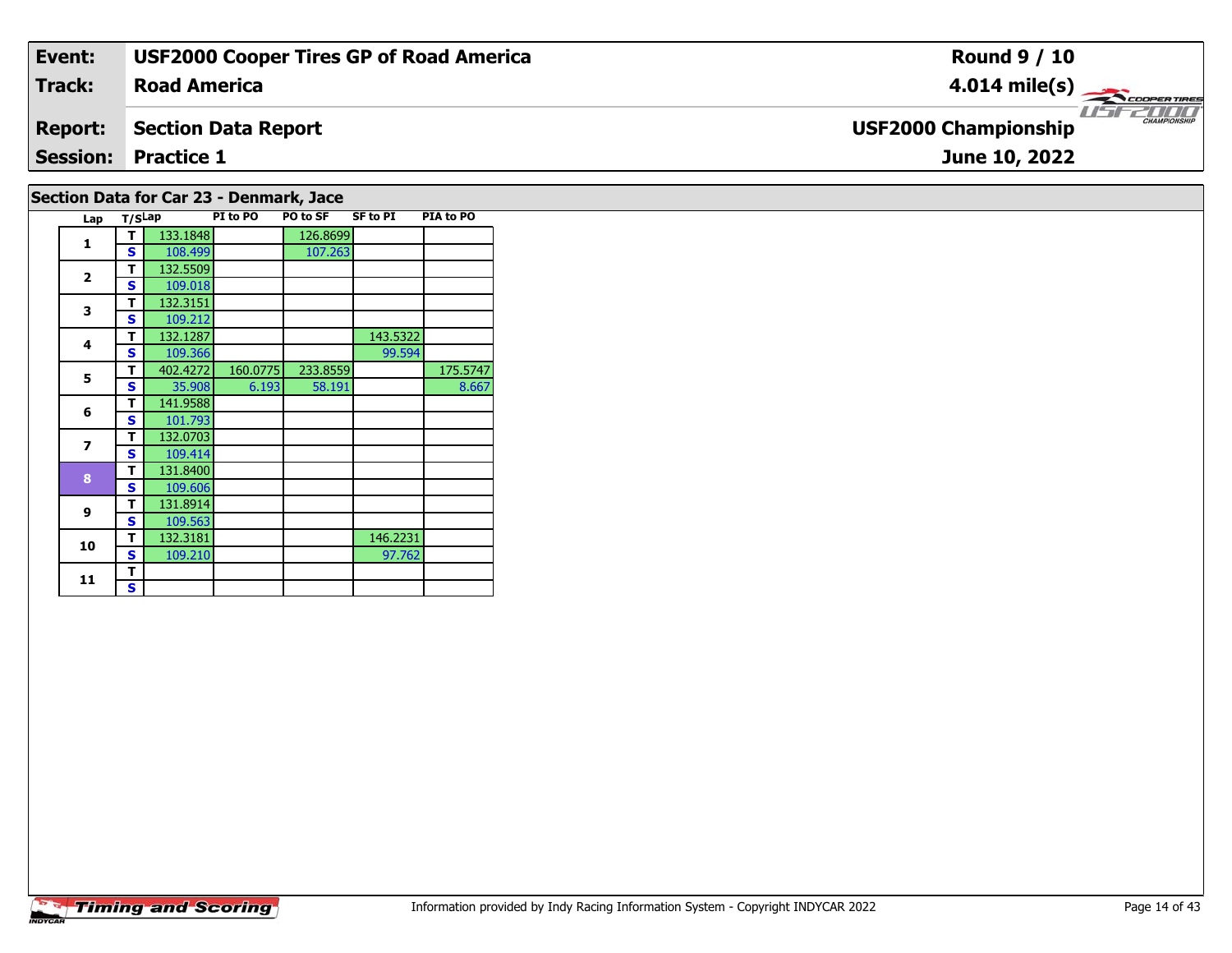| Event:          |     |                            |            |                                            |          | <b>USF2000 Cooper Tires GP of Road America</b> |              |                 |                 |                 |                 |                 |                             | <b>Round 9 / 10</b> |                   |                         |
|-----------------|-----|----------------------------|------------|--------------------------------------------|----------|------------------------------------------------|--------------|-----------------|-----------------|-----------------|-----------------|-----------------|-----------------------------|---------------------|-------------------|-------------------------|
| <b>Track:</b>   |     | <b>Road America</b>        |            |                                            |          |                                                |              |                 |                 |                 |                 |                 |                             |                     |                   | $4.014 \text{ mile(s)}$ |
| <b>Report:</b>  |     | <b>Section Data Report</b> |            |                                            |          |                                                |              |                 |                 |                 |                 |                 | <b>USF2000 Championship</b> |                     |                   | CHAMPIONSHIP            |
| <b>Session:</b> |     | <b>Practice 1</b>          |            |                                            |          |                                                |              |                 | June 10, 2022   |                 |                 |                 |                             |                     |                   |                         |
|                 |     |                            |            |                                            |          |                                                |              |                 |                 |                 |                 |                 |                             |                     |                   |                         |
|                 |     |                            |            | Section Data for Car 3 - Jones, Jagger (R) |          |                                                |              |                 |                 |                 |                 |                 |                             |                     |                   |                         |
| Lap             |     | T/SI12 to I13              | I13 to I14 | I14 to SF                                  | SF to I1 | <b>I1 to I2</b>                                | $I2$ to $I3$ | <b>I3 to I4</b> | <b>I4 to I5</b> | <b>I5 to 16</b> | <b>16 to 17</b> | <b>I7 to I8</b> | <b>I8 to 19</b>             | <b>I9 to I10</b>    | <b>I10 to I11</b> | I11 to I12              |
|                 |     | 5.9367                     | 4.3933     | 8.0696                                     | 6.2726   | 10.5673                                        | 9.7731       | 13.1341         | 11.4219         | 12.4015         | 8.4649          | 12.7426         | 8.6123                      | 8.5418              | 9.3412            | 4.3665                  |
|                 | s l | 88.433                     | 100.566    | 120.317                                    | 134.133  | 112.009                                        | 96.275       | 127.859         | 88.944          | 91.320          | 90.454          | 105.355         | 130.073                     | 140.007             | 86.932            | 110.396                 |
| $\overline{2}$  |     | 5.7509                     | 4.3713     | 8.0260                                     | 6.2454   | 10.4402                                        | 9.6254       | 13.1490         | 11.3914         | 12.3309         | 8.4064          | 12.6546         | 8.5469                      | 8.4785              | 9.2049            | 4.3165                  |
|                 | s l | 91.290                     | 101.072    | 120.970                                    | 134.717  | 113.373                                        | 97.753       | 127.715         | 89.182          | 91.842          | 91.083          | 106.088         | 131.068                     | 141.052             | 88.219            | 111.675                 |
| 3               |     | 5.7110                     | 4.3377     | 7.8671                                     | 6.0819   | 10.4316                                        | 9.6311       | 12.9822         | 11.3272         | 12.3671         | 8.4096          | 12.6946         | 8.5116                      | 8.4309              | 9.2482            | 4.3357                  |
|                 |     | 91.928<br>s l              | 101.855    | 123.414                                    | 138.339  | 113.466                                        | 97.695       | 129.355         | 89.688          | 91.574          | 91.049          | 105.754         | 131.612                     | 141.848             | 87.806            | 111.181                 |

| Lap                      |       |        | $T/SI12$ to I13 I13 to I14 | I14 to SF | SF to I1 | <b>I1 to I2</b> | $I2$ to $I3$ | $I3$ to $I4$ | <b>I4 to I5</b> | <b>I5 to I6</b> | 16 to 17 | <b>I7 to I8</b> | <b>I8 to I9</b> | <b>I9 to I10</b> | <b>I10 to I11</b> | <b>I11 to I12</b> |
|--------------------------|-------|--------|----------------------------|-----------|----------|-----------------|--------------|--------------|-----------------|-----------------|----------|-----------------|-----------------|------------------|-------------------|-------------------|
|                          |       | 5.9367 | 4.3933                     | 8.0696    | 6.2726   | 10.5673         | 9.7731       | 13.1341      | 11.4219         | 12.4015         | 8.4649   | 12.7426         | 8.6123          | 8.5418           | 9.3412            | 4.3665            |
|                          | S     | 88.433 | 100.566                    | 120.317   | 134.133  | 112.009         | 96.275       | 127.859      | 88.944          | 91.320          | 90.454   | 105.355         | 130.073         | 140.007          | 86.932            | 110.396           |
| $\overline{\phantom{a}}$ |       | 5.7509 | 4.3713                     | 8.0260    | 6.2454   | 10.4402         | 9.6254       | 13.1490      | 11.3914         | 12.3309         | 8.4064   | 12.6546         | 8.5469          | 8.4785           | 9.2049            | 4.3165            |
|                          | S.    | 91.290 | 101.072                    | 120.970   | 134.717  | 113.373         | 97.753       | 127.715      | 89.182          | 91.842          | 91.083   | 106.088         | 131.068         | 141.052          | 88.219            | 111.675           |
| 3                        |       | 5.7110 | 4.3377                     | 7.8671    | 6.0819   | 10.4316         | 9.6311       | 12.9822      | 11.3272         | 12.3671         | 8.4096   | 12.6946         | 8.5116          | 8.4309           | 9.2482            | 4.3357            |
|                          | S     | 91.928 | 101.855                    | 123.414   | 138.339  | 113.466         | 97.695       | 129.355      | 89.688          | 91.574          | 91.049   | 105.754         | 131.612         | 141.848          | 87.806            | 111.181           |
| 4                        | Τ.    | 5.6610 | 4.5117                     |           |          |                 | 9.8615       | 13.1208      | 11.5721         | 12.4547         | 8.3966   | 12.7123         | 8.5540          | 8.4896           | 9.1809            | 4.3179            |
|                          | S.    | 92.740 | 97.927                     |           |          |                 | 95.412       | 127.989      | 87.790          | 90.930          | 91.190   | 105.606         | 130.959         | 140.868          | 88.449            | 111.639           |
| 5                        |       | 5.6834 | 4.3504                     | 7.9997    | 6.2288   | 10.4716         | 9.6621       | 12.97331     | 11.2650         | 12.3150         | 8.4141   | 12.5956         | 8.5302          | 8.4553           | 9.2257            | 4.3300            |
|                          | S.    | 92.374 | 101.558                    | 121.368   | 135.076  | 113.033         | 97.381       | 129.444      | 90.183          | 91.961          | 91.000   | 106.585         | 131.325         | 141.439          | 88.020            | 111.327           |
| 6.                       |       | 5.6286 | 4.3722                     | 7.9992    | 6.2159   | 10.3020         | 9.5037       | 12.9523      | 11.2404         | 12.2705         | 8.3916   | 12.6257         | 8.5247          | 8.4311           | 9.1523            | 4.4305            |
|                          | S.    | 93.274 | 101.052                    | 121.376   | 135.357  | 114.894         | 99.005       | 129.654      | 90.380          | 92.295          | 91.244   | 106.331         | 131.410         | 141.845          | 88.726            | 108.802           |
|                          |       | 5.8290 |                            |           |          |                 | 9.8395       | 13.1843      | 11.4497         | 12.4079         | 8.5010   | 12.6297         | 8.5462          | 8.5084           | 9.2067            | 4.2990            |
|                          | S.    | 90.067 |                            |           |          |                 | 95.626       | 127.373      | 88.728          | 91.272          | 90.070   | 106.297         | 131.079         | 140.556          | 88.202            | 112.130           |
| 8                        |       | 5.6093 | 4.4041                     | 8.0485    | 6.2587   | 10.3886         | 9.5178       | 12.9321      | 11.2995         | 12.2278         | 8.3970   | 12.6316         | 8.5255          | 8.4857           | 9.2344            | 4.3079            |
|                          | S.    | 93.595 | 100.320                    | 120.632   | 134.431  | 113.936         | 98.858       | 129.857      | 89.907          | 92.617          | 91.185   | 106.281         | 131.397         | 140.932          | 87.937            | 111.898           |
| 9                        |       | 5.7125 |                            |           |          |                 | 9.8047       | 13.1431      | 11.5828         | 12.4467         | 8.4053   | 12.7240         | 8.5724          | 8.5358           | 9.2012            | 4.3051            |
|                          | S.    | 91.904 |                            |           |          |                 | 95.965       | 127.772      | 87.708          | 90.988          | 91.095   | 105.509         | 130.678         | 140.105          | 88.254            | 111.971           |
| 10                       | $T$ . | 5.7574 |                            |           |          |                 |              |              |                 |                 |          |                 |                 |                  |                   |                   |
|                          | S     | 91.187 |                            |           |          |                 |              |              |                 |                 |          |                 |                 |                  |                   |                   |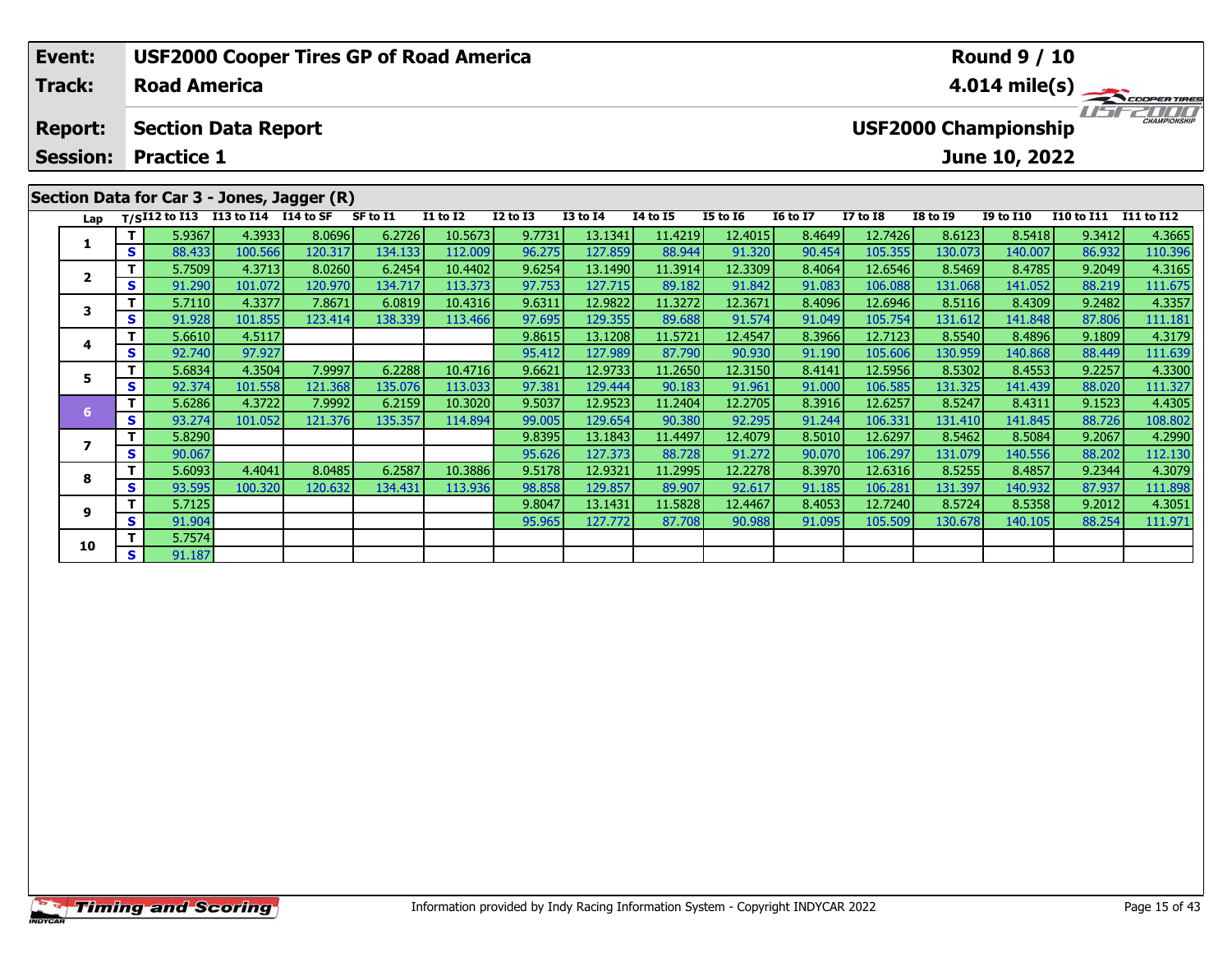| Event:         | <b>USF2000 Cooper Tires GP of Road America</b> | <b>Round 9 / 10</b>                         |
|----------------|------------------------------------------------|---------------------------------------------|
| Track:         | <b>Road America</b>                            | $4.014 \text{ mile(s)}$                     |
| <b>Report:</b> | Section Data Report                            | CHAMPIONSHIP<br><b>USF2000 Championship</b> |
|                | <b>Session: Practice 1</b>                     | June 10, 2022                               |
|                | Section Data for Car 3 - Jones, Jagger (R)     |                                             |

| Lap            | T/SLap |          | PI to PO | PO to SF | <b>SF to PI</b> | PIA to PO |
|----------------|--------|----------|----------|----------|-----------------|-----------|
| 1              | т      | 134.0394 |          | 127.5164 |                 |           |
|                | S      | 107.807  |          | 106.719  |                 |           |
| 2              | т      | 132.9383 |          |          |                 |           |
|                | S      | 108.700  |          |          |                 |           |
| 3              | т      | 132.3675 |          |          | 143.6834        |           |
|                | S      | 109.169  |          |          | 99.490          |           |
| 4              | т      | 270.5761 | 128.8961 | 130.4818 |                 | 143.3666  |
|                | S      | 53.406   | 7.691    | 104.294  |                 | 10.614    |
| 5              | т      | 132.5002 |          |          |                 |           |
|                | S      | 109.059  |          |          |                 |           |
| $6\phantom{1}$ | т      | 132.0407 |          |          | 146.9486        |           |
|                | S      | 109.439  |          |          | 97.279          |           |
| $\overline{z}$ | т      | 319.5682 | 173.7137 | 131.0085 |                 | 189.4071  |
|                | s      | 45.219   | 5.707    | 103.874  |                 | 8.034     |
| 8              | т      | 132.2685 |          |          | 144.3371        |           |
|                | s      | 109.251  |          |          | 99.039          |           |
| 9              | т      | 284.0587 | 140.8222 |          |                 | 156.6346  |
|                | s      | 50.871   | 7.040    |          |                 | 9.715     |
| 10             | т      |          |          |          |                 |           |
|                | s      |          |          |          |                 |           |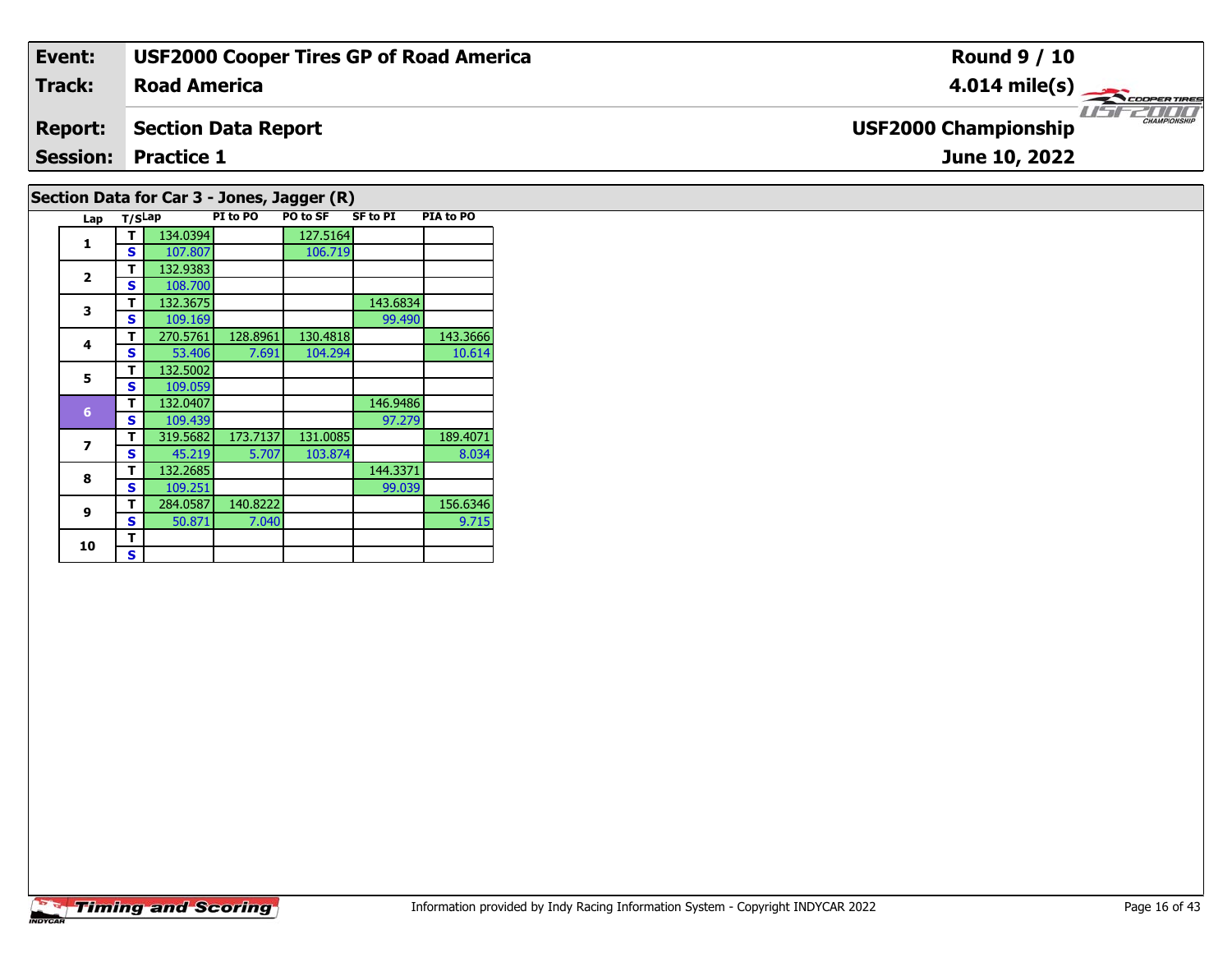| Event:<br><b>Track:</b>           |                                    | <b>Road America</b>                    |                                                  | <b>USF2000 Cooper Tires GP of Road America</b>  |          |                 |                                           |                 |                 |                 |                 |                 |                                            | <b>Round 9 / 10</b>         |                                                  | $4.014 \text{ mile(s)}$ |
|-----------------------------------|------------------------------------|----------------------------------------|--------------------------------------------------|-------------------------------------------------|----------|-----------------|-------------------------------------------|-----------------|-----------------|-----------------|-----------------|-----------------|--------------------------------------------|-----------------------------|--------------------------------------------------|-------------------------|
| <b>Report:</b><br><b>Session:</b> |                                    | <b>Section Data Report</b>             |                                                  |                                                 |          |                 |                                           |                 |                 |                 |                 |                 |                                            | <b>USF2000 Championship</b> |                                                  |                         |
|                                   | <b>Practice 1</b><br>June 10, 2022 |                                        |                                                  |                                                 |          |                 |                                           |                 |                 |                 |                 |                 |                                            |                             |                                                  |                         |
|                                   |                                    |                                        |                                                  | Section Data for Car 30 - Andersson, Viktor (R) |          |                 |                                           |                 |                 |                 |                 |                 |                                            |                             |                                                  |                         |
|                                   |                                    | Lap T/SI12 to I13 I13 to I14 I14 to SF |                                                  |                                                 | SF to I1 | <b>I1 to I2</b> | <b>I2 to I3</b>                           | <b>I3 to I4</b> | <b>I4 to I5</b> | <b>I5 to 16</b> | <b>16 to 17</b> | <b>I7 to I8</b> | <b>I8 to I9</b>                            | <b>I9 to I10</b>            | <b>I10 to I11</b>                                | I11 to I12              |
|                                   |                                    | 5.8238                                 | 4.4694                                           | 8.1019                                          | 6.2632   | 11.0119         | 10.5453                                   | 12.9682         | 11.9603         | 12.5362         | 8.5508          | 12.7813         | 8.5676                                     | 9.1094                      | 9.4158                                           | 4.3332                  |
|                                   | S.                                 | 90.147                                 | 98.854                                           | 119.837                                         | 134.334  | 107.487         | 89.225                                    | 129.495         | 84.940          | 90.338          | 89.545          | 105.036         | 130.752                                    | 131.283                     | 86.243                                           | 111.245                 |
|                                   |                                    | 5.6986                                 | 4.4158                                           | 8.0194                                          | 6.1930   | 10.6571         | 9.8802                                    | 13.0502         | 11.5614         | 12.4972         | 8.4611          | 12.7464         | 8.4534                                     | 8.3406                      | 9.4733                                           | 4.3476                  |
|                                   | S.                                 | 92.128                                 | 100.054                                          | 121.070                                         | 135.857  | 111.066         | 95.232                                    | 128.681         | 87.871          | 90.620          | 90.494          | 105.324         | 132.518                                    | 143.384                     | 85.719                                           | 110.876                 |
|                                   |                                    | 5.6122                                 | 4.3743                                           | 8.0487                                          | 6.2565   | 10.5729         | 9.9320                                    | 12.8561         | 11.8059         | 12.5058         | 8.5334          | 12.9465         | 8.5546                                     | 9.2227                      | 9.3030                                           | 4.3168                  |
|                                   | S                                  | 93.546                                 | 101.003                                          | 120.629                                         | 134.478  | 111.950         | 94.735                                    | 130.624         | 86.051          | 90.558          | 89.728          | 103.696         | 130.950                                    | 129.670                     | 87.289                                           | 111.667                 |
|                                   |                                    | - - - - - 1                            | $\sim$ $\sim$ $\sim$ $\sim$ $\sim$ $\sim$ $\sim$ | a annal                                         | المدمم   |                 | $\sim$ $\sim$ $\sim$ $\sim$ $\sim$ $\sim$ |                 | المدمم ددا      |                 | المدمدة         |                 | $\sim$ $ \sim$ $\sim$ $\sim$ $\sim$ $\sim$ | $\sim$ $-$                  | $\sim$ $\sim$ $\sim$ $\sim$ $\sim$ $\sim$ $\sim$ | $\overline{a}$          |

|    |    | 5.8238 | 4.4694   | 8.1019  | 6.2632  | 11.0119 | 10.54531 | 12.9682 | 11.9603 | 12.53621 | 8.5508 | 12.7813 | 8.5676  | 9.1094  | 9.4158 | 4.3332  |
|----|----|--------|----------|---------|---------|---------|----------|---------|---------|----------|--------|---------|---------|---------|--------|---------|
|    | S  | 90.147 | 98.854   | 119.837 | 134.334 | 107.487 | 89.225   | 129.495 | 84.940  | 90.338   | 89.545 | 105.036 | 130.752 | 131.283 | 86.243 | 111.245 |
|    |    | 5.6986 | 4.4158   | 8.0194  | 6.1930  | 10.6571 | 9.8802   | 13.0502 | 11.5614 | 12.4972  | 8.4611 | 12.7464 | 8.4534  | 8.3406  | 9.4733 | 4.3476  |
|    | S  | 92.128 | 100.054  | 121.070 | 135.857 | 111.066 | 95.232   | 128.681 | 87.871  | 90.620   | 90.494 | 105.324 | 132.518 | 143.384 | 85.719 | 110.876 |
| 3  |    | 5.6122 | 4.3743   | 8.0487  | 6.2565  | 10.5729 | 9.9320   | 12.8561 | 11.8059 | 12.5058  | 8.5334 | 12.9465 | 8.5546  | 9.2227  | 9.3030 | 4.3168  |
|    | s  | 93.546 | 101.003  | 120.629 | 134.478 | 111.950 | 94.735   | 130.624 | 86.051  | 90.558   | 89.728 | 103.696 | 130.950 | 129.670 | 87.289 | 111.667 |
| 4  |    | 5.7129 | 4.4204   | 8.0333  | 6.2313  | 10.4535 | 9.6915   | 13.0325 | 11.2248 | 12.3123  | 8.4816 | 12.7004 | 8.5494  | 8.4709  | 9.2779 | 4.3288  |
|    | S  | 91.897 | 99.950   | 120.861 | 135.022 | 113.229 | 97.086   | 128.856 | 90.506  | 91.981   | 90.276 | 105.705 | 131.030 | 141.179 | 87.525 | 111.358 |
|    |    | 5.6264 | 4.3685   | 8.0173  | 6.2322  | 10.4170 | 9.6084   | 13.0128 | 11.2009 | 12.2488  | 8.3749 | 12.5927 | 8.5131  | 8.4736  | 9.1765 | 4.3067  |
|    | s  | 93.310 | 101.137  | 121.102 | 135.003 | 113.625 | 97.926   | 129.051 | 90.699  | 92.458   | 91.426 | 106.609 | 131.589 | 141.134 | 88.492 | 111.929 |
| 6  |    |        |          | 8.1370  | 6.2910  | 10.4101 | 9.6175   | 13.0797 | 11.2418 | 12.2802  | 8.4035 | 12.6724 | 8.5703  | 8.5223  | 9.2350 | 4.4493  |
|    | S  |        |          | 119.320 | 133.741 | 113.701 | 97.833   | 128.391 | 90.369  | 92.222   | 91.115 | 105.939 | 130.710 | 140.327 | 87.931 | 108.342 |
|    |    | 5.9197 | 273.4093 |         |         |         | 9.9897   | 13.1129 | 11.3943 | 12.3628  | 8.5214 | 12.7361 | 8.5832  | 8.5660  | 9.1942 | 4.3267  |
|    | S  | 88.687 | 1.616    |         |         |         | 94.188   | 128.066 | 89.159  | 91.605   | 89.854 | 105.409 | 130.514 | 139.611 | 88.321 | 111.412 |
| 8  |    |        |          | 8.0752  | 6.2870  | 10.3248 | 9.6113   | 13.0539 | 11.4930 | 12.3225  | 8.4174 | 12.7385 | 8.6015  | 9.5219  | 9.3450 | 4.3292  |
|    | s  |        |          | 120.233 | 133.826 | 114.640 | 97.896   | 128.645 | 88.394  | 91.905   | 90.964 | 105.389 | 130.236 | 125.596 | 86.896 | 111.347 |
| 9  |    | 5.6871 | 4.4294   | 8.0161  | 6.1961  | 10.3684 | 9.6902   | 12.9871 | 11.2819 | 12.2739  | 8.3953 | 12.7812 | 8.5360  | 8.4533  | 9.1782 | 4.3208  |
|    | S. | 92.314 | 99.747   | 121.120 | 135.789 | 114.158 | 97.099   | 129.307 | 90.048  | 92.269   | 91.204 | 105.037 | 131.236 | 141.472 | 88.475 | 111.564 |
| 10 |    |        |          | 8.0826  | 6.2719  | 10.3126 | 9.5920   | 13.0348 | 11.2497 | 12.3031  | 8.3912 | 12.6852 | 8.5676  | 8.5130  | 9.2642 | 4.3753  |
|    | s  |        |          | 120.123 | 134.148 | 114.776 | 98.093   | 128.833 | 90.305  | 92.050   | 91.248 | 105.832 | 130.752 | 140.480 | 87.654 | 110.174 |
| 11 |    | 6.0589 |          |         |         |         |          |         |         |          |        |         |         |         |        |         |
|    | S. | 86.649 |          |         |         |         |          |         |         |          |        |         |         |         |        |         |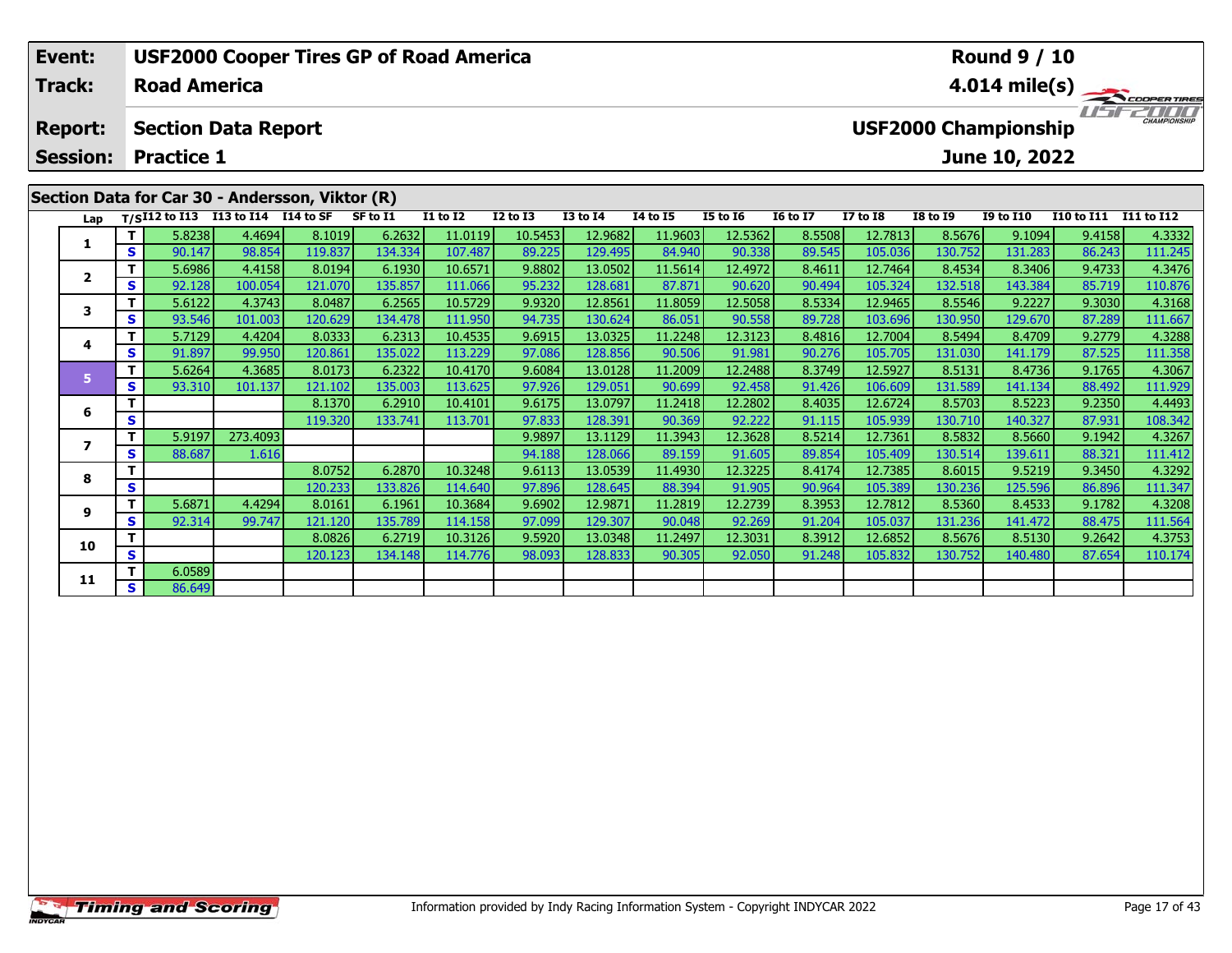| Event:         | <b>USF2000 Cooper Tires GP of Road America</b> | <b>Round 9 / 10</b>                                |
|----------------|------------------------------------------------|----------------------------------------------------|
| Track:         | <b>Road America</b>                            | $4.014 \text{ mile(s)}$                            |
| <b>Report:</b> | Section Data Report                            | <b>CHAMPIONSHIP</b><br><b>USF2000 Championship</b> |
|                | <b>Session: Practice 1</b>                     | June 10, 2022                                      |
|                |                                                |                                                    |

|                |        |          |                 | Section Data for Car 30 - Andersson, Viktor (R) |
|----------------|--------|----------|-----------------|-------------------------------------------------|
| Lap            | T/SLap |          | <b>SF to PI</b> |                                                 |
| 1              | т      | 136.4383 |                 |                                                 |
|                | S      | 105.912  |                 |                                                 |
| $\overline{2}$ | т      | 133.7953 |                 |                                                 |
|                | S      | 108.004  |                 |                                                 |
| 3              | т      | 134.8414 |                 |                                                 |
|                | S      | 107.166  |                 |                                                 |
| 4              | т      | 132.9215 |                 |                                                 |
|                | S      | 108.714  |                 |                                                 |
| 5              | т      | 132.1698 |                 |                                                 |
|                | S      | 109.332  |                 |                                                 |
| 6              | т      | 132.9711 | 144.9853        |                                                 |
|                | S      | 108.673  | 98.596          |                                                 |
| 7              | т      | 269.3320 |                 |                                                 |
|                | S      | 53.653   |                 |                                                 |
| 8              | т      | 134.1182 |                 |                                                 |
|                | S      | 107.744  |                 |                                                 |
| 9              | т      | 132.5950 |                 |                                                 |
|                | S      | 108.981  |                 |                                                 |
| 10             | т      | 132.7070 | 148.8840        |                                                 |
|                | S      | 108.890  | 96.014          |                                                 |
| 11             | т      |          |                 |                                                 |
|                | S      |          |                 |                                                 |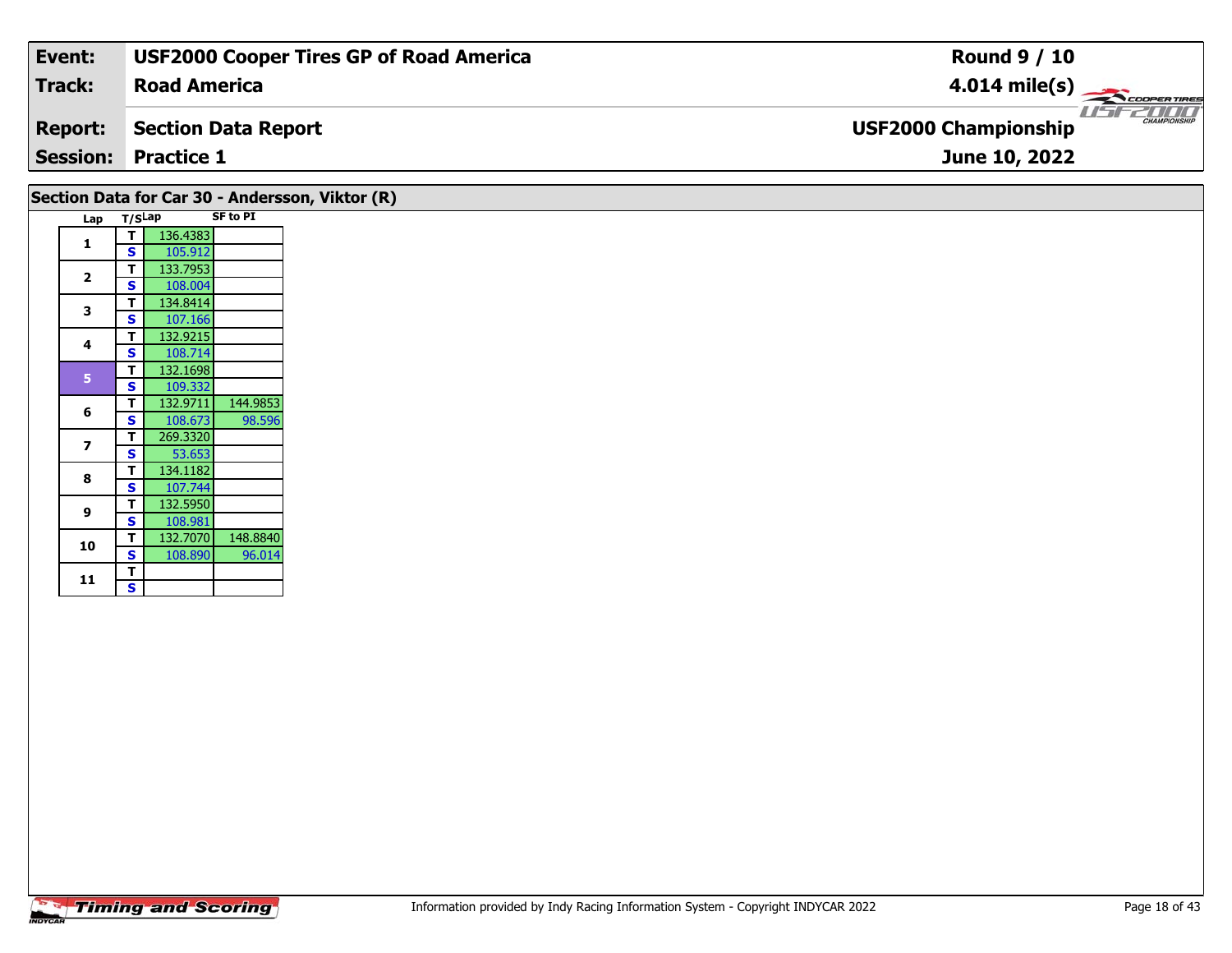|                                                                      | Event:                            |              |                     |                                    | <b>USF2000 Cooper Tires GP of Road America</b> |          |                 |              |                 |                 |                 |                 |                                              |                 | <b>Round 9 / 10</b> |                       |                         |
|----------------------------------------------------------------------|-----------------------------------|--------------|---------------------|------------------------------------|------------------------------------------------|----------|-----------------|--------------|-----------------|-----------------|-----------------|-----------------|----------------------------------------------|-----------------|---------------------|-----------------------|-------------------------|
|                                                                      | Track:                            |              | <b>Road America</b> |                                    |                                                |          |                 |              |                 |                 |                 |                 |                                              |                 |                     |                       | $4.014 \text{ mile(s)}$ |
|                                                                      | <b>Report:</b><br><b>Session:</b> |              | <b>Practice 1</b>   | <b>Section Data Report</b>         |                                                |          |                 |              |                 |                 |                 |                 | <b>USF2000 Championship</b><br>June 10, 2022 |                 | USFZOOO             |                       |                         |
|                                                                      |                                   |              |                     |                                    | Section Data for Car 32 - Weir, Christian      |          |                 |              |                 |                 |                 |                 |                                              |                 |                     |                       |                         |
|                                                                      | Lap                               |              |                     | T/SI12 to I13 I13 to I14 I14 to SF |                                                | SF to I1 | <b>I1 to I2</b> | $I2$ to $I3$ | <b>I3 to I4</b> | <b>I4 to I5</b> | <b>I5 to 16</b> | <b>16 to 17</b> | <b>I7 to I8</b>                              | <b>I8 to I9</b> | <b>I9 to I10</b>    | I10 to I11 I11 to I12 |                         |
|                                                                      |                                   |              | 5.8702              | 4.4149                             | 8.0687                                         | 6.2585   | 10.5204         | 9.7085       | 13.0595         | 11.6545         | 12.3911         | 8.5580          | 12.6470                                      | 8.5039          | 8.4424              | 9.2753                | 4.3270                  |
|                                                                      |                                   | $\mathbf{s}$ | 89.435              | 100.074                            | 120.330                                        | 134.435  | 112.509         | 96.916       | 128.590         | 87.169          | 91.396          | 89.470          | 106.152                                      | 131.731         | 141.655             | 87.549                | 111.404                 |
| 7.9462<br>6.2148<br>10.4379<br>9.7533<br>12.9910<br>5.8857<br>4.3701 |                                   |              |                     |                                    |                                                |          |                 |              | 11.2867         | 12.3130         | 8.5155          | 12.6757         | 8.5058                                       | 8.4548          | 9.2910              | 4.3053                |                         |
|                                                                      |                                   | S I          | 89.199              | 101.100                            | 122.185                                        | 135.381  | 113.398         | 96.471       | 129.268         | 90.009          | 91.976          | 89.916          | 105.911                                      | 131.702         | 141.447             | 87.401                | 111.966                 |
|                                                                      |                                   |              |                     |                                    |                                                |          |                 |              |                 |                 |                 |                 |                                              |                 |                     |                       |                         |

| Lap          |     |        | T/SI12 to I13 I13 to I14 I14 to SF |         | SF to I1 | <b>I1 to I2</b> | <b>I2 to I3</b> | <b>I3 to I4</b> | <b>I4 to I5</b> | <b>I5 to 16</b> | <b>16 to 17</b> | <b>I7 to I8</b> | <b>I8 to 19</b> | <b>I9 to I10</b> | I10 to I11 I11 to I12 |         |
|--------------|-----|--------|------------------------------------|---------|----------|-----------------|-----------------|-----------------|-----------------|-----------------|-----------------|-----------------|-----------------|------------------|-----------------------|---------|
| 1            | T.  | 5.8702 | 4.4149                             | 8.0687  | 6.2585   | 10.5204         | 9.7085          | 13.0595         | 11.6545         | 12.3911         | 8.5580          | 12.6470         | 8.5039          | 8.4424           | 9.2753                | 4.3270  |
|              | S   | 89.435 | 100.074                            | 120.330 | 134.435  | 112.509         | 96.916          | 128.590         | 87.169          | 91.396          | 89.470          | 106.152         | 131.731         | 141.655          | 87.549                | 111.404 |
| $\mathbf{2}$ | т   | 5.8857 | 4.3701                             | 7.9462  | 6.2148   | 10.4379         | 9.7533          | 12.9910         | 11.2867         | 12.3130         | 8.5155          | 12.6757         | 8.5058          | 8.4548           | 9.2910                | 4.3053  |
|              | S   | 89.199 | 101.100                            | 122.185 | 135.381  | 113.398         | 96.471          | 129.268         | 90.009          | 91.976          | 89.916          | 105.911         | 131.702         | 141.447          | 87.401                | 111.966 |
| 3            | т   | 5.7578 | 4.3600                             | 7.9407  | 6.2503   | 10.6033         | 9.7279          | 13.0954         | 11.3556         | 12.2912         | 8.5350          | 12.5219         | 8.5451          | 8.5288           | 9.1898                | 4.3145  |
|              | S   | 91.181 | 101.334                            | 122.270 | 134.612  | 111.629         | 96.723          | 128.237         | 89.463          | 92.139          | 89.711          | 107.212         | 131.096         | 140.220          | 88.364                | 111.727 |
| 4            | т   | 5.6061 | 4.3631                             | 8.0551  | 6.2772   | 10.3558         | 9.5708          | 13.0889         | 11.2879         | 12.2609         | 8.5341          | 12.5238         | 8.5447          | 8.5160           | 9.1722                | 4.2988  |
|              | S   | 93.648 | 101.262                            | 120.533 | 134.035  | 114.297         | 98.310          | 128.301         | 90.000          | 92.367          | 89.720          | 107.196         | 131.102         | 140.431          | 88.533                | 112.135 |
| 5            | т   | 5.6323 | 4.3604                             | 8.0414  | 6.2796   | 10.3284         | 9.5736          | 13.0441         | 11.2416         | 12.2860         | 8.5285          | 12.5382         | 8.5338          | 8.4763           | 9.1508                | 4.2978  |
|              | S   | 93.212 | 101.325                            | 120.739 | 133.984  | 114.600         | 98.282          | 128.742         | 90.371          | 92.178          | 89.779          | 107.073         | 131.269         | 141.089          | 88.740                | 112.161 |
| 6            |     |        |                                    | 8.0565  | 6.2790   | 10.3683         | 9.5056          | 13.0167         | 11.2003         | 12.2401         | 8.4744          | 12.4581         | 8.5269          | 8.4808           | 9.1333                | 4.2974  |
|              | S   |        |                                    | 120.513 | 133.996  | 114.159         | 98.985          | 129.013         | 90.704          | 92.524          | 90.352          | 107.761         | 131.376         | 141.014          | 88.910                | 112.171 |
| 7            | т   | 5.5568 | 4.3515                             | 8.0437  | 6.2746   | 10.3059         | 9.5488          | 12.9774         | 11.3061         | 12.2603         | 8.5587          | 12.4753         | 8.5177          | 8.5143           | 9.1741                | 4.2946  |
|              | S   | 94.479 | 101.532                            | 120.704 | 134.090  | 114.850         | 98.537          | 129.403         | 89.855          | 92.371          | 89.462          | 107.613         | 131.518         | 140.459          | 88.515                | 112.245 |
| 8            | т   | 5.6741 |                                    |         |          |                 | 16.7096         | 17.3314         | 16.1805         | 13.0105         | 12.0561         | 16.4965         | 8.7359          | 8.7589           | 9.3634                | 4.3151  |
|              | S   | 92.526 |                                    |         |          |                 | 56.309          | 96.895          | 62.786          | 87.045          | 63.510          | 81.381          | 128.233         | 136.536          | 86.725                | 111.711 |
| 9            | т   | 5.6363 | 4.3659                             | 8.0331  | 6.2658   | 10.3924         | 9.5331          | 13.0117         | 11.2559         | 12.2700         | 8.5845          | 12.6196         | 8.4879          | 8.4538           | 9.1850                | 4.2932  |
|              | S   | 93.146 | 101.198                            | 120.864 | 134.279  | 113.894         | 98.699          | 129.062         | 90.256          | 92.298          | 89.194          | 106.382         | 131.979         | 141.464          | 88.410                | 112.281 |
| 10           | т   | 5.7140 | 4.3559                             | 7.9042  | 6.1120   | 10.6532         | 9.6122          | 13.0175         | 11.3594         | 12.2806         | 8.5699          | 12.4658         | 8.5427          | 9.0900           | 12.2003               | 4.4399  |
|              | S.  | 91.880 | 101.430                            | 122.835 | 137.658  | 111.106         | 97.887          | 129.005         | 89.433          | 92.219          | 89.345          | 107.695         | 131.133         | 131.563          | 66.559                | 108.571 |
| 11           |     | 5.7295 | 4.3746                             | 8.0715  | 6.2938   | 10.3542         | 9.5524          | 13.1432         | 11.2798         | 12.2696         | 8.5505          | 12.5230         | 8.5585          | 8.5382           | 9.1313                | 4.2934  |
|              | S.  | 91.631 | 100.996                            | 120.289 | 133.681  | 114.315         | 98.500          | 127.771         | 90.064          | 92.301          | 89.548          | 107.203         | 130.891         | 140.066          | 88.930                | 112.276 |
| 12           |     | 5.5702 |                                    |         |          |                 |                 |                 |                 |                 |                 |                 |                 |                  |                       |         |
|              | s l | 94.252 |                                    |         |          |                 |                 |                 |                 |                 |                 |                 |                 |                  |                       |         |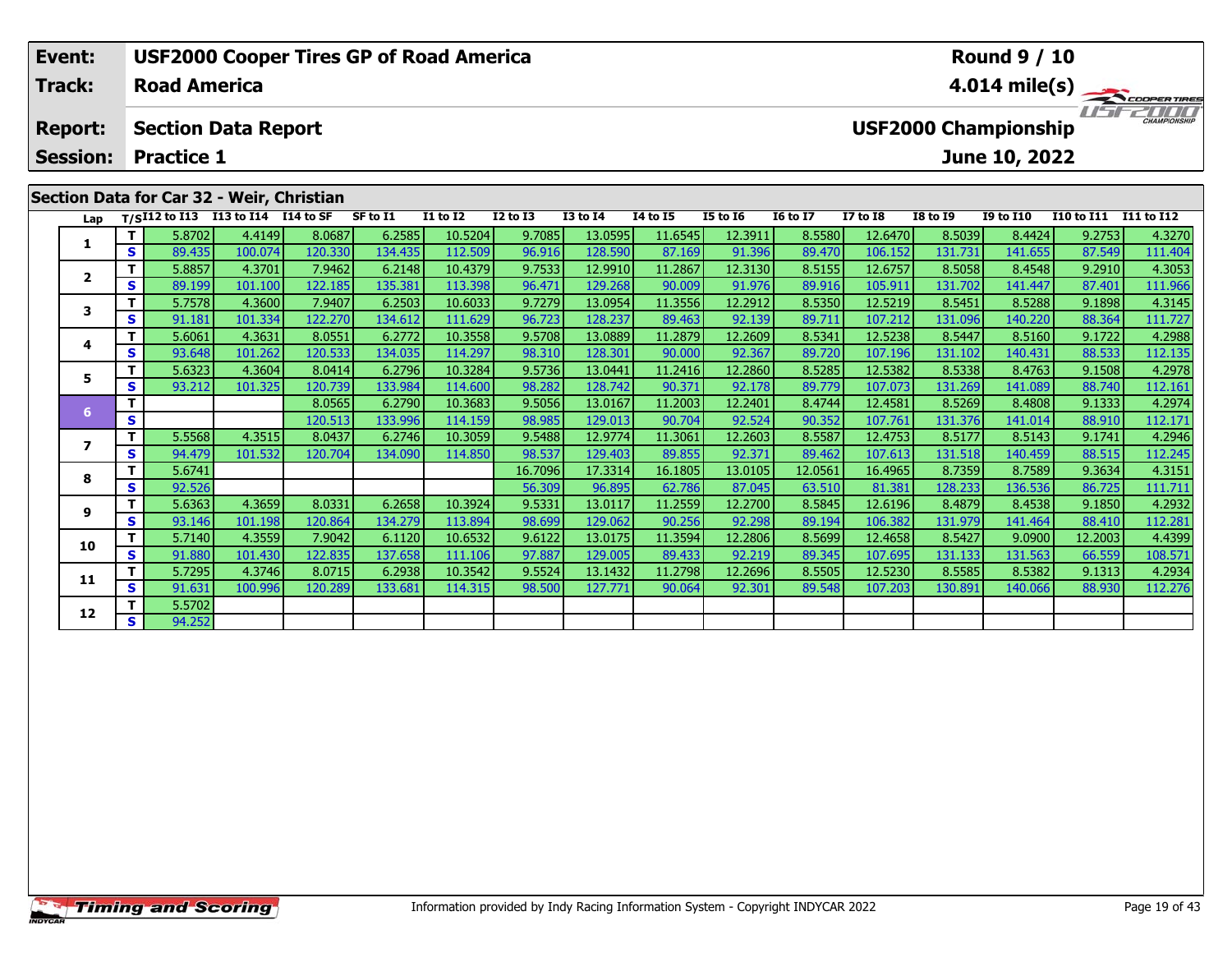| Event:         | <b>USF2000 Cooper Tires GP of Road America</b> | <b>Round 9 / 10</b>                                |
|----------------|------------------------------------------------|----------------------------------------------------|
| Track:         | <b>Road America</b>                            | $4.014 \text{ mile(s)}$                            |
| <b>Report:</b> | <b>Section Data Report</b>                     | <b>CHAMPIONSHIP</b><br><b>USF2000 Championship</b> |
|                | <b>Session: Practice 1</b>                     | June 10, 2022                                      |
|                | Section Data for Car 32 - Weir, Christian      |                                                    |

#### **Lap T/SLap PI to PO PO to SF SF to PI PIA to PO 1T** 133.6999 136.6151<br> **S** 108.081 99.611 **2a**  $\begin{array}{|c|c|c|}\n\hline\n\textbf{S} & 108.693 \\
\hline\n\end{array}$ **3CONTEX 133.0173**<br>**S** 108.635 **4 <sup>T</sup>** 132.4554 **<sup>S</sup>** 109.096109.096 **5 <sup>T</sup>** 132.3128 **<sup>S</sup>** 109.214 **<sup>T</sup>** 131.9820 **<sup>S</sup>** 109.488132.1598 **7T** 132.1598 144.2166<br>**S** 109.340 99.122 99.122 **8 <sup>T</sup>** 363.1731 193.7019 157.4977 209.0779 **<sup>S</sup>** 39.789 5.118 86.404 7.2787.278 **9 <sup>T</sup>** 132.3882 **<sup>S</sup>** 109.152109.152 **10 <sup>T</sup>** 136.3176 **<sup>S</sup>** 106.005**11T** 132.6635 108.925 144.4593<br> **S** 108.925 98.955 98.955 12  $\frac{1}{s}$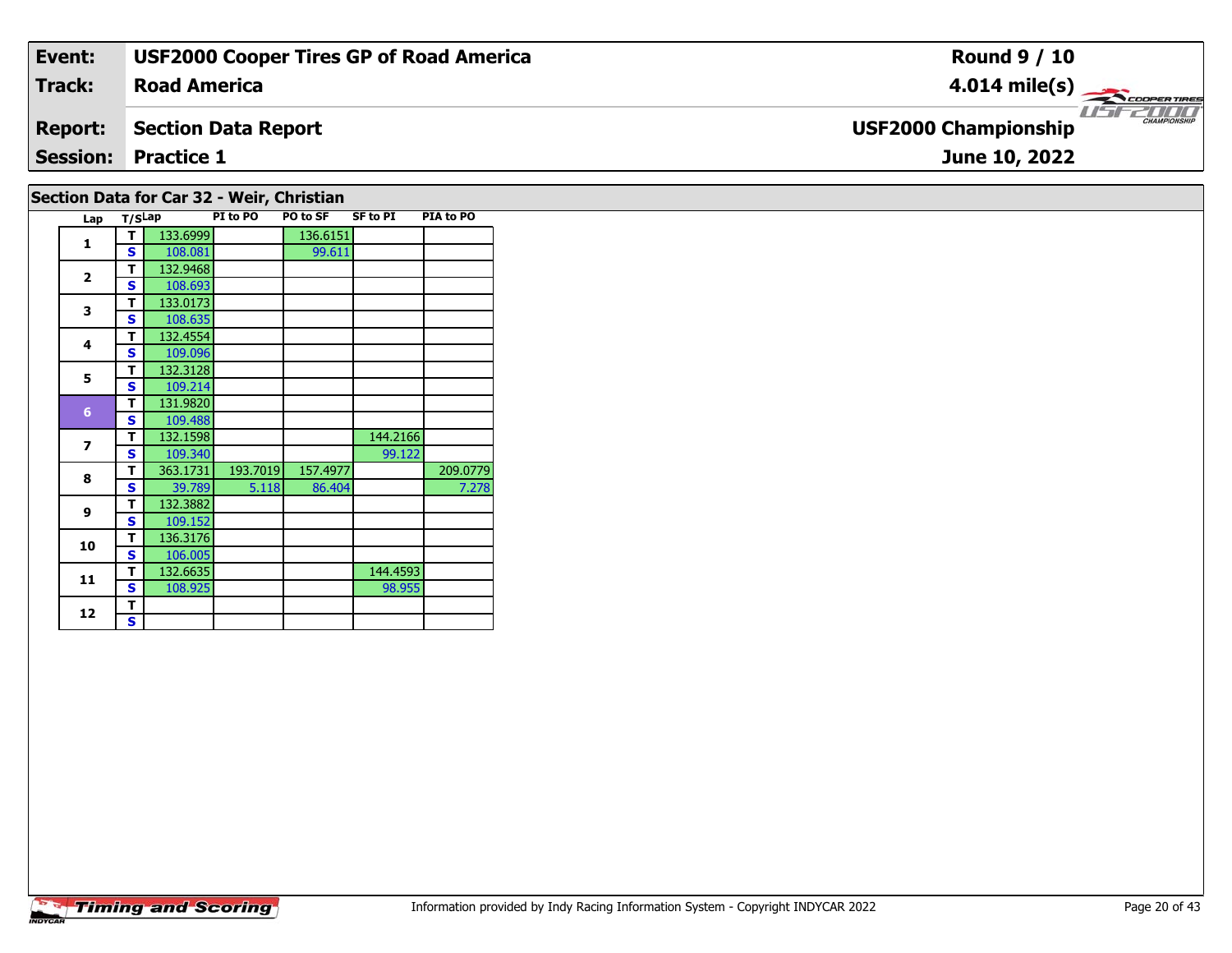| Event:          |     |                     | <b>USF2000 Cooper Tires GP of Road America</b> |         |           |                 |                 |                 |          |                 |                 |                        |                             | <b>Round 9 / 10</b> |                   |                                                             |
|-----------------|-----|---------------------|------------------------------------------------|---------|-----------|-----------------|-----------------|-----------------|----------|-----------------|-----------------|------------------------|-----------------------------|---------------------|-------------------|-------------------------------------------------------------|
| <b>Track:</b>   |     | <b>Road America</b> |                                                |         |           |                 |                 |                 |          |                 |                 |                        |                             |                     |                   | $4.014 \text{ mile(s)} \longrightarrow 4.014 \text{ miles}$ |
| <b>Report:</b>  |     |                     | <b>Section Data Report</b>                     |         |           |                 |                 |                 |          |                 |                 |                        | <b>USF2000 Championship</b> |                     |                   | 2000<br><b>CHAMPIONSHIP</b>                                 |
| <b>Session:</b> |     | <b>Practice 1</b>   |                                                |         |           |                 |                 |                 |          |                 |                 |                        |                             | June 10, 2022       |                   |                                                             |
|                 |     |                     |                                                |         |           |                 |                 |                 |          |                 |                 |                        |                             |                     |                   |                                                             |
|                 |     |                     | Section Data for Car 33 - Kohlbecker, Spike    |         |           |                 |                 |                 |          |                 |                 |                        |                             |                     |                   |                                                             |
| Lap             |     | T/SI12 to I13       | I13 to I14 I14 to SF                           |         | SF to I1  | <b>I1 to I2</b> | <b>I2 to I3</b> | <b>I3 to I4</b> | 14 to 15 | <b>I5 to 16</b> | <b>16 to 17</b> | I7 to I8               | <b>I8 to I9</b>             | <b>I9 to I10</b>    | <b>I10 to I11</b> | I11 to I12                                                  |
|                 |     | 5.8350              | 4.4041                                         | 8.0423  | 6.2243    | 10.6018         | 9.7194          | 13.0603         | 11.3368  | 12.5955         | 8.6512          | 12.8359                | 8.5577                      | 9.6402              | 9.5370            | 4.3561                                                      |
|                 | s l | 89.974              | 100.320                                        | 120.725 | 135.174   | 111.645         | 96.807          | 128.582         | 89.612   | 89.913          | 88.506          | 104.589                | 130.903                     | 124.054             | 85.147            | 110.660                                                     |
|                 |     | 5.7102              | 4.3786                                         | 8.0196  | 6.2223    | 10.4603         | 9.6703          | 13.0835         | 11.3209  | 12.3992         | 8.5122          | 12.5864                | 8.5438                      | 8.4639              | 9.2278            | 4.3351                                                      |
| $\overline{2}$  | s l | 91.941              | 100.904                                        | 121.067 | 135.217   | 113.155         | 97.299          | 128.354         | 89.737   | 91.337          | 89.951          | 106.663                | 131.116                     | 141.295             | 88.000            | 111.196                                                     |
|                 |     | 5.6242              | 4.3717                                         | 8.0013  | 6.2046    | 10.4812         | 9.8140          | 12.9972         | 12.5467  | 12.4606         | 8.4743          | 12.5974                | 8.5597                      | 8.5129              | 9.2229            | 4.3313                                                      |
|                 | C.  | 93.347              | 101051                                         | 121.344 | 135 603 L | 112999          | 95.874          | 129.206         | RO 970L  | <b>ARR OP</b>   | 90.353          | 106.570 $\blacksquare$ | 130 872 L                   | 140.482             | 88.047            | 111.293                                                     |

| Lap          |    | $T/SI12$ to $I13$ | I13 to I14 I14 to SF |         | SF to I1 | <b>I1 to I2</b> | <b>I2 to I3</b> | <b>I3 to I4</b> | 14 to 15 | <b>I5 to 16</b> | <b>16 to 17</b> | <b>I7 to I8</b> | <b>I8 to I9</b> | <b>I9 to I10</b> | <b>I10 to I11</b> | <b>I11 to I12</b> |
|--------------|----|-------------------|----------------------|---------|----------|-----------------|-----------------|-----------------|----------|-----------------|-----------------|-----------------|-----------------|------------------|-------------------|-------------------|
|              |    | 5.8350            | 4.4041               | 8.0423  | 6.2243   | 10.6018         | 9.7194          | 13.0603         | 11.3368  | 12.5955         | 8.6512          | 12.8359         | 8.5577          | 9.6402           | 9.5370            | 4.3561            |
|              | S. | 89.974            | 100.320              | 120.725 | 135.174  | 111.645         | 96.807          | 128.582         | 89.612   | 89.913          | 88.506          | 104.589         | 130.903         | 124.054          | 85.147            | 110.660           |
| $\mathbf{2}$ |    | 5.7102            | 4.3786               | 8.0196  | 6.2223   | 10.4603         | 9.6703          | 13.0835         | 11.3209  | 12.3992         | 8.5122          | 12.5864         | 8.5438          | 8.4639           | 9.2278            | 4.3351            |
|              | S. | 91.941            | 100.904              | 121.067 | 135.217  | 113.155         | 97.299          | 128.354         | 89.737   | 91.337          | 89.951          | 106.663         | 131.116         | 141.295          | 88.000            | 111.196           |
| 3            |    | 5.6242            | 4.3717               | 8.0013  | 6.2046   | 10.4812         | 9.8140          | 12.9972         | 12.5467  | 12.4606         | 8.4743          | 12.5974         | 8.5597          | 8.5129           | 9.2229            | 4.3313            |
|              | S  | 93.347            | 101.063              | 121.344 | 135.603  | 112.929         | 95.874          | 129.206         | 80.970   | 90.886          | 90.353          | 106.570         | 130.872         | 140.482          | 88.047            | 111.293           |
|              | т  | 5.6443            | 4.3849               | 8.0517  | 6.2489   | 10.4264         | 9.5994          | 13.0569         | 11.2265  | 12.3488         | 8.4951          | 12.5884         | 8.5467          | 8.5150           | 9.1838            | 4.3232            |
|              | S. | 93.014            | 100.759              | 120.584 | 134.642  | 113.523         | 98.017          | 128.615         | 90.492   | 91.709          | 90.132          | 106.646         | 131.071         | 140.447          | 88.422            | 111.502           |
| 5.           |    | 5.6267            | 4.3833               | 8.0342  | 6.2298   | 10.3773         | 9.5911          | 13.0322         | 11.2307  | 12.3325         | 8.4767          | 12.6058         | 8.5556          | 8.4728           | 9.2578            | 4.3369            |
|              | S  | 93.305            | 100.796              | 120.847 | 135.055  | 114.060         | 98.102          | 128.859         | 90.458   | 91.831          | 90.328          | 106.499         | 130.935         | 141.147          | 87.715            | 111.150           |
|              |    | 5.6254            |                      |         |          |                 | 9.9290          | 14.5601         | 11.7063  | 12.5264         | 8.5099          | 12.6190         | 8.5800          | 8.5677           | 9.2925            | 4.3587            |
|              | S  | 93.327            |                      |         |          |                 | 94.764          | 115.337         | 86.783   | 90.409          | 89.975          | 106.387         | 130.563         | 139.583          | 87.387            | 110.594           |
|              |    | 5.6037            | 4.4051               | 8.1028  | 6.3030   | 10.4071         | 9.6683          | 13.0941         | 11.3156  | 12.3764         | 8.4236          | 12.5795         | 8.5961          | 8.5677           | 9.2807            | 4.3489            |
|              | S  | 93.688            | 100.297              | 119.824 | 133.486  | 113.734         | 97.319          | 128.250         | 89.780   | 91.505          | 90.897          | 106.721         | 130.318         | 139.583          | 87.498            | 110.843           |
| 8            |    | 5.6186            | 4.3974               | 8.0970  | 6.3002   | 10.3673         | 9.5412          | 13.0924         | 11.2738  | 12.9523         | 9.6470          | 15.3084         | 8.6971          | 9.0291           | 9.3169            | 4.3239            |
|              | S  | 93.440            | 100.473              | 119.910 | 133.546  | 114.170         | 98.615          | 128.267         | 90.112   | 87.436          | 79.370          | 87.697          | 128.805         | 132.451          | 87.158            | 111.484           |
| 9            |    | 5.6162            | 4.3791               | 8.0485  | 6.2517   | 10.3432         | 9.5728          | 13.0526         | 11.3008  | 12.3933         | 8.4704          | 12.5746         | 8.5410          | 8.5088           | 9.2911            | 4.3308            |
|              | S  | 93.480            | 100.892              | 120.632 | 134.582  | 114.436         | 98.290          | 128.658         | 89.897   | 91.380          | 90.395          | 106.763         | 131.159         | 140.550          | 87.400            | 111.306           |
| 10           |    | 5.6095            | 4.3699               | 8.0119  | 6.2226   | 10.3619         | 9.5792          | 12.9814         | 11.9223  | 12.5213         | 8.4735          | 12.5648         | 8.6285          | 8.7742           | 9.1799            | 4.3185            |
|              | S. | 93.591            | 101.105              | 121.183 | 135.211  | 114.230         | 98.224          | 129.363         | 85.211   | 90.446          | 90.362          | 106.846         | 129.829         | 136.298          | 88.459            | 111.623           |
| 11           |    | 5.6094            | 4.3781               | 8.0265  | 6.2324   | 10.3283         | 9.5520          | 13.0673         | 11.1875  | 12.3805         | 8.5219          | 12.6093         | 8.5436          | 8.4817           | 9.2808            | 4.3344            |
|              | S  | 93.593            | 100.916              | 120.963 | 134.998  | 114.601         | 98.504          | 128.513         | 90.808   | 91.474          | 89.849          | 106.469         | 131.119         | 140.999          | 87.497            | 111.214           |
| 12           |    | 6.0518            |                      |         |          |                 |                 |                 |          |                 |                 |                 |                 |                  |                   |                   |
|              | S. | 86.751            |                      |         |          |                 |                 |                 |          |                 |                 |                 |                 |                  |                   |                   |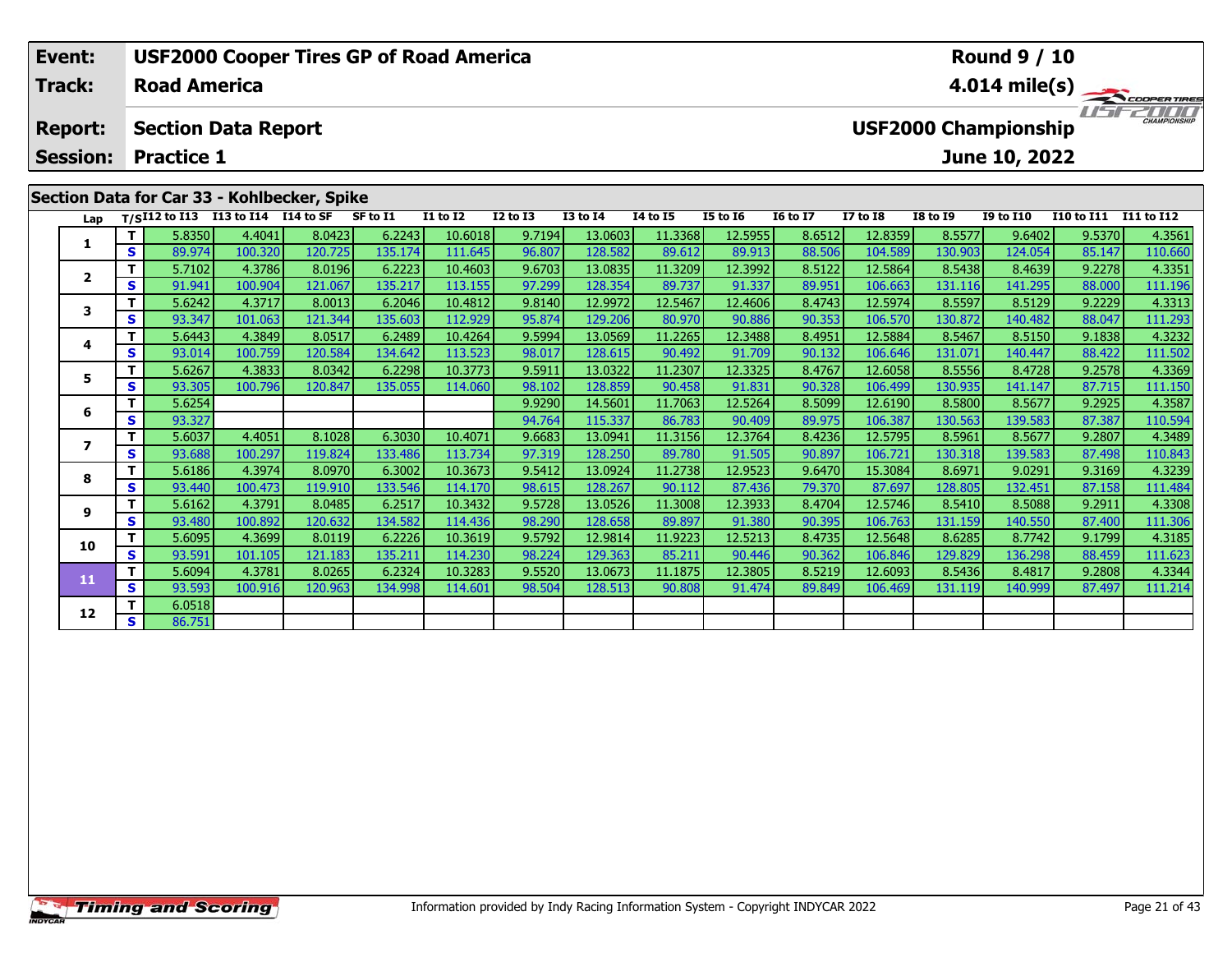| Event:         | <b>USF2000 Cooper Tires GP of Road America</b> | <b>Round 9 / 10</b>                              |
|----------------|------------------------------------------------|--------------------------------------------------|
| <b>Track:</b>  | <b>Road America</b>                            | $4.014 \text{ mile(s)}$                          |
| <b>Report:</b> | <b>Section Data Report</b>                     | <b>CHAMPIONSH</b><br><b>USF2000 Championship</b> |
|                | <b>Session: Practice 1</b>                     | June 10, 2022                                    |
|                | Section Data for Car 33 - Kohlbecker, Spike    |                                                  |

| Lap                     | T/SLap |          | PI to PO | PO to SF | <b>SF to PI</b> | PIA to PO |
|-------------------------|--------|----------|----------|----------|-----------------|-----------|
| 1                       | т      | 135.3976 |          | 136.4721 |                 |           |
|                         | S      | 106.726  |          | 99.716   |                 |           |
| $\overline{2}$          | т      | 132.9341 |          |          |                 |           |
|                         | S      | 108.703  |          |          |                 |           |
| 3                       | т      | 134.2000 |          |          |                 |           |
|                         | S      | 107.678  |          |          |                 |           |
| $\overline{\mathbf{4}}$ | т      | 132.6400 |          |          |                 |           |
|                         | S      | 108.945  |          |          |                 |           |
| 5                       | т      | 132.5434 |          |          | 145.3185        |           |
|                         | S      | 109.024  |          |          | 98.370          |           |
| 6                       | т      | 384.1124 | 236.7938 | 134.6109 |                 | 252.8108  |
|                         | S      | 37.620   | 4.187    | 101.094  |                 | 6.019     |
| $\overline{z}$          | т      | 133.0726 |          |          |                 |           |
|                         | S      | 108.590  |          |          |                 |           |
| 8                       | т      | 137.9626 |          |          |                 |           |
|                         | S      | 104.741  |          |          |                 |           |
| 9                       | т      | 132.6749 |          |          |                 |           |
|                         | S      | 108.916  |          |          |                 |           |
| 10                      | т      | 133.5194 |          |          |                 |           |
|                         | S      | 108.227  |          |          |                 |           |
| 11                      | т      | 132.5337 |          |          | 150.6879        |           |
|                         | S      | 109.032  |          |          | 94.865          |           |
| 12                      | т      |          |          |          |                 |           |
|                         | S      |          |          |          |                 |           |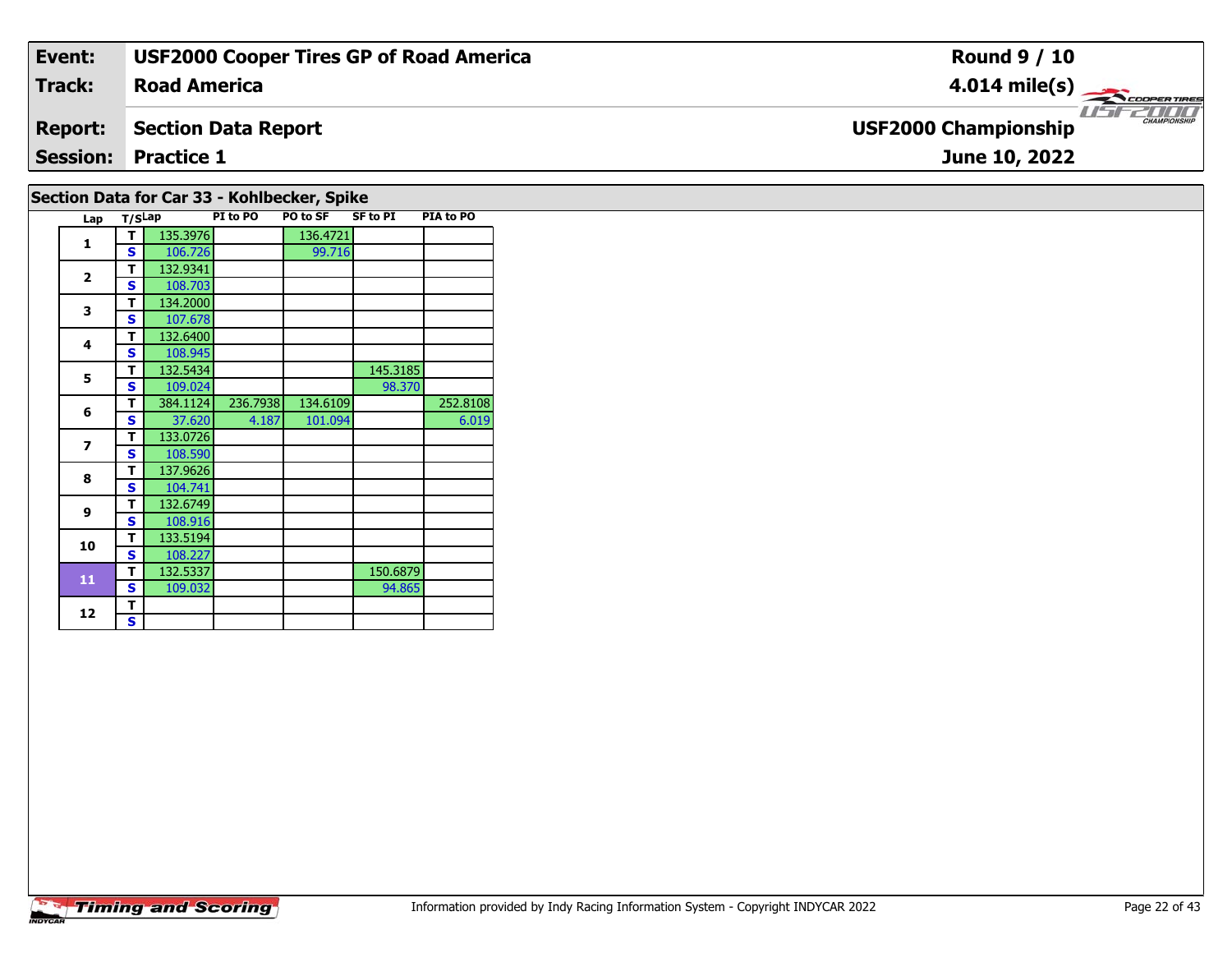| Event:<br><b>Track:</b> |     | <b>Road America</b>                                                  |         | <b>USF2000 Cooper Tires GP of Road America</b> |                 |              |              |                  |                  |                 |                 |                 |                             | <b>Round 9 / 10</b> |            | $4.014 \text{ mile(s)}$ |
|-------------------------|-----|----------------------------------------------------------------------|---------|------------------------------------------------|-----------------|--------------|--------------|------------------|------------------|-----------------|-----------------|-----------------|-----------------------------|---------------------|------------|-------------------------|
| <b>Report:</b>          |     | <b>Section Data Report</b>                                           |         |                                                |                 |              |              |                  |                  |                 |                 |                 | <b>USF2000 Championship</b> |                     |            | CHAMPIONSHIP            |
| <b>Session:</b>         |     | <b>Practice 1</b>                                                    |         |                                                |                 |              |              |                  |                  |                 |                 |                 |                             | June 10, 2022       |            |                         |
| Lap                     |     | $T/SI12$ to $I13$ $I13$ to $I14$ $\overline{I14}$ to $\overline{SF}$ |         | Section Data for Car 4 - d'Orlando, Michael    | SF to I1        | $I1$ to $I2$ | $I2$ to $I3$ | $I3$ to $I4$     | <b>I4 to I5</b>  | <b>I5 to 16</b> | <b>16 to 17</b> | <b>I7 to I8</b> | <b>I8 to I9</b>             | <b>I9 to I10</b>    | I10 to I11 | I11 to I12              |
|                         |     | 5.7921                                                               | 4.4053  | 8.0996                                         | 6.3117          | 10.5485      | 9.8321       | 13.1616          | 11.3935          | 12.3296         | 8.4537          | 12.5062         | 8.5911                      | 8.6263              | 9.2982     | 4.3387                  |
|                         | S I | 90.641                                                               | 100.292 | 119.871                                        | 133.302         | 112.209      | 95.698       | 127.592          | 89.166           | 91.852          | 90.574          | 107.347         | 130.394                     | 138.635             | 87.334     | 111.104                 |
| $\overline{\mathbf{z}}$ |     | 5.7051                                                               | 4.3769  | 8.0559                                         | 6.2923          | 10.4296      | 9.6555       | 13.0838          | 11.2683          | 12.3004         | 8.4810          | 12.4448         | 8.5476                      | 8.5244              | 9.1723     | 4.3162                  |
|                         | s l | 92.023                                                               | 100.943 | 120.521                                        | 133.713         | 113.488      | 97.448       | 128.351          | 90.156           | 92.070          | 90.282          | 107.876         | 131.058                     | 140.292             | 88.532     | 111.683                 |
| 3                       |     | 5.6588                                                               | 4.3396  | 8.0372                                         | 6.2747          | 10.3690      | 9.5929       | 13.0402          | 11.2676          | 12.3031         | 8.4287          | 12.4342         | 8.5650                      | 8.5859              | 9.1487     | 4.2980                  |
|                         | s l | 92.776                                                               | 101.811 | 120.802                                        | 134.088         | 114.151      | 98.084       | 128.780          | 90.162           | 92.050          | 90.842          | 107.968         | 130.791                     | 139.288             | 88.761     | 112.156                 |
|                         | тI  | 557071                                                               | 433161  | 80142                                          | 6.2718 <b>1</b> | 10.4108      | 95107        | 13.0229 <b>1</b> | 11 1909 <b>1</b> | 12,2726         | 8 3885          | 124476          | 8 5484                      | $R$ 5568            | 9 1408     | 4 2934                  |

| Lap            |    | 1/SIIZ tO II3 | $113 \text{ to } 114$ $114 \text{ to } 5$ |         | <b>SL 10 11</b> | <b>TT TO TY</b> | 17 IO 13 | 13 TO 14 | 14 TO 15 | <b>19 10 10</b> | <b>10 10 17</b> | <b>TA CO TO</b> | <b>19 IO 17</b> | <b>12 10 TTA</b> | <b>TTO LO TTT</b> | TTT LOTTS |
|----------------|----|---------------|-------------------------------------------|---------|-----------------|-----------------|----------|----------|----------|-----------------|-----------------|-----------------|-----------------|------------------|-------------------|-----------|
|                | Τ. | 5.7921        | 4.4053                                    | 8.0996  | 6.3117          | 10.5485         | 9.8321   | 13.1616  | 11.3935  | 12.3296         | 8.4537          | 12.5062         | 8.5911          | 8.6263           | 9.2982            | 4.3387    |
|                | S  | 90.641        | 100.292                                   | 119.871 | 133.302         | 112.209         | 95.698   | 127.592  | 89.166   | 91.852          | 90.574          | 107.347         | 130.394         | 138.635          | 87.334            | 111.104   |
| $\overline{2}$ | T. | 5.7051        | 4.3769                                    | 8.0559  | 6.2923          | 10.4296         | 9.6555   | 13.0838  | 11.2683  | 12.3004         | 8.4810          | 12.4448         | 8.5476          | 8.5244           | 9.1723            | 4.3162    |
|                | S  | 92.023        | 100.943                                   | 120.521 | 133.713         | 113.488         | 97.448   | 128.351  | 90.156   | 92.070          | 90.282          | 107.876         | 131.058         | 140.292          | 88.532            | 111.683   |
| 3              | T. | 5.6588        | 4.3396                                    | 8.0372  | 6.2747          | 10.3690         | 9.5929   | 13.0402  | 11.2676  | 12.3031         | 8.4287          | 12.4342         | 8.5650          | 8.5859           | 9.1487            | 4.2980    |
|                | S  | 92.776        | 101.811                                   | 120.802 | 134.088         | 114.151         | 98.084   | 128.780  | 90.162   | 92.050          | 90.842          | 107.968         | 130.791         | 139.288          | 88.761            | 112.156   |
| 4              | т  | 5.5707        | 4.3316                                    | 8.0142  | 6.2718          | 10.4108         | 9.5107   | 13.0229  | 11.1909  | 12.2726         | 8.3885          | 12.4426         | 8.5484          | 8.5568           | 9.1408            | 4.2934    |
|                | S  | 94.243        | 101.999                                   | 121.149 | 134.150         | 113.693         | 98.932   | 128.951  | 90.780   | 92.279          | 91.278          | 107.895         | 131.045         | 139.761          | 88.837            | 112.276   |
| 5              |    | 5.5934        | 4.3228                                    | 8.0018  | 6.2616          | 10.2954         | 9.5813   | 13.0148  | 11.2324  | 12.1910         | 8.3890          | 12.4798         | 8.5565          | 8.5530           | 9.1247            | 4.2860    |
|                | S  | 93.861        | 102.206                                   | 121.336 | 134.369         | 114.967         | 98.203   | 129.031  | 90.445   | 92.896          | 91.272          | 107.574         | 130.921         | 139.823          | 88.994            | 112.470   |
| 6              | т  | 5.5732        | 4.3470                                    | 8.0259  | 6.2702          | 10.3789         | 9.6307   | 13.0240  | 11.2791  | 12.1700         | 8.4127          | 12.4522         | 8.5407          | 8.5547           | 9.1281            | 4.2845    |
|                | S  | 94.201        | 101.637                                   | 120.972 | 134.184         | 114.043         | 97.699   | 128.940  | 90.070   | 93.057          | 91.015          | 107.812         | 131.163         | 139.796          | 88.961            | 112.509   |
| 7              | т  | 5.6976        |                                           |         |                 |                 | 9.9456   | 13.1023  | 11.3629  | 12.2583         | 8.4834          | 12.4578         | 8.5365          | 8.5363           | 9.2150            | 4.3061    |
|                | S. | 92.144        |                                           |         |                 |                 | 94.606   | 128.170  | 89.406   | 92.386          | 90.256          | 107.764         | 131.228         | 140.097          | 88.122            | 111.945   |
| 8              | т  | 5.6204        | 4.3215                                    | 8.0222  | 6.2834          | 10.3444         | 9.5156   | 12.9862  | 11.1958  | 12.2010         | 8.3574          | 12.4901         | 8.5165          | 8.5182           | 9.1591            | 4.2740    |
|                | S  | 93.410        | 102.237                                   | 121.028 | 133.903         | 114.423         | 98.881   | 129.316  | 90.740   | 92.820          | 91.617          | 107.485         | 131.536         | 140.395          | 88.660            | 112.786   |
| 9              | т  | 5.6050        | 4.3300                                    | 8.0158  | 6.2759          | 10.3215         | 9.5540   | 12.9648  | 11.2785  | 12.1930         | 8.3641          | 12.4632         | 8.5465          | 8.5072           | 9.1055            | 4.2963    |
|                | S  | 93.666        | 102.037                                   | 121.124 | 134.063         | 114.677         | 98.483   | 129.529  | 90.075   | 92.881          | 91.544          | 107.717         | 131.074         | 140.576          | 89.182            | 112.200   |
| 10             | T. | 5.6092        | 4.3284                                    | 8.0096  | 6.2678          | 10.2500         | 9.5616   | 12.9746  | 11.2469  | 12.2367         | 8.3991          | 12.4408         | 8.5199          | 8.5071           | 9.1430            | 4.2857    |
|                | S  | 93.596        | 102.074                                   | 121.218 | 134.236         | 115.477         | 98.405   | 129.431  | 90.328   | 92.549          | 91.162          | 107.911         | 131.484         | 140.578          | 88.816            | 112.478   |
| 11             | T. | 5.5677        | 4.3321                                    | 8.0014  | 6.2549          | 10.3303         | 9.6095   | 12.9730  | 11.2334  | 12.1823         | 8.4049          | 12.5191         | 8.5406          | 8.5113           | 9.1414            | 4.2805    |
|                | S. | 94.294        | 101.987                                   | 121.342 | 134.513         | 114.579         | 97.914   | 129.447  | 90.436   | 92.963          | 91.099          | 107.236         | 131.165         | 140.508          | 88.832            | 112.614   |
| 12             | T. | 6.1654        |                                           |         |                 |                 |          |          |          |                 |                 |                 |                 |                  |                   |           |
|                | S. | 85.153        |                                           |         |                 |                 |          |          |          |                 |                 |                 |                 |                  |                   |           |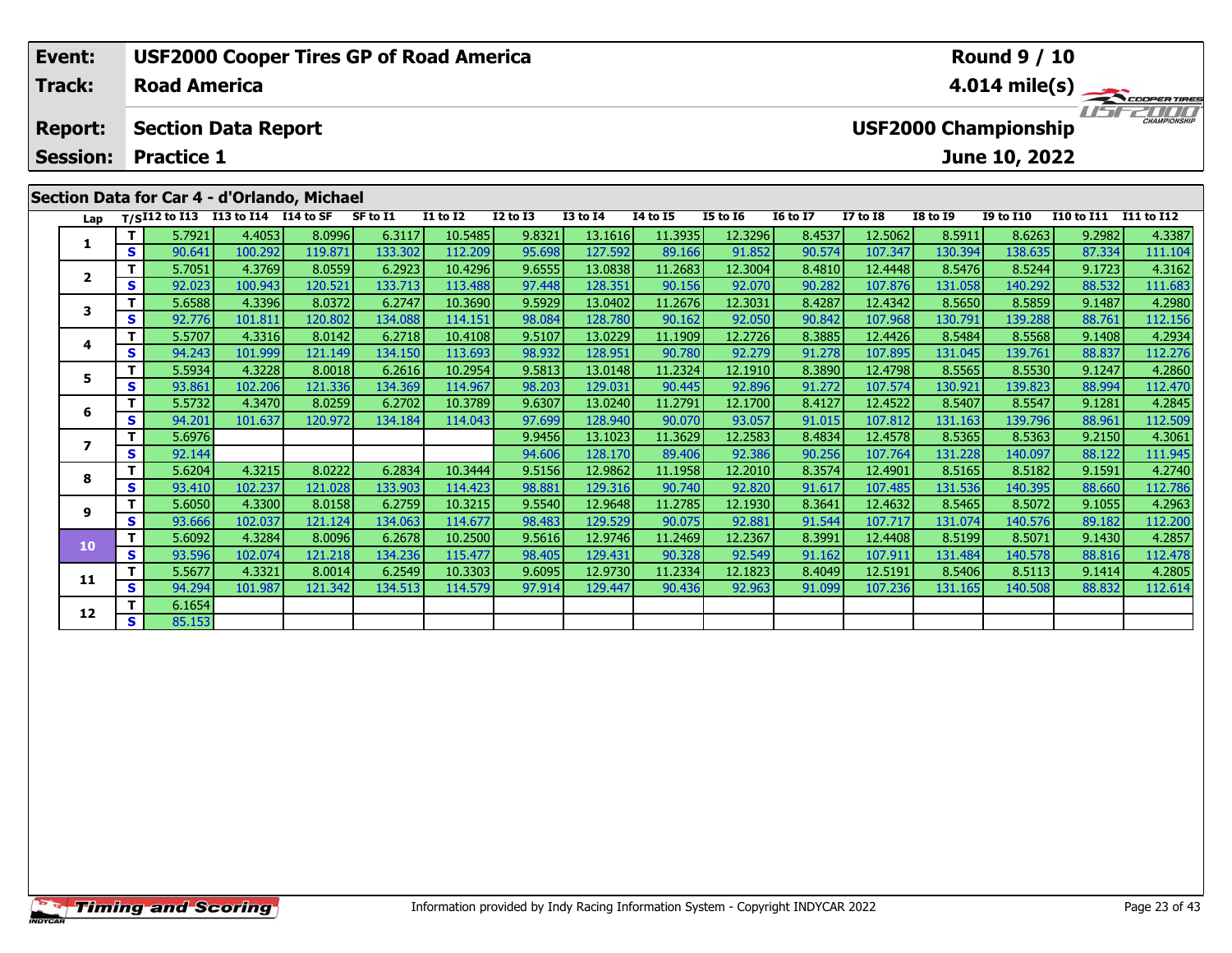| Event:         | <b>USF2000 Cooper Tires GP of Road America</b> | <b>Round 9 / 10</b>                         |
|----------------|------------------------------------------------|---------------------------------------------|
| Track:         | <b>Road America</b>                            | $4.014 \text{ mile(s)}$                     |
| <b>Report:</b> | Section Data Report                            | CHAMPIONSHIP<br><b>USF2000 Championship</b> |
|                | <b>Session: Practice 1</b>                     | June 10, 2022                               |
|                |                                                |                                             |

## **Section Data for Car 4 - d'Orlando, Michael**

| Lap            | T/SLap |          | PI to PO | PO to SF | <b>SF to PI</b> | PIA to PO |
|----------------|--------|----------|----------|----------|-----------------|-----------|
| 1              | т      | 133.6882 |          | 127.2184 |                 |           |
|                | S      | 108.090  |          | 106.969  |                 |           |
|                | т      | 132.6541 |          |          |                 |           |
| $\overline{2}$ | S      | 108.933  |          |          |                 |           |
| 3              | т      | 132.3436 |          |          |                 |           |
|                | S      | 109.189  |          |          |                 |           |
| 4              | T      | 131.9667 |          |          |                 |           |
|                | S      | 109.500  |          |          |                 |           |
| 5              | т      | 131.8835 |          |          |                 |           |
|                | S      | 109.569  |          |          |                 |           |
| 6              | т      | 132.0719 |          |          | 144.4822        |           |
|                | S      | 109.413  |          |          | 98.940          |           |
| $\overline{ }$ | T      | 423.8759 | 280.4526 | 131.0310 |                 | 296.2817  |
|                | S      | 34.091   | 3.535    | 103.856  |                 | 5.136     |
| 8              | т      | 131.8058 |          |          |                 |           |
|                | S      | 109.634  |          |          |                 |           |
| 9              | т      | 131.8213 |          |          |                 |           |
|                | S      | 109.621  |          |          |                 |           |
| 10             | т      | 131.7804 |          |          |                 |           |
|                | S      | 109.655  |          |          |                 |           |
| 11             | т      | 131.8824 |          |          | 152.1307        |           |
|                | S      | 109.570  |          |          | 93.965          |           |
| 12             | т      |          |          |          |                 |           |
|                | S      |          |          |          |                 |           |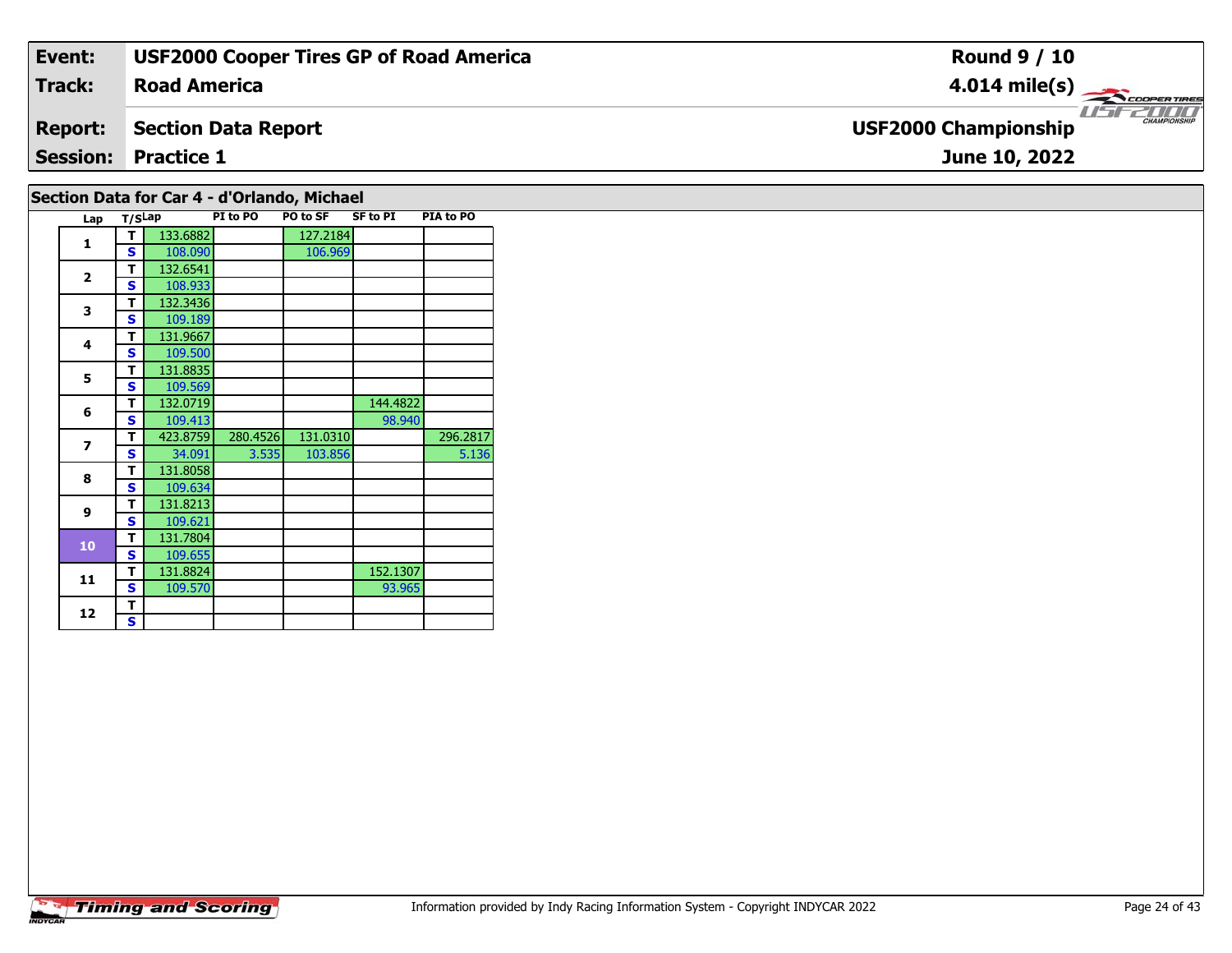| Event:<br>Track:                  |     | <b>Road America</b> | <b>USF2000 Cooper Tires GP of Road America</b>                                     |         |          |                 |                 |                 |                 |                 |                 |                 |                             | <b>Round 9 / 10</b> |                   | $4.014 \text{ mile(s)}$ |
|-----------------------------------|-----|---------------------|------------------------------------------------------------------------------------|---------|----------|-----------------|-----------------|-----------------|-----------------|-----------------|-----------------|-----------------|-----------------------------|---------------------|-------------------|-------------------------|
| <b>Report:</b><br><b>Session:</b> |     | <b>Practice 1</b>   | <b>Section Data Report</b>                                                         |         |          |                 |                 |                 |                 |                 |                 |                 | <b>USF2000 Championship</b> | June 10, 2022       |                   |                         |
|                                   |     |                     | Section Data for Car 5 - Hays, Nicky (R)<br>Lap T/SI12 to I13 I13 to I14 I14 to SF |         | SF to I1 | <b>I1 to I2</b> | <b>I2 to I3</b> | <b>I3 to I4</b> | <b>I4 to I5</b> | <b>I5 to 16</b> | <b>16 to 17</b> | <b>I7 to I8</b> | <b>I8 to I9</b>             | <b>I9 to I10</b>    | <b>I10 to I11</b> | I11 to I12              |
|                                   |     | 5.8984              | 4.3918                                                                             | 7.9965  | 6.1958   | 10.6163         | 9.7773          | 13.0023         | 11.4104         | 12.4735         | 8.4854          | 12.7162         | 8.5314                      | 8.5224              | 9.3491            | 4.5030                  |
|                                   | s l | 89.007              | 100.601                                                                            | 121.417 | 135.796  | 111.492         | 96.234          | 129.155         | 89.034          | 90.792          | 90.235          | 105.574         | 131.306                     | 140.325             | 86.858            | 107.050                 |
| 2                                 |     | 5.7843              | 4.4082                                                                             | 7.9946  | 6.1898   | 10.8658         | 9.8353          | 13.3166         | 12.1912         | 12.8252         | 8.5690          | 12.6725         | 8.5458                      | 8.4872              | 9.2309            | 4.3308                  |
|                                   | s l | 90.763              | 100.226                                                                            | 121.446 | 135.927  | 108.932         | 95.667          | 126.107         | 83.331          | 88.303          | 89.355          | 105.938         | 131.085                     | 140.907             | 87.970            | 111.306                 |
| 3                                 |     | 5.6667              | 4.3654                                                                             | 8.0090  | 6.2166   | 10.5098         | 9.6478          | 13.0462         | 11.9561         | 12.3768         | 8.5340          | 12.6977         | 8.5378                      | 8.4841              | 9.3253            | 4.3346                  |
|                                   | s l | 92.647              | 101.209                                                                            | 121.227 | 135.341  | 112.622         | 97.526          | 128.721         | 84.970          | 91.502          | 89.721          | 105.728         | 131.208                     | 140.959 <b>I</b>    | 87.080            | 111.209                 |
| 4                                 |     | 5.7358              | 4.3517                                                                             | 7.9589  | 6.1790   | 10.5639         | 9.6557          | 12.8582         | 11.3235         | 12.3548         | 8.4694          | 12.7422         | 8.5908                      | 8.5348              | 9.6035            | 4.4600                  |
|                                   | s l | 91.530              | 101.528                                                                            | 121.990 | 136.165  | 112.045         | 97.446          | 130.603         | 89.717          | 91.665          | 90.406          | 105.359         | 130.398                     | 140.122             | 84.557            | 108.082                 |
| 5                                 |     | 5.7589              | 4.3909                                                                             | 7.9929  | 6.2016   | 10.6334         | 9.7840          | 12.8087         | 11.8736         | 12.6646         | 8.5084          | 12.8497         | 8.5226                      | 8.4465              | 9.2887            | 4.3333                  |
|                                   | s l | 91.163              | 100.621                                                                            | 121.471 | 135.669  | 111.313         | 96.168          | 131.108         | 85.560          | 89.422          | 89.991          | 104.477         | 131.442                     | 141.586             | 87.423            | 111.242                 |

13.1745

127.467

13.0641

128.544

13.0287

128.894

13.0077

129.102

13.0347

128.834

11.4939

88.38

11.3725

89.330

11.3608

89.422

11.2551

90.262

11.3512

89.498

12.4026

91.311

12.3528

91.680

12.3109

91.992

12.3188

91.933

12.4897

90.675

8.6552

88.465

8.5337

89.724

8.4850

90.239

8.4928

90.157

8.6050

88.981

12.6963

105.739

12.7156

105.579

12.6711

105.950

12.6827

105.853

12.7701

105.128

8.6079

130.139

8.6070

8.5890

130.426

8.6277

129.841

8.6021

130.22

130.153

8.6204

138.730

139.369

8.5809

8.5512

139.853

8.6111

138.880

139.588

8.5674

9.3047

87.273

9.4463

85.964

9.2164

88.109

9.2250

88.027

9.2882

87.428

4.3390

111.096

4.3495

110.828

4.3090

111.869

4.3246

111.466

4.3295

111.340

10.0324

93.787

9.6363

97.642

9.7094

96.907

9.5853

98.162

10.3042

91.313

 $\overline{\mathbf{r}}$ 

S

 $\mathbf T$ 

 $\overline{\mathbf{s}}$ 

 $\mathbf{T}$ 

 $\overline{\mathbf{s}}$ 

T.

S

 $\overline{\mathsf{r}}$ 

 $\overline{\mathbf{s}}$ 

 $\mathbf T$ 

 $\overline{\mathbf{s}}$ 

 $\bf 6$ 

 $\overline{\mathbf{z}}$ 

8

 $\overline{9}$ 

10

 $11$ 

5.8608

89.578

5.7075

91.984

5.6948

92.189

5.7014

92.083

5.6620

92.723

5.7530

91.257

4.4218

99.918

4.3982

100.454

4.3655

101.207

8.0927

119.973

 $8.0717$ 

8.0491

120.623

120.286

6.3191

133.146

6.3040

133.465

6.2813

133.947

10.6152

111.504

10.5457

112.239

10.5684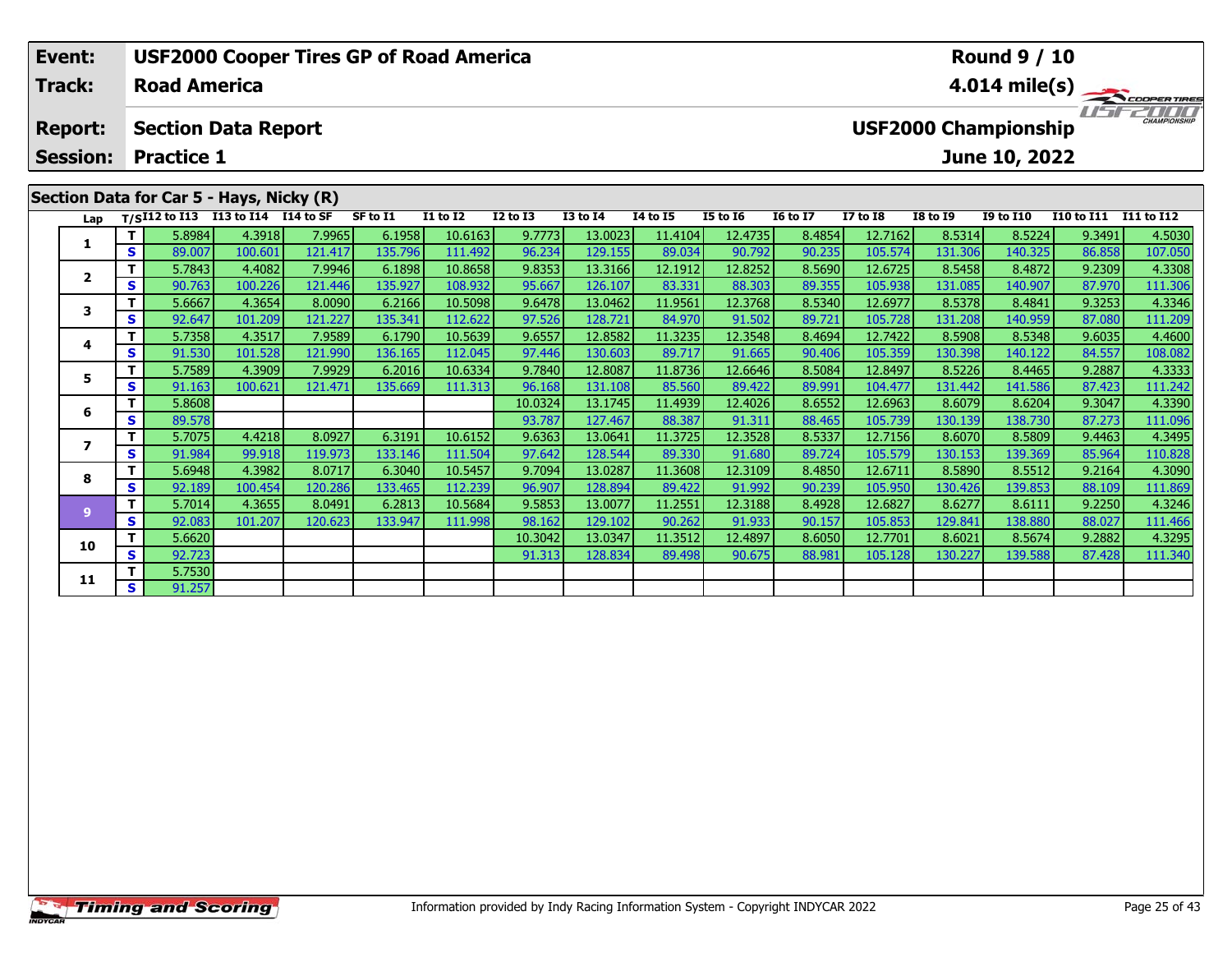| Event:         | <b>USF2000 Cooper Tires GP of Road America</b> | <b>Round 9 / 10</b>                        |
|----------------|------------------------------------------------|--------------------------------------------|
| Track:         | <b>Road America</b>                            | $4.014 \text{ mile(s)}$                    |
| <b>Report:</b> | Section Data Report                            | CHAMPIONSHI<br><b>USF2000 Championship</b> |
|                | <b>Session: Practice 1</b>                     | June 10, 2022                              |
|                | Section Data for Car 5 - Hays, Nicky (R)       |                                            |

| Lap                      | T/SLap |          | PI to PO | PO to SF | <b>SF to PI</b> | PIA to PO |
|--------------------------|--------|----------|----------|----------|-----------------|-----------|
| 1                        | т      | 133.8698 |          | 127.5738 |                 |           |
|                          | S      | 107.944  |          | 106.671  |                 |           |
| $\overline{2}$           | т      | 135.2472 |          |          |                 |           |
|                          | S      | 106.844  |          |          |                 |           |
| 3                        | т      | 133.7079 |          |          |                 |           |
|                          | S      | 108.074  |          |          |                 |           |
| 4                        | т      | 133.3822 |          |          |                 |           |
|                          | S      | 108.338  |          |          |                 |           |
| 5                        | т      | 134.0578 |          |          | 148.7786        |           |
|                          | S      | 107.792  |          |          | 96.082          |           |
| 6                        | т      | 300.9333 | 154.3737 | 131.9181 |                 | 171.9884  |
|                          | S      | 48.019   | 6.422    | 103.158  |                 | 8.848     |
| $\overline{\phantom{a}}$ | т      | 133.8150 |          |          |                 |           |
|                          | S      | 107.988  |          |          |                 |           |
| 8                        | т      | 133.2459 |          |          |                 |           |
|                          | S      | 108.449  |          |          |                 |           |
| 9                        | т      | 133.0965 |          |          | 145.5076        |           |
|                          | S      | 108.571  |          |          | 98.242          |           |
| 10                       | т      | 301.1067 | 156.9329 |          |                 | 173.1311  |
|                          | S      | 47.991   | 6.317    |          |                 | 8.790     |
| 11                       | т      |          |          |          |                 |           |
|                          | S      |          |          |          |                 |           |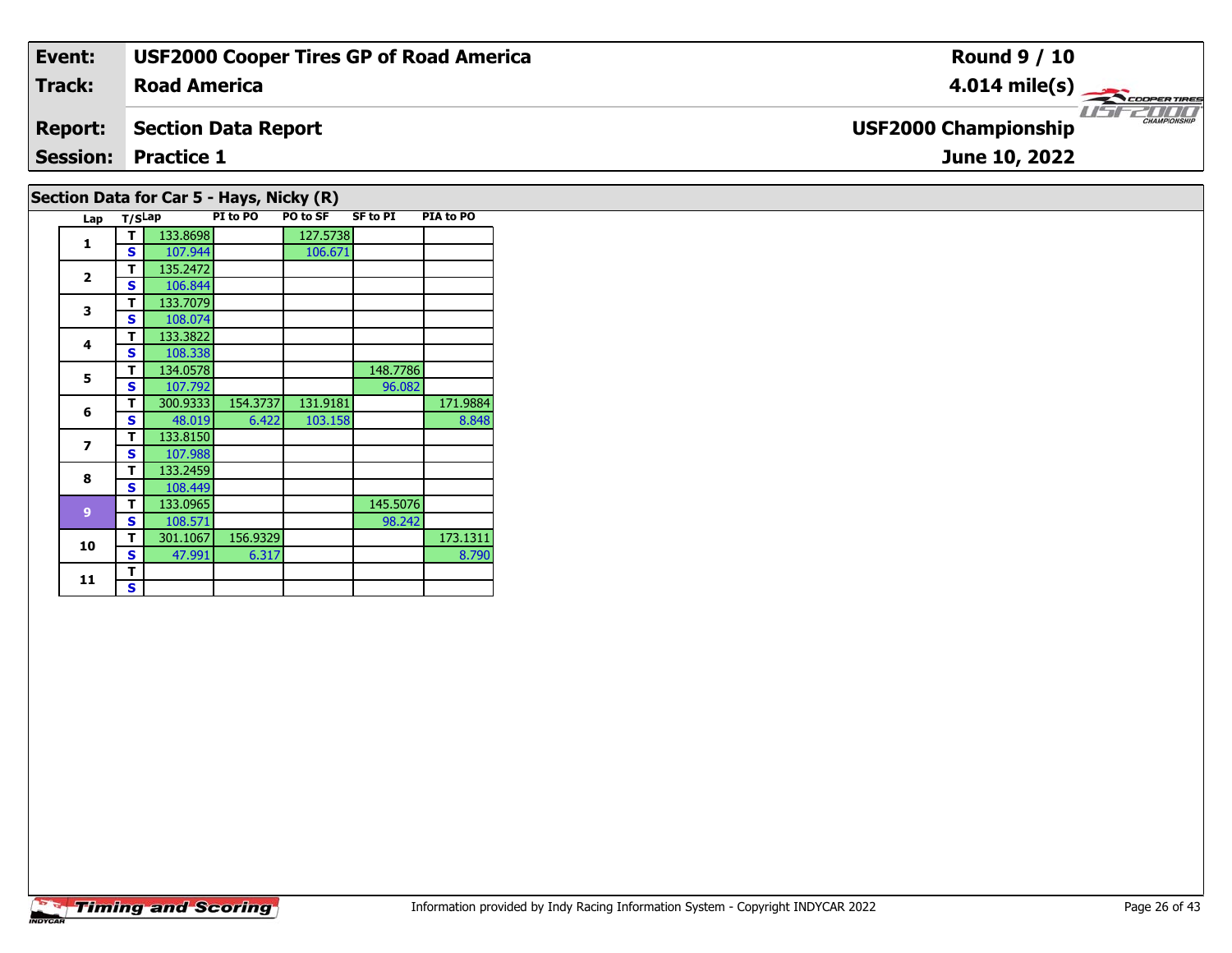| Event:<br>Track:                  | <b>USF2000 Cooper Tires GP of Road America</b><br><b>Round 9 / 10</b><br><b>Road America</b> |                   |                                                                                         |         |          |                 |                 |                 |                 |                 |                 |                                              |                 |                  |                       | $4.014 \text{ mile(s)}$ |  |  |
|-----------------------------------|----------------------------------------------------------------------------------------------|-------------------|-----------------------------------------------------------------------------------------|---------|----------|-----------------|-----------------|-----------------|-----------------|-----------------|-----------------|----------------------------------------------|-----------------|------------------|-----------------------|-------------------------|--|--|
| <b>Report:</b><br><b>Session:</b> |                                                                                              | <b>Practice 1</b> | <b>Section Data Report</b>                                                              |         |          |                 |                 |                 |                 |                 |                 | <b>USF2000 Championship</b><br>June 10, 2022 |                 |                  |                       |                         |  |  |
| Lap                               |                                                                                              |                   | Section Data for Car 6 - Papasavvas, Evagoras (R)<br>T/SI12 to I13 I13 to I14 I14 to SF |         | SF to I1 | <b>I1 to I2</b> | <b>I2 to I3</b> | <b>I3 to I4</b> | <b>I4 to I5</b> | <b>I5 to 16</b> | <b>16 to 17</b> | <b>I7 to I8</b>                              | <b>I8 to I9</b> | <b>I9 to I10</b> | I10 to I11 I11 to I12 |                         |  |  |
|                                   |                                                                                              | 5.9494            |                                                                                         |         |          |                 | 10.0515         | 13.3167         | 11.7164         | 12.6632         | 8.7318          | 13.0804                                      | 8.7517          | 8.7350           | 9.4433                | 4.4121                  |  |  |
|                                   | S.                                                                                           | 88.244            |                                                                                         |         |          |                 | 93.609          | 126.106         | 86.708          | 89.432          | 87.689          | 102.634                                      | 128.001         | 136.910          | 85.992                | 109.255                 |  |  |
| $\overline{2}$                    |                                                                                              | 5.7858            | 4.3775                                                                                  | 8.1296  | 6.3385   | 10.7730         | 9.7051          | 13.1697         | 11.3997         | 12.4220         | 8.5350          | 12.8797                                      | 8.6749          | 8.6119           | 9.1951                | 4.3575                  |  |  |
|                                   | S.                                                                                           | 90.739            | 100.929                                                                                 | 119.429 | 132.739  | 109.871         | 96.950          | 127.514         | 89.117          | 91.169          | 89.711          | 104.234                                      | 129.134         | 138.867          | 88.313                | 110.624                 |  |  |
| 3                                 |                                                                                              | 5.6642            | 4.3704                                                                                  | 8.0906  | 6.3001   | 10.6735         | 9.5730          | 13.0844         | 11.4039         | 12.2983         | 8.4099          | 12.8175                                      | 8.6322          | 8.6214           | 9.2946                | 4.3596                  |  |  |
|                                   | S.                                                                                           | 92.687            | 101.093                                                                                 | 120.005 | 133.548  | 110.895         | 98.288          | 128.345         | 89.084          | 92.086          | 91.045          | 104.740                                      | 129.773         | 138.714          | 87.367                | 110.571                 |  |  |
| 4                                 |                                                                                              | 5.7109            | 4.3646                                                                                  | 8.0706  | 6.2958   | 10.6451         | 9.5395          | 13.0675         | 11.2197         | 12.2962         | 8.4149          | 12.8711                                      | 8.6350          | 8.5565           | 9.1715                | 4.3384                  |  |  |
|                                   | <b>S</b>                                                                                     | 91.929            | 101.228                                                                                 | 120.302 | 133.639  | 111.191         | 98.633          | 128.511         | 90.547          | 92.102          | 90.991          | 104.303                                      | 129.731         | 139.766          | 88.540                | 111.111                 |  |  |
| 5.                                |                                                                                              | 5.6439            | 4.3596                                                                                  | 8.0474  | 6.2720   | 10.5386         | 9.5145          | 13.0306         | 11.2465         | 12.3037         | 8.4394          | 12.8224                                      | 8.6480          | 8.5467           | 9.6470                | 4.4231                  |  |  |
|                                   | <b>S</b>                                                                                     | 93.021            | 101.344                                                                                 | 120.649 | 134.146  | 112.314         | 98.892          | 128.875         | 90.331          | 92.045          | 90.727          | 104.700                                      | 129.536         | 139.926          | 84.176                | 108.984                 |  |  |

13.0528

128.656

13.1494

127.711

13.0612

128,573

13.0400

128.782

13.0225

128.955

11.3390

89.594

11.4053

89.073

11.3084

89.83

11.2543

90.26

11.2993

89.909

12.4457

90.995

12.4031

91.308

12.3118

91.985

12.3944

91.372

12.3486

91.711

8.4160

90.979

8.4570

90.538

8.4857

90.232

8.4221

90.913

8.3809

91.360

13.2188

101.560

12.9259

103.861

12.7418

105.362

12.7157

105.578

12.7286

105.471

8.7679

127.765

8.6588

129.374

8.6180

8.6265

129.859

8.6236

129.903

129.98

8.6272

138.621

138.988

8.6044

8.5586

139.732

139.931

140.228

8.5283

8.5464

9.3088

87.234

9.2794

87.511

 $9.1519$ 

88.730

9.2633

87.663

9.2536

87.755

4.3710

110.283

4.3567

110.645

4.3416

111.029

4.3448

110.948

4.3463

110.909

5.7227

91.740

5.7005

92.097

5.7285

91.647

5.6743

92.522

5.6848

92.352

5.8011

90.500

 $\mathbf T$ 

 $\mathbf{s}$ 

 $\mathbf T$ 

 $\overline{\mathbf{s}}$ 

 $\mathbf{T}$ 

 $\overline{\mathbf{s}}$ 

T.

S

 $\overline{\mathsf{T}}$ 

 $\overline{\mathbf{s}}$ 

 $\mathbf T$ 

 $\overline{\mathbf{s}}$ 

 $\bf 6$ 

 $\overline{\mathbf{z}}$ 

8

 $\mathbf{9}$ 

10

 $11$ 

4.3630

101.265

4.4034

4.4043

100.315

4.4164

100.040

100.336

8.0547

120.539

8.0904

8.0827

120.122

8.0664

120.365

120.008

6.2808

133.958

 $6.2938$ 

133.681

6.2841

6.2665

134.264

133.88

10.6321

111.327

10.5184

112.530

10.5126

112.592

10.4694

113.057

9.6259

97.748

10.0459

93.661

9.5791

98.225

9.5926

98.087

9.5303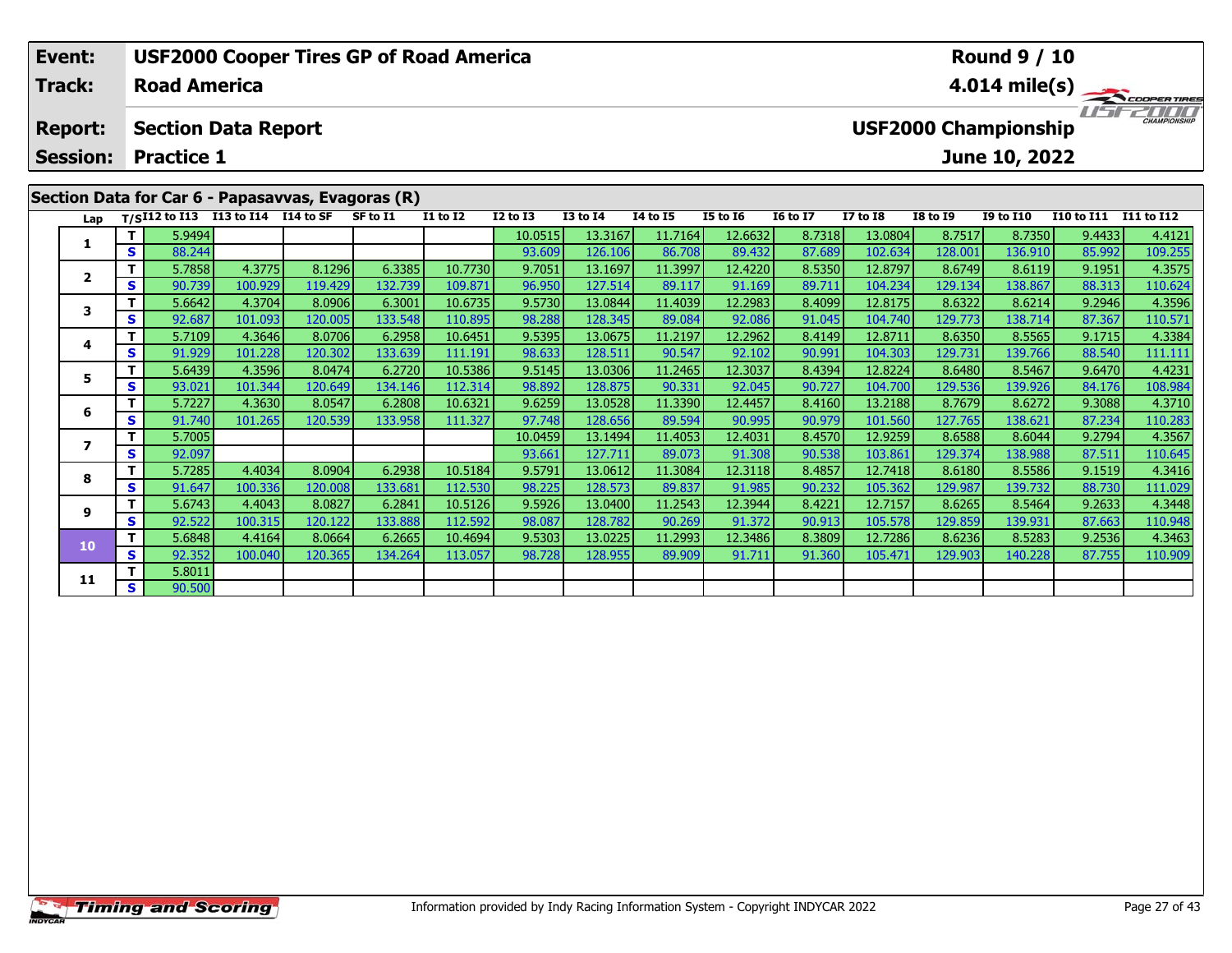| Event:         | <b>USF2000 Cooper Tires GP of Road America</b>    | <b>Round 9 / 10</b>                         |
|----------------|---------------------------------------------------|---------------------------------------------|
| <b>Track:</b>  | <b>Road America</b>                               | $4.014 \text{ mile(s)}$                     |
| <b>Report:</b> | Section Data Report                               | CHAMPIONSHIP<br><b>USF2000 Championship</b> |
|                | <b>Session: Practice 1</b>                        | June 10, 2022                               |
|                | Section Data for Car 6 - Papasavvas, Evagoras (R) |                                             |

| Lap            | T/SLap |          | <b>SF to PI</b> |
|----------------|--------|----------|-----------------|
| 1              | Т      | 173.9602 |                 |
|                | S      | 83.067   |                 |
| $\overline{2}$ | T      | 134.3550 |                 |
|                | S      | 107.554  |                 |
| 3              | T      | 133.5936 |                 |
|                | S      | 108.167  |                 |
| 4              | T      | 133.1973 |                 |
|                | S      | 108.489  |                 |
| 5              | Т      | 133.4834 |                 |
|                | S      | 108.256  |                 |
| 6              | T      | 134.2264 |                 |
|                | S      | 107.657  |                 |
| 7              | Т      | 446.2570 |                 |
|                | S      | 32.381   |                 |
| 8              | т      | 133.1926 |                 |
|                | S      | 108.493  |                 |
| 9              | T      | 133.1581 |                 |
|                | S      | 108.521  |                 |
| 10             | Т      | 132.9655 | 145.0013        |
|                | S      | 108.678  | 98.585          |
| 11             | Т      |          |                 |
|                | S      |          |                 |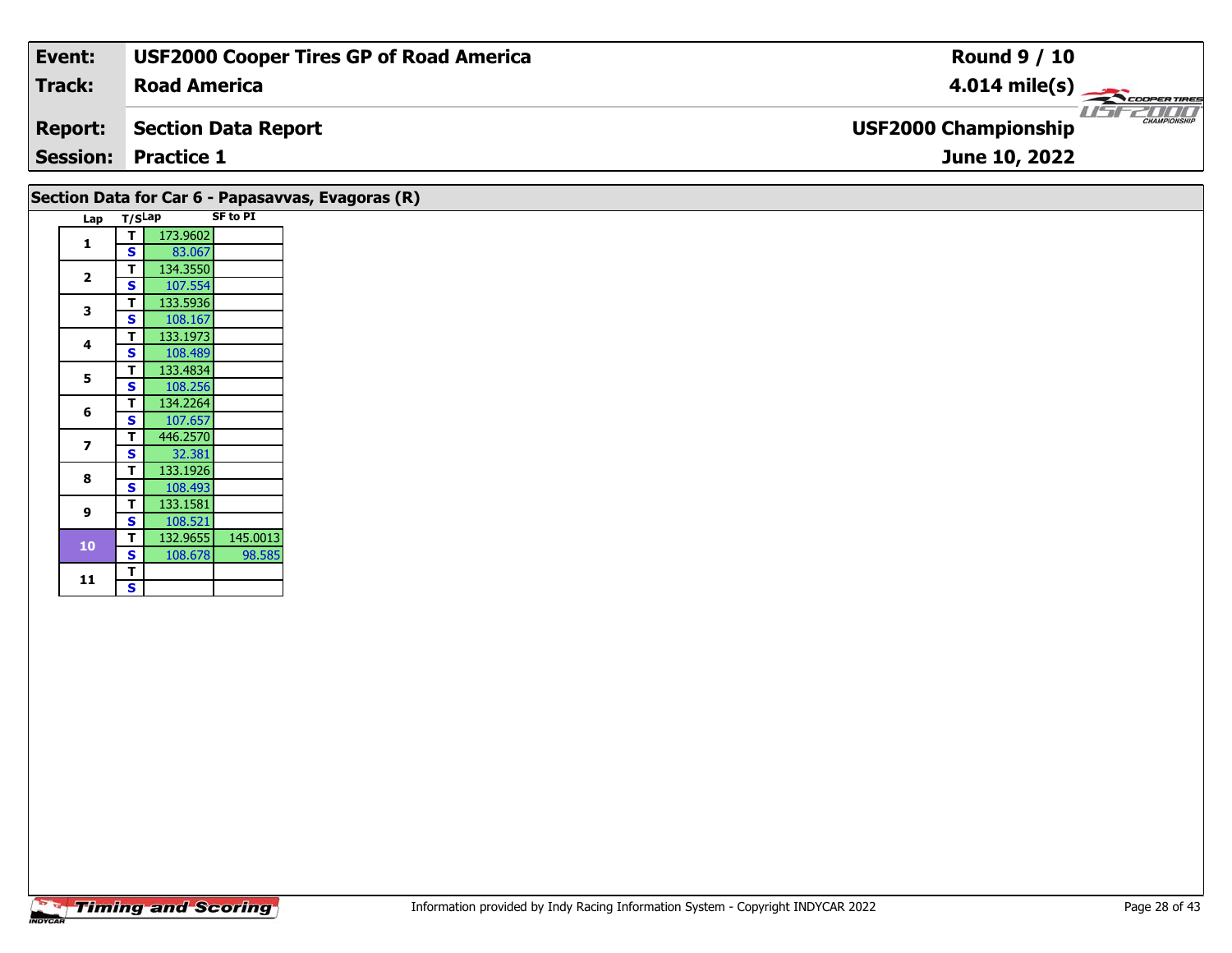| Event:          |    |                                      |         | <b>USF2000 Cooper Tires GP of Road America</b>    |          |                 |                 |                 |                 |                 |                                             |                 |                 | <b>Round 9 / 10</b> |                       |               |  |  |
|-----------------|----|--------------------------------------|---------|---------------------------------------------------|----------|-----------------|-----------------|-----------------|-----------------|-----------------|---------------------------------------------|-----------------|-----------------|---------------------|-----------------------|---------------|--|--|
| Track:          |    | <b>Road America</b>                  |         |                                                   |          |                 |                 |                 |                 |                 |                                             |                 |                 |                     |                       | 4.014 mile(s) |  |  |
| <b>Report:</b>  |    | <b>Section Data Report</b>           |         |                                                   |          |                 |                 |                 |                 |                 | CHAMPIONSHIP<br><b>USF2000 Championship</b> |                 |                 |                     |                       |               |  |  |
| <b>Session:</b> |    | <b>Practice 1</b>                    |         |                                                   |          |                 |                 |                 |                 |                 |                                             |                 |                 | June 10, 2022       |                       |               |  |  |
|                 |    |                                      |         | Section Data for Car 61 - d'Orlando, Nicholas (R) |          |                 |                 |                 |                 |                 |                                             |                 |                 |                     |                       |               |  |  |
| Lap             |    | $T/SI12$ to I13 I13 to I14 I14 to SF |         |                                                   | SF to I1 | <b>I1 to I2</b> | <b>I2 to I3</b> | <b>I3 to I4</b> | <b>I4 to I5</b> | <b>I5 to 16</b> | <b>16 to 17</b>                             | <b>I7 to I8</b> | <b>I8 to 19</b> | <b>I9 to I10</b>    | I10 to I11 I11 to I12 |               |  |  |
|                 |    | 5.9463                               | 4.4333  | 8.1167                                            | 6.3129   | 10.6638         | 9.8011          | 13.1117         | 11.5746         | 12.4053         | 8.6031                                      | 12.7498         | 8.5500          | 8.5623              | 9.2702                | 4.3673        |  |  |
|                 | S. | 88.290                               | 99.659  | 119.619                                           | 133.277  | 110.996         | 96.000          | 128.078         | 87.771          | 91.292          | 89.001                                      | 105.296         | 131.021         | 139.671             | 87.597                | 110.376       |  |  |
| $\mathbf{2}$    |    | 5.6913                               | 4.3692  | 8.0395                                            | 6.2392   | 10.5159         | 9.6989          | 13.0973         | 11.4723         | 12.3581         | 8.4911                                      | 12.6702         | 8.5187          | 8.5346              | 9.3245                | 4.3538        |  |  |
|                 | S. | 92.246                               | 101.121 | 120.767                                           | 134.851  | 112.557         | 97.012          | 128.219         | 88.553          | 91.640          | 90.175                                      | 105.957         | 131.502         | 140.125             | 87.087                | 110.718       |  |  |
| 3               |    | 5.5854                               | 4.3562  | 8.0209                                            | 6.2426   | 10.4175         | 9.6405          | 13.0154         | 11.2199         | 12.3555         | 8.4195                                      | 12.5884         | 8.4845          | 8.4530              | 9.2486                | 4.3187        |  |  |
|                 | S. | 93.995                               | 101.423 | 121.047                                           | 134.778  | 113.620         | 97.600          | 129.025         | 90.545          | 91.660          | 90.941                                      | 106.646         | 132.032         | 141.477             | 87.802                | 111.618       |  |  |
| 4               | Τ. | 5.6528                               | 4.3460  | 7.9865                                            | 6.2198   | 10.3920         | 9.6546          | 13.1039         | 11.3248         | 12.3342         | 8.4780                                      | 12.5907         | 8.4747          | 8.4510              | 9.2650                | 4.3453        |  |  |
|                 | S. | 92.874                               | 101.661 | 121.569                                           | 135.272  | 113.899         | 97.457          | 128.154         | 89.707          | 91.818          | 90.314                                      | 106.626         | 132.185         | 141.511             | 87.647                | 110.935       |  |  |
| 5               | Τ. | 5.6413                               | 4.3526  | 7.9853                                            | 6.2130   | 10.3979         | 9.6437          | 13.0641         | 11.2028         | 12.1816         | 8.4577                                      | 12.5444         | 8.4523          | 8.4264              | 9.2167                | 4.2985        |  |  |
|                 | S. | 93.064                               | 101.507 | 121.587                                           | 135.420  | 113.834         | 97.567          | 128.544         | 90.683          | 92.968          | 90.531                                      | 107.020         | 132.535         | 141.924             | 88.106                | 112.143       |  |  |
| 6               |    | 5.6024                               | 4.4123  | 7.9974                                            | 6.1770   | 10.3274         | 9.7142          | 13.0701         | 11.3446         | 12.2732         | 8.4965                                      | 12.7143         | 8.4757          | 8.4737              | 9.2945                | 4.3305        |  |  |
|                 | S. | 93.710                               | 100.133 | 121.403                                           | 136.209  | 114.611         | 96.859          | 128.485         | 89.550          | 92.274          | 90.117                                      | 105.590         | 132.169         | 141.132             | 87.368                | 111.314       |  |  |

7 | T | 5.6504 | 4.3642 | 7.9816 | 6.2001 10.3577 | 9.6073 | 12.9696 | 11.3323 | 12.2969 | 8.4987 | 12.6428 | 8.4969 | 8.4817 | 9.2724 | 4.3861<br>7 | S | 92.914 | 101.237 | 121.643 | 135.702 | 114.276 | 97.937 | 129.481 | 89

**<sup>T</sup>** 5.6844 4.3552 7.9653 6.1775 10.6519 9.7481 12.9052 11.2940 12.3026 8.4717 12.7485 8.4672 8.3871 9.2383 4.3236 **<sup>S</sup>** 92.358 101.446 121.892 136.198 111.120 96.522 130.127 89.951 92.054 90.381 105.307 132.302 142.589 87.900 111.492

8.5529 8.5529 4.3586 7.9566| 6.1806| 11.3685| 10.3134| 13.1264| 11.5568| 12.5013| 8.6519| 12.9837| 8.5529| 8.5003| 9.4170| 4.5383<br>S | S | 92.878 101.367 122.026 136.130 104.115 91.232 127.934 87.9

**<sup>T</sup>** 5.7623 10.1445 13.0997 11.5876 12.4285 8.5223 12.6187 8.5301 8.5207 9.9024 5.2319 **<sup>S</sup>** 91.109 92.751 128.195 87.672 91.121 89.845 106.390 131.326 140.353 82.005 92.136

**<sup>T</sup>** 6.1242 4.3326 7.9919 6.1641 11.2063 9.9348 13.1951 11.6342 12.3881 8.5924 12.7520 8.4403 8.3796 9.3318 4.3542 **<sup>S</sup>** 85.725 101.975 121.487 136.494 105.622 94.708 127.268 87.321 91.418 89.112 105.278 132.724 142.717 87.019 110.708

**7**

**8**

**9**

**10**

**11**

**12**

**2**  $\begin{array}{|c|c|c|c|}\n\hline\n\textbf{s} & \textbf{5.8216} \\
\hline\n\textbf{s} & \textbf{90.181}\n\hline\n\end{array}$ 

109.903

106.217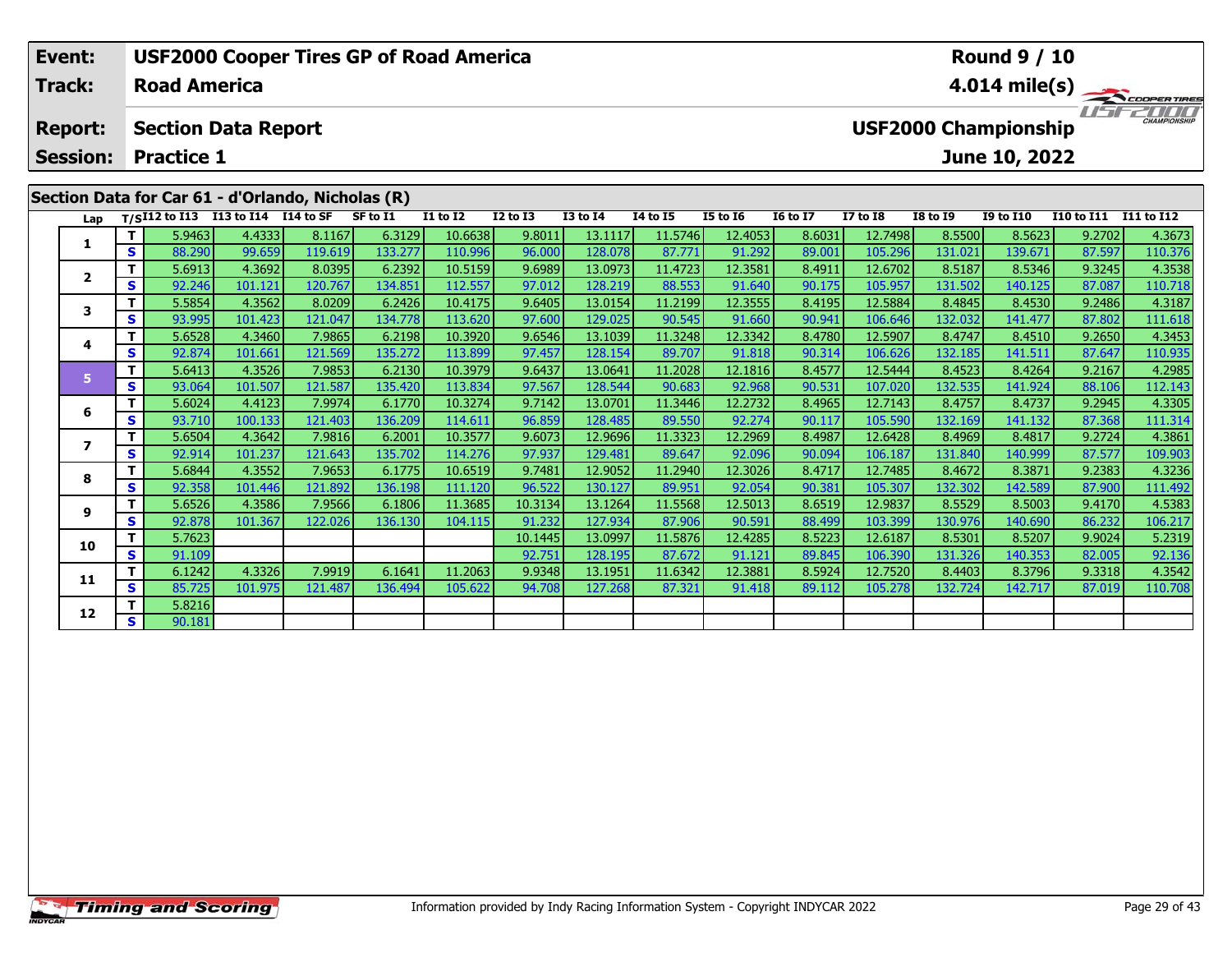| Event:         | <b>USF2000 Cooper Tires GP of Road America</b> | <b>Round 9 / 10</b>                                |
|----------------|------------------------------------------------|----------------------------------------------------|
| Track:         | <b>Road America</b>                            | $4.014 \text{ mile(s)}$                            |
| <b>Report:</b> | Section Data Report                            | <b>CHAMPIONSHIP</b><br><b>USF2000 Championship</b> |
|                | <b>Session: Practice 1</b>                     | June 10, 2022                                      |
|                | .                                              |                                                    |

## **Section Data for Car 61 - d'Orlando, Nicholas (R)**

| Lap            | T/SLap |          | PI to PO | <b>PO to SF</b> | <b>SF to PI</b> | PIA to PO |
|----------------|--------|----------|----------|-----------------|-----------------|-----------|
| $\mathbf{1}$   | т      | 134.4684 |          | 127.7581        |                 |           |
|                | S      | 107.463  |          | 106.517         |                 |           |
| $\overline{2}$ | т      | 133.3746 |          |                 |                 |           |
|                | S      | 108.344  |          |                 |                 |           |
| 3              | т      | 132.3666 |          |                 |                 |           |
|                | S      | 109.170  |          |                 |                 |           |
| 4              | T      | 132.6193 |          |                 |                 |           |
|                | S      | 108.962  |          |                 |                 |           |
| 5              | т      | 132.0783 |          |                 |                 |           |
|                | S      | 109.408  |          |                 |                 |           |
| 6              | T      | 132.7038 |          |                 |                 |           |
|                | S      | 108.892  |          |                 |                 |           |
| $\overline{z}$ | T      | 132.5387 |          |                 |                 |           |
|                | S      | 109.028  |          |                 |                 |           |
| 8              | т      | 132.7206 |          |                 |                 |           |
|                | S      | 108.878  |          |                 |                 |           |
| $\mathbf{9}$   | т      | 135.6589 |          |                 | 149.6042        |           |
|                | S      | 106.520  |          |                 | 95.552          |           |
| 10             | т      | 324.5981 | 177.2886 | 133.8451        |                 | 192.9593  |
|                | S      | 44.518   | 5.592    | 101.673         |                 | 7.886     |
| 11             | т      | 134.8216 |          |                 | 150.8217        |           |
|                | S      | 107.182  |          |                 | 94.781          |           |
| 12             | T      |          |          |                 |                 |           |
|                | S      |          |          |                 |                 |           |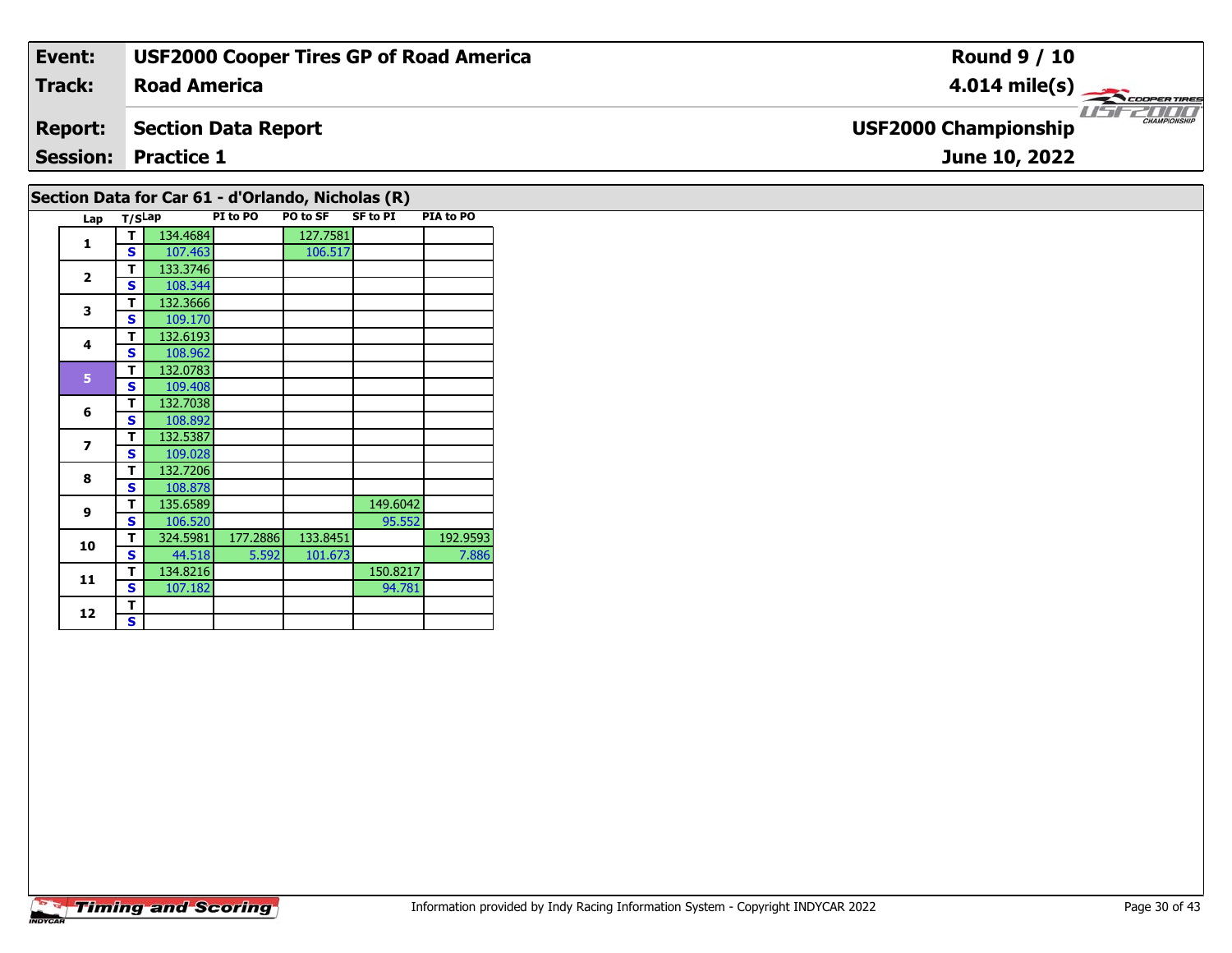| Event:                            |     | <b>USF2000 Cooper Tires GP of Road America</b>  |         |         |          |                 |                 |                 |          |                 |                 |                 |                             | <b>Round 9 / 10</b> |                   |                                  |
|-----------------------------------|-----|-------------------------------------------------|---------|---------|----------|-----------------|-----------------|-----------------|----------|-----------------|-----------------|-----------------|-----------------------------|---------------------|-------------------|----------------------------------|
| <b>Track:</b>                     |     | <b>Road America</b>                             |         |         |          |                 |                 |                 |          |                 |                 |                 |                             |                     |                   | $4.014 \text{ mile(s)}$          |
| <b>Report:</b><br><b>Session:</b> |     | <b>Section Data Report</b><br><b>Practice 1</b> |         |         |          |                 |                 |                 |          |                 |                 |                 | <b>USF2000 Championship</b> | June 10, 2022       |                   | - 1717171<br><b>CHAMPIONSHIP</b> |
|                                   |     |                                                 |         |         |          |                 |                 |                 |          |                 |                 |                 |                             |                     |                   |                                  |
|                                   |     | Section Data for Car 63 - Burke, Trey           |         |         |          |                 |                 |                 |          |                 |                 |                 |                             |                     |                   |                                  |
| Lap                               |     | $T/SI12$ to I13 I13 to I14 I14 to SF            |         |         | SF to I1 | <b>I1 to I2</b> | <b>I2 to I3</b> | <b>I3 to I4</b> | 14 to 15 | <b>I5 to 16</b> | <b>16 to 17</b> | <b>I7 to I8</b> | <b>I8 to I9</b>             | <b>I9 to I10</b>    | <b>I10 to I11</b> | I11 to I12                       |
|                                   |     | 5.8712                                          | 4.3506  | 8.0942  | 6.3389   | 10.7680         | 9.7551          | 13.1786         | 11.5492  | 12.5308         | 8.6330          | 12.7550         | 8.6335                      | 8.6976              | 9.3819            | 4.3417                           |
|                                   | S I | 89.420                                          | 101.553 | 119.951 | 132.730  | 109.922         | 96.453          | 127.428         | 87.964   | 90.377          | 88.692          | 105.253         | 129.754                     | 137.499             | 86.554            | 111.027                          |
|                                   |     | 5.7646                                          | 4.3381  | 8.0732  | 6.3181   | 10.4808         | 9.5971          | 13.1196         | 11.2904  | 12.2281         | 8.5047          | 12.6642         | 8.6029                      | 8.6483              | 9.2139            | 4.3248                           |
|                                   | S I | 91.073                                          | 101.846 | 120.263 | 133.167  | 112.934         | 98.041          | 128.001         | 89.980   | 92.615          | 90.030          | 106.007         | 130.215                     | 138.283             | 88.133            | 111.461                          |
|                                   |     | 5.7433                                          | 4.3600  | 8.0667  | 6.3093   | 10.3504         | 9.4257          | 13.0760         | 11.3369  | 12.2419         | 8.4760          | 12.6453         | 8.5772                      | 8.6374              | 9.2378            | 4.3414                           |

|   |    | 5.7433 | 4.3600  | 8.0667  | 6.3093           | 10.3504   | 9.4257  | 13.0760 | 11.3369 | 12.2419 | 8.4760  | 12.6453 | 8.5772  | 8.6374  | 9.2378  | 4.3414  |
|---|----|--------|---------|---------|------------------|-----------|---------|---------|---------|---------|---------|---------|---------|---------|---------|---------|
|   | S  | 91.411 | 101.334 | 120.360 | 133.353          | 114.357   | 99.824  | 128.428 | 89.611  | 92.510  | 90.335  | 106.166 | 130.605 | 138.457 | 87.905  | 111.035 |
|   |    | 5.7171 | 4.3447  | 8.0564  | 6.3016           | 10.3802   | 9.6275  | 13.3185 | 11.3326 | 12.2361 | 8.5121  | 12.6131 | 8.5725  | 8.6201  | 9.2009  | 4.3188  |
|   | э  | 91.830 | 101.691 | 120.514 | 133.516          | 114.028 l | 97.731  | 126.089 | 89.645  | 92.554  | 89.952  | 106.437 | 130.677 | 138.735 | 88.257  | 111.616 |
|   |    | 5.7916 |         |         |                  |           | 9.6980  | 13.1428 | 11.4021 | 12.3333 | 8.6378  | 12.6630 | 8.5547  | 8.5791  | 9.2021  | 4.3109  |
|   |    | 90.649 |         |         |                  |           | 97.021  | 127.775 | 89.098  | 91.825  | 88.643  | 106.018 | 130.949 | 139.398 | 88.246  | 111.820 |
|   |    | 5.7133 | 4.3283  | 8.0372  | 6.2844           | 10.8841   | 9.8589  | 15.1579 | 11.5383 | 12.4824 | 8.6089  | 12.8436 | 8.5330  | 9.1047  | 9.5558  | 4.3178  |
|   |    | 91.891 | 102.077 | 120.802 | 133.881          | 108.749   | 95.438  | 110.788 | 88.047  | 90.728  | 88.941  | 104.527 | 131.282 | 131.351 | 84.979  | 111.641 |
|   |    | 5.7258 | 4.3103  | 8.0300  | 6.2850           | 12.6353   | 11.6412 | 16.3043 | 14.7819 | 18.9531 | 10.6435 | 17.2304 | 10.0739 | 9.8146  | 10.5905 | 5.4538  |
|   |    | 91.690 | 102.503 | 120.910 | 133.869 <b> </b> | 93.677    | 80.826  | 102.998 | 68.727  | 59.753  | 71.939  | 77.915  | 111.201 | 121.850 | 76.677  | 88.387  |
|   |    | 5.9998 | 4.3371  | 8.0363  | 6.2775           | 11.0441   | 9.7204  | 12.9213 | 11.9362 | 12.5576 | 8.5547  | 12.6681 | 8.5176  | 8.4901  | 9.2482  | 4.2872  |
|   | S. | 87.503 | 101.869 | 120.815 | 134.028          | 107.174   | 96.797  | 129.965 | 85.112  | 90.184  | 89.504  | 105.975 | 131.519 | 140.859 | 87.806  | 112.438 |
| q |    | 5.9181 |         |         |                  |           |         |         |         |         |         |         |         |         |         |         |
|   | S. | 88.711 |         |         |                  |           |         |         |         |         |         |         |         |         |         |         |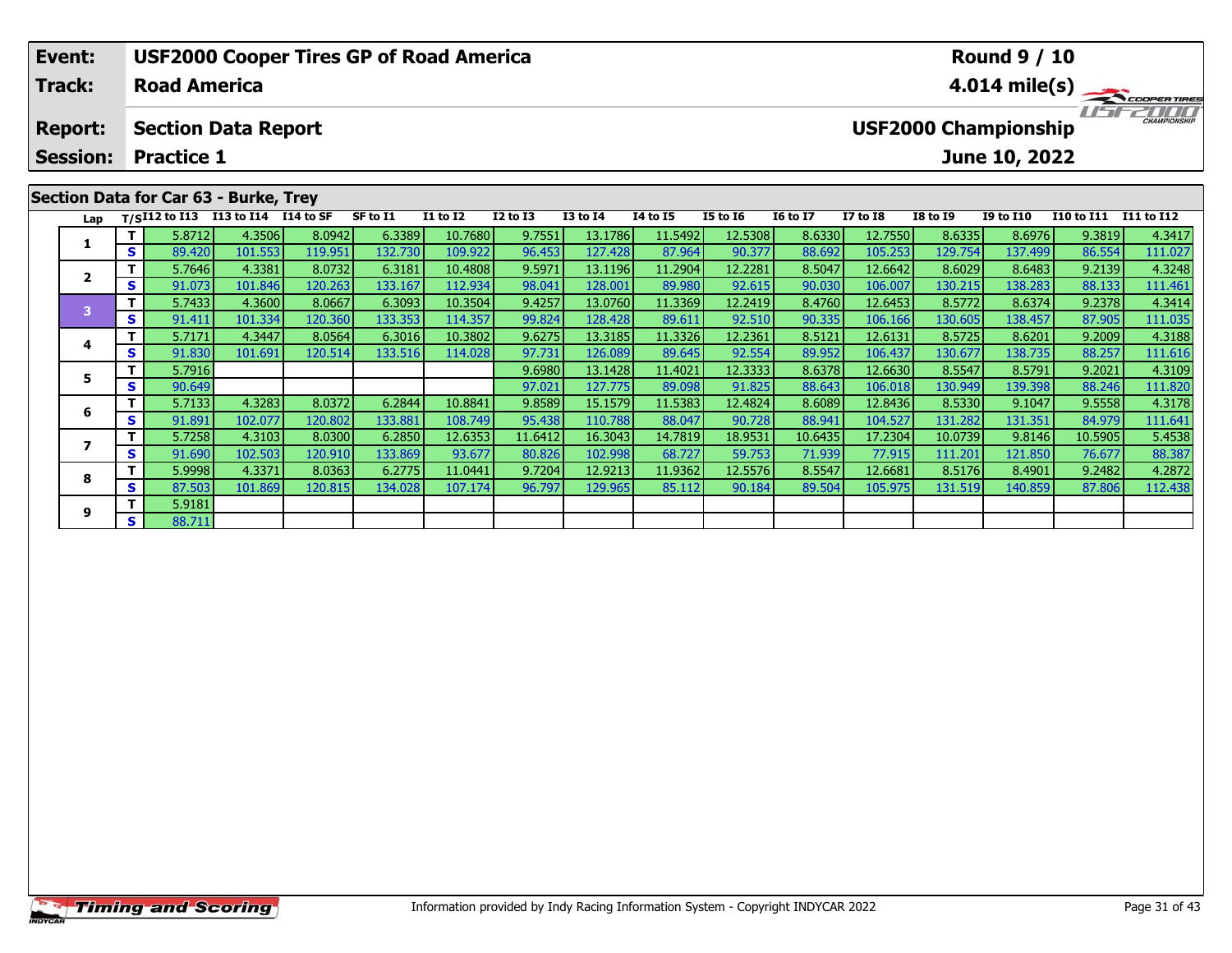| Event:         | <b>USF2000 Cooper Tires GP of Road America</b> | <b>Round 9 / 10</b>                              |
|----------------|------------------------------------------------|--------------------------------------------------|
| <b>Track:</b>  | <b>Road America</b>                            | $4.014 \text{ mile(s)}$                          |
| <b>Report:</b> | <b>Section Data Report</b>                     | <b>CHAMPIONSH</b><br><b>USF2000 Championship</b> |
|                | <b>Session: Practice 1</b>                     | June 10, 2022                                    |
|                | Section Data for Car 63 - Burke, Trey          |                                                  |

| Lap            | T/SLap |          | PI to PO | PO to SF | <b>SF to PI</b> | PIA to PO |
|----------------|--------|----------|----------|----------|-----------------|-----------|
| 1              | т      | 134.8793 |          | 135.1117 |                 |           |
|                | S      | 107.136  |          | 100.720  |                 |           |
|                | т      | 133.1688 |          |          |                 |           |
| $\mathbf{2}$   | S      | 108.512  |          |          |                 |           |
|                | т      | 132.8253 |          |          |                 |           |
| 3              | S      | 108.793  |          |          |                 |           |
| 4              | т      | 133.1522 |          |          | 144.5447        |           |
|                | S      | 108.525  |          |          | 98.897          |           |
| 5              | т      | 390.1632 | 248.1801 | 130.5512 |                 | 263.5178  |
|                | S      | 37.037   | 3.995    | 104.238  |                 | 5.775     |
| 6              | т      | 137.2486 |          |          |                 |           |
|                | s      | 105.286  |          |          |                 |           |
| $\overline{z}$ | т      | 162.4736 |          |          |                 |           |
|                | s      | 88.940   |          |          |                 |           |
| 8              | т      | 134.5962 |          |          | 149.4231        |           |
|                | s      | 107.361  |          |          | 95.668          |           |
| 9              | т      |          |          |          |                 |           |
|                | S      |          |          |          |                 |           |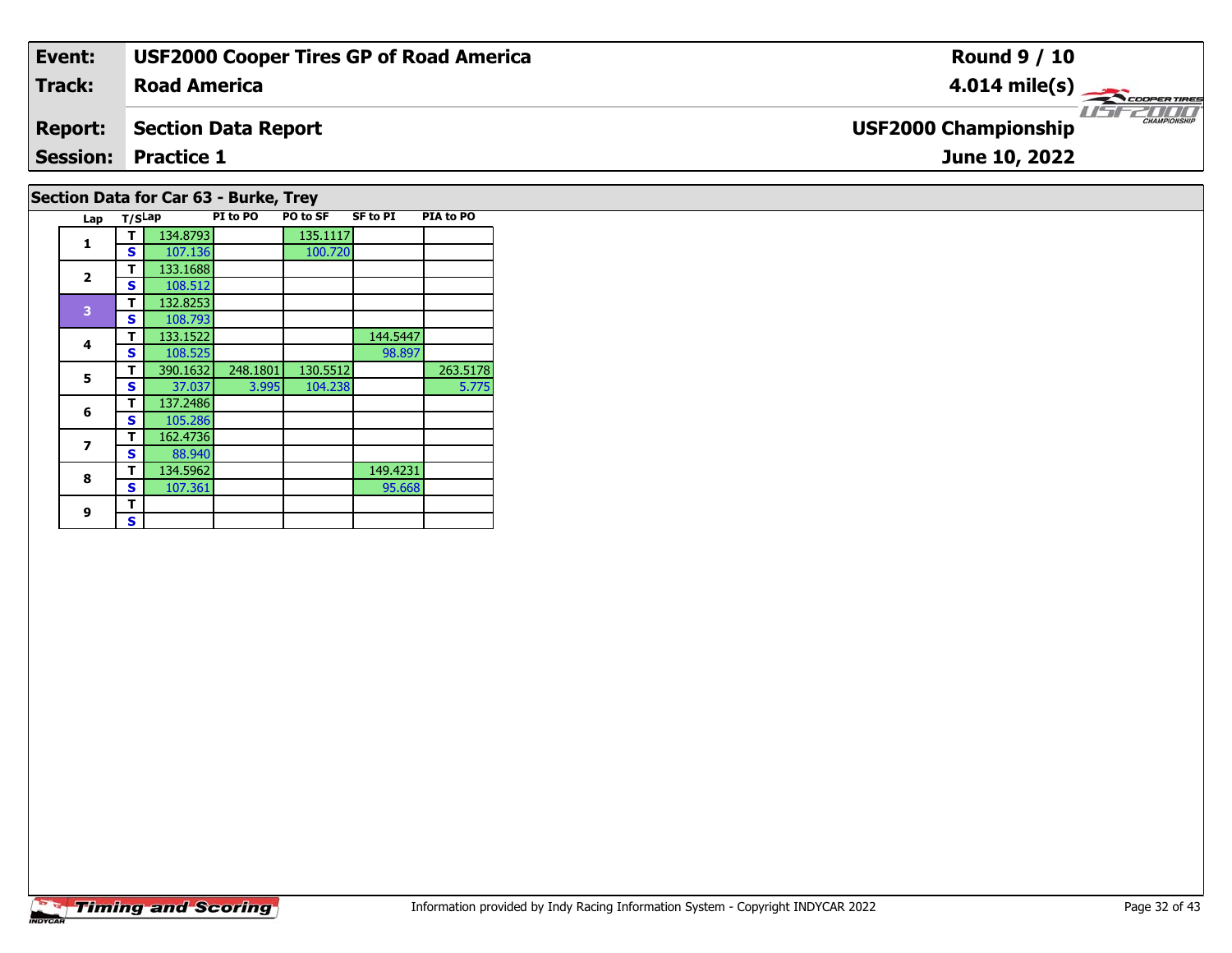|                                                                                                                                      | Event:        |    |                     | <b>USF2000 Cooper Tires GP of Road America</b> |         |          |                 |                 |              |                         |                 |                 |          |                 | <b>Round 9 / 10</b> |              |            |  |
|--------------------------------------------------------------------------------------------------------------------------------------|---------------|----|---------------------|------------------------------------------------|---------|----------|-----------------|-----------------|--------------|-------------------------|-----------------|-----------------|----------|-----------------|---------------------|--------------|------------|--|
|                                                                                                                                      | <b>Track:</b> |    | <b>Road America</b> |                                                |         |          |                 |                 |              | $4.014 \text{ mile(s)}$ |                 |                 |          |                 |                     |              |            |  |
| <b>USF2000 Championship</b><br><b>Section Data Report</b><br><b>Report:</b><br><b>Session:</b><br><b>Practice 1</b><br>June 10, 2022 |               |    |                     |                                                |         |          |                 |                 |              |                         |                 |                 |          |                 |                     | CHAMPIONSHIP |            |  |
|                                                                                                                                      |               |    |                     |                                                |         |          |                 |                 |              |                         |                 |                 |          |                 |                     |              |            |  |
|                                                                                                                                      |               |    |                     | Section Data for Car 8 - Dyszelski, Danny (R)  |         |          |                 |                 |              |                         |                 |                 |          |                 |                     |              |            |  |
|                                                                                                                                      | Lap           |    | $T/SI12$ to $I13$   | I13 to I14 I14 to SF                           |         | SF to I1 | <b>I1 to I2</b> | <b>I2 to I3</b> | $I3$ to $I4$ | 14 to 15                | <b>I5 to 16</b> | <b>16 to 17</b> | I7 to I8 | <b>I8 to I9</b> | <b>I9 to I10</b>    | I10 to I11   | I11 to I12 |  |
|                                                                                                                                      |               |    | 6.0424              | 4.4985                                         | 8.1556  | 6.3151   | 10.8284         | 9.7520          | 13.1274      | 12.2397                 | 12.7082         | 8.6383          | 12.9065  | 8.6162          | 8.5878              | 9.4747       | 4.4081     |  |
|                                                                                                                                      |               | S. | 86.886              | 98.215                                         | 119.048 | 133.230  | 109.309         | 96.484          | 127.925      | 83.001                  | 89.116          | 88.638          | 104.017  | 130.014         | 139.257             | 85.707       | 109.354    |  |
|                                                                                                                                      |               |    | 5.8237              | 4.4236                                         | 8.0949  | 6.2826   | 10.6603         | 9.6209          | 13.0721      | 11.3906                 | 12.3107         | 8.5543          | 12.8704  | 8.7047          | 9.1975              | 9.3998       | 4.3908     |  |
|                                                                                                                                      |               | s. | 90.149              | 99.878                                         | 119.941 | 133.920  | 111.032         | 97.798          | 128.466      | 89.188                  | 91.993          | 89.508          | 104.309  | 128.692         | 130.025             | 86.390       | 109.785    |  |
|                                                                                                                                      |               |    | 5.7665              | 4.3724                                         | 8.0354  | 6.2589   | 10.5971         | 9.6297          | 13.0471      | 11.3371                 | 12.2594         | 8.5286          | 12.7309  | 8.5748          | 8.5915              | 9.3942       | 4.3724     |  |

| 3  |   | 5.7665 | 4.3724  | 8.0354  | 6.2589  | 10.5971 | 9.6297  | 13.0471 | 11.3371 | 12.2594 | 8.5286 | 12.73091 | 8.5748  | 8.5915  | 9.3942 | 4.3724  |
|----|---|--------|---------|---------|---------|---------|---------|---------|---------|---------|--------|----------|---------|---------|--------|---------|
|    | S | 91.043 | 101.047 | 120.829 | 134.427 | 111.694 | 97.709  | 128.712 | 89.609  | 92.378  | 89.778 | 105.452  | 130.642 | 139.197 | 86.441 | 110.247 |
|    |   | 5.6780 | 4.3436  | 8.0132  | 6.2545  | 10.4958 | 9.6028  | 13.0423 | 11.2044 | 12.2780 | 8.4264 | 12.7611  | 8.5727  | 8.5019  | 9.3131 | 4.3411  |
| 4  | s | 92.462 | 101.717 | 121.164 | 134.521 | 112.772 | 97.983  | 128.759 | 90.671  | 92.238  | 90.867 | 105.203  | 130.674 | 140.664 | 87.194 | 111.042 |
| 5  |   | 5.7367 | 4.3701  | 8.0382  | 6.2586  | 10.4806 | 9.5625  | 13.0208 | 11.5899 | 12.4771 | 8.5661 | 12.8375  | 8.5683  | 8.5299  | 9.3424 | 4.3668  |
|    | S | 91.516 | 101.100 | 120.787 | 134.433 | 112.936 | 98.396  | 128.972 | 87.655  | 90.766  | 89.385 | 104.576  | 130.741 | 140.202 | 86.920 | 110.389 |
| 6  |   | 5.7181 | 4.4000  | 8.0397  | 6.2569  | 10.5541 | 9.6994  | 13.0504 | 11.1465 | 12.2018 | 8.4222 | 12.6698  | 8.5459  | 8.5113  | 9.1886 | 4.2976  |
|    | s | 91.814 | 100.413 | 120.764 | 134.470 | 112.149 | 97.007  | 128.679 | 91.142  | 92.814  | 90.912 | 105.961  | 131.084 | 140.508 | 88.375 | 112.166 |
|    |   | 5.9075 |         |         |         |         | 10.1895 | 15.2191 | 12.7424 | 13.2833 | 9.4678 | 14.5913  | 8.8485  | 8.6044  | 9.3293 | 4.3477  |
|    | s | 88.870 |         |         |         |         | 92.341  | 110.343 | 79.727  | 85.257  | 80.872 | 92.007   | 126.601 | 138.988 | 87.042 | 110.874 |
| 8  |   | 5.7210 | 4.3909  | 8.0478  | 6.2707  | 10.6174 | 9.7024  | 13.0425 | 11.2816 | 12.2955 | 8.5248 | 12.8290  | 8.5889  | 8.5083  | 9.3196 | 4.3063  |
|    | S | 91.767 | 100.621 | 120.643 | 134.174 | 111.481 | 96.977  | 128.757 | 90.050  | 92.107  | 89.818 | 104.646  | 130.427 | 140.558 | 87.133 | 111.940 |
| 9  |   | 5.7491 | 4.3586  | 8.0256  | 6.2628  | 10.5412 | 9.6060  | 12.9997 | 11.1282 | 12.2329 | 8.3936 | 12.7288  | 8.5342  | 8.5077  | 9.2636 | 4.3142  |
|    | S | 91.319 | 101.367 | 120.977 | 134.343 | 112.287 | 97.950  | 129.181 | 91.291  | 92.578  | 91.222 | 105.469  | 131.263 | 140.568 | 87.660 | 111.735 |
| 10 |   |        |         | 8.0342  | 6.2573  | 10.4790 | 9.5507  | 12.9687 | 11.1238 | 12.2438 | 8.3657 | 12.9672  | 8.6465  | 8.5334  | 9.2799 | 4.3398  |
|    | S |        |         | 120.847 | 134.461 | 112.953 | 98.517  | 129.490 | 91.328  | 92.496  | 91.526 | 103.530  | 129.558 | 140.145 | 87.506 | 111.075 |
| 11 |   | 5.6593 | 4.3907  | 8.0347  | 6.2593  | 10.5811 | 9.6460  | 12.9848 | 11.1406 | 12.2372 | 8.3938 | 12.8071  | 8.5599  | 8.4930  | 9.2720 | 4.3070  |
|    | S | 92.768 | 100.626 | 120.839 | 134.418 | 111.863 | 97.544  | 129.330 | 91.190  | 92.546  | 91.220 | 104.825  | 130.869 | 140.811 | 87.580 | 111.921 |
| 12 |   | 5.8049 | 4.3549  | 8.0067  | 6.2333  | 10.4723 | 9.5495  | 12.9695 | 11.4256 | 12.2572 | 8.3884 | 12.7740  | 8.5423  | 8.4816  | 9.4266 | 4.3502  |
|    | s | 90.441 | 101.453 | 121.262 | 134.979 | 113.025 | 98.530  | 129.482 | 88.915  | 92.395  | 91.279 | 105.096  | 131.139 | 141.000 | 86.144 | 110.810 |
| 13 |   | 5.8720 |         |         |         |         |         |         |         |         |        |          |         |         |        |         |
|    | S | 89.407 |         |         |         |         |         |         |         |         |        |          |         |         |        |         |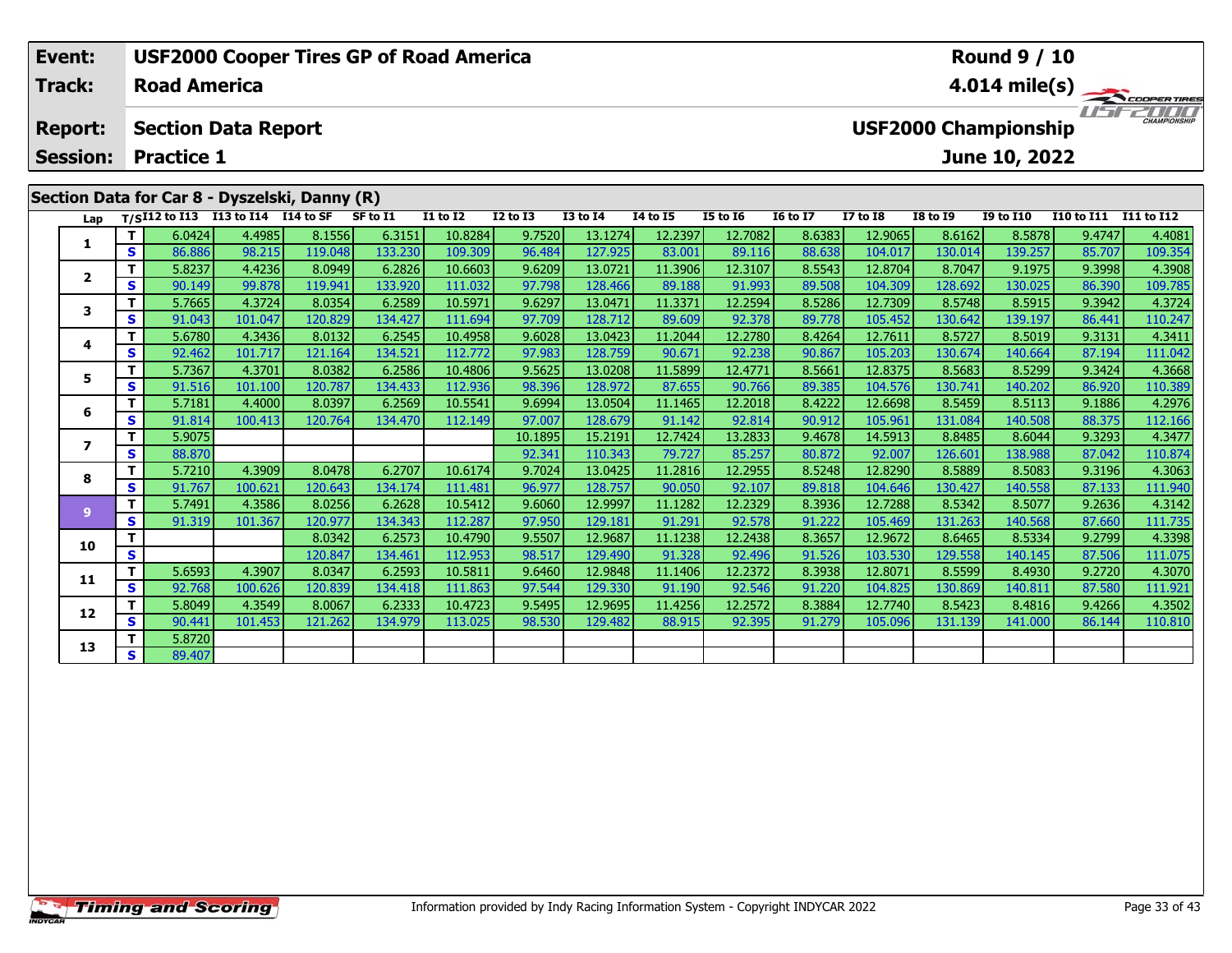| Event:         | <b>USF2000 Cooper Tires GP of Road America</b> | <b>Round 9 / 10</b>                                |
|----------------|------------------------------------------------|----------------------------------------------------|
| Track:         | <b>Road America</b>                            | $4.014 \text{ mile(s)}$                            |
| <b>Report:</b> | Section Data Report                            | <b>CHAMPIONSHIP</b><br><b>USF2000 Championship</b> |
|                | <b>Session: Practice 1</b>                     | June 10, 2022                                      |
|                |                                                |                                                    |

|                         |        |          |                 | Section Data for Car 8 - Dyszelski, Danny (R) |
|-------------------------|--------|----------|-----------------|-----------------------------------------------|
| Lap                     | T/SLap |          | <b>SF to PI</b> |                                               |
| 1                       | т      | 136.2989 |                 |                                               |
|                         | S      | 106.020  |                 |                                               |
| $\overline{\mathbf{z}}$ | т      | 134.7969 |                 |                                               |
|                         | S      | 107.201  |                 |                                               |
| 3                       | т      | 133.4960 |                 |                                               |
|                         | S      | 108.246  |                 |                                               |
| 4                       | т      | 132.8289 |                 |                                               |
|                         | Ś      | 108.790  |                 |                                               |
| 5                       | т      | 133.7455 |                 |                                               |
|                         | S      | 108.044  |                 |                                               |
| 6                       | т      | 132.7023 |                 |                                               |
|                         | S      | 108.893  |                 |                                               |
| $\overline{z}$          | T      | 266.5652 |                 |                                               |
|                         | S      | 54.210   |                 |                                               |
| 8                       | т      | 133.4467 |                 |                                               |
|                         | S      | 108.286  |                 |                                               |
| $\overline{9}$          | т      | 132.6462 |                 |                                               |
|                         | S      | 108.939  |                 |                                               |
| 10                      | т      | 132.9094 |                 |                                               |
|                         | S      | 108.724  |                 |                                               |
| 11                      | т      | 132.7665 |                 |                                               |
|                         | S      | 108.841  |                 |                                               |
| 12                      | т      | 133.0370 | 146.3132        |                                               |
|                         | S      | 108.619  | 97.701          |                                               |
| 13                      | т      |          |                 |                                               |
|                         | Ś      |          |                 |                                               |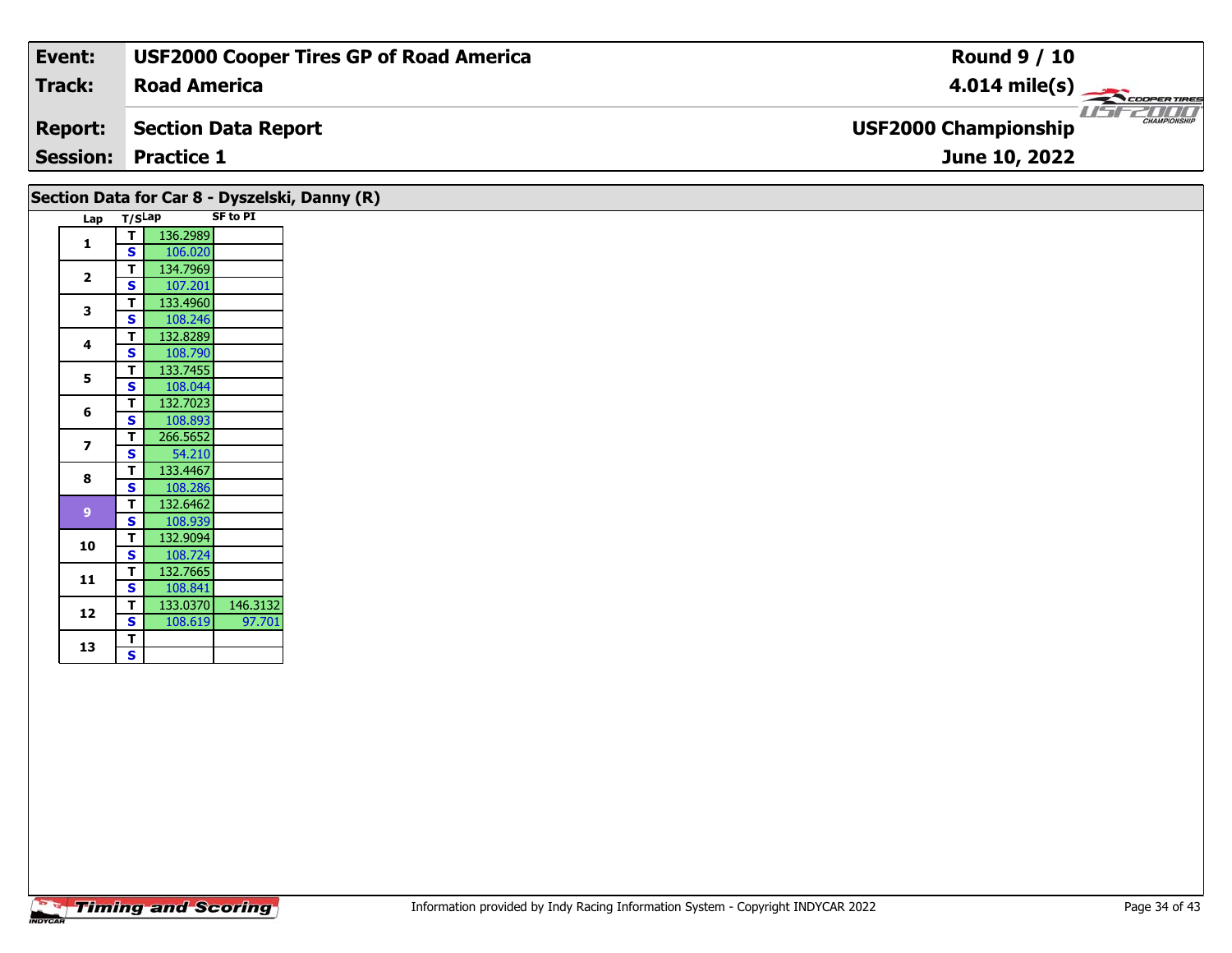| <b>USF2000 Cooper Tires GP of Road America</b><br><b>Round 9 / 10</b><br>Event:<br>Track:<br><b>Road America</b> |                                                                                                                                      |                |             |                                      |                                               |          |                 |                 |                 |          |                 |                 |                 |                 |                  |            |                                                |
|------------------------------------------------------------------------------------------------------------------|--------------------------------------------------------------------------------------------------------------------------------------|----------------|-------------|--------------------------------------|-----------------------------------------------|----------|-----------------|-----------------|-----------------|----------|-----------------|-----------------|-----------------|-----------------|------------------|------------|------------------------------------------------|
|                                                                                                                  |                                                                                                                                      |                |             |                                      |                                               |          |                 |                 |                 |          |                 |                 |                 |                 |                  |            | $4.014 \text{ mile(s)}$<br><b>CHAMPIONSHIP</b> |
|                                                                                                                  | <b>USF2000 Championship</b><br><b>Section Data Report</b><br><b>Report:</b><br><b>Practice 1</b><br><b>Session:</b><br>June 10, 2022 |                |             |                                      |                                               |          |                 |                 |                 |          |                 |                 |                 |                 |                  |            |                                                |
|                                                                                                                  |                                                                                                                                      |                |             |                                      |                                               |          |                 |                 |                 |          |                 |                 |                 |                 |                  |            |                                                |
|                                                                                                                  |                                                                                                                                      |                |             |                                      | Section Data for Car 9 - Garciarce, Jorge (R) |          |                 |                 |                 |          |                 |                 |                 |                 |                  |            |                                                |
|                                                                                                                  | Lap                                                                                                                                  |                |             | $T/SI12$ to I13 I13 to I14 I14 to SF |                                               | SF to I1 | <b>I1 to I2</b> | <b>I2 to I3</b> | <b>I3 to I4</b> | 14 to 15 | <b>I5 to 16</b> | <b>16 to 17</b> | <b>I7 to I8</b> | <b>I8 to I9</b> | <b>I9 to I10</b> | I10 to I11 | I11 to I12                                     |
|                                                                                                                  |                                                                                                                                      |                | 6.5920      | 4.5355                               | 8.2394                                        | 6.3772   | 11.2445         | 10.1938         | 13.2763         | 11.8283  | 13.2485         | 9.0131          | 13.2358         | 8.6535          | 8.6345           | 9.6842     | 4.5883                                         |
|                                                                                                                  |                                                                                                                                      | s l            | 79.642      | 97.413                               | 117.837                                       | 131.933  | 105.264         | 92.302          | 126.490         | 85.888   | 85.481          | 84.952          | 101.429         | 129.454         | 138.504          | 83.853     | 105.060                                        |
|                                                                                                                  |                                                                                                                                      |                | 6.1465      | 4.4346                               | 8.1164                                        | 6.3006   | 10.8933         | 9.9188          | 13.1667         | 11.5720  | 12.7254         | 8.6898          | 12.9288         | 8.6177          | 8.6034           | 9.4782     | 4.4464                                         |
|                                                                                                                  |                                                                                                                                      | s l            | 85.414      | 99.630                               | 119.623                                       | 133.537  | 108.657         | 94.861          | 127.543         | 87.790   | 88.995          | 88.113          | 103.838         | 129.991         | 139.004          | 85.675     | 108.413                                        |
|                                                                                                                  |                                                                                                                                      |                | 5.8981      | 4.3978                               | 8.0677                                        | 6.2751   | 10.7258         | 9.7987          | 13.0837         | 11.3746  | 12.4772         | 8.5908          | 12.9240         | 8.6396          | 8.6233           | 9.5006     | 4.4544                                         |
|                                                                                                                  |                                                                                                                                      | S.             | 89.012      | 100.463                              | 120.345                                       | 134.080  | 110.354         | 96.024          | 128.352         | 89.314   | 90.766          | 89.128          | 103.877         | 129.662         | 138.683          | 85.473     | 108.218                                        |
|                                                                                                                  |                                                                                                                                      | $\mathbf{r}$ . | <b>COOP</b> | 1.0001                               | വാചി                                          | c propl  | 10,002          | 0.7122          | 12000           | 11.4702  | 12222           | lo zoch l       | 12.7017         | lo cono         | lo rroot         | la popul   | A.2F F F                                       |

| 2  |    | 6.1465 | 4.4346  | 8.1164  | <b>0.3000</b> | 10.8933 | 9.9188 | 13.100/ | 11.5720 | 12.7254 | 8.6898  | 12.9288 | 8.017   | 8.6034  | 9.4782  | 4.4464  |
|----|----|--------|---------|---------|---------------|---------|--------|---------|---------|---------|---------|---------|---------|---------|---------|---------|
|    | S  | 85.414 | 99.630  | 119.623 | 133.537       | 108.657 | 94.861 | 127.543 | 87.790  | 88.995  | 88.113  | 103.838 | 129.991 | 139.004 | 85.675  | 108.413 |
| 3  |    | 5.8981 | 4.3978  | 8.0677  | 6.2751        | 10.7258 | 9.7987 | 13.0837 | 11.3746 | 12.4772 | 8.5908  | 12.9240 | 8.6396  | 8.6233  | 9.5006  | 4.4544  |
|    | S  | 89.012 | 100.463 | 120.345 | 134.080       | 110.354 | 96.024 | 128.352 | 89.314  | 90.766  | 89.128  | 103.877 | 129.662 | 138.683 | 85.473  | 108.218 |
| 4  | T. | 5.9235 | 4.4099  | 8.0702  | 6.2693        | 10.6997 | 9.7133 | 13.0639 | 11.4783 | 12.3353 | 8.4962  | 12.7917 | 8.6089  | 8.5680  | 9.2984  | 4.3555  |
|    | S  | 88.630 | 100.188 | 120.308 | 134.204       | 110.623 | 96.868 | 128.546 | 88.507  | 91.810  | 90.121  | 104.951 | 130.124 | 139.579 | 87.332  | 110.675 |
| 5. | T. | 5.7508 | 4.3555  | 8.0338  | 6.2539        | 10.6990 | 9.7074 | 13.0853 | 11.3776 | 12.3507 | 8.3305  | 12.7364 | 8.6033  | 8.5752  | 9.2716  | 4.3372  |
|    | S  | 91.292 | 101.439 | 120.853 | 134.534       | 110.631 | 96.927 | 128.336 | 89.290  | 91.695  | 91.913  | 105.407 | 130.209 | 139.461 | 87.584  | 111.142 |
| 6  | T. | 5.7777 | 4.3872  | 8.0433  | 6.2567        | 10.6676 | 9.6341 | 13.0610 | 11.2344 | 12.4429 | 8.3536  | 12.6799 | 8.5822  | 8.5483  | 9.1986  | 4.3243  |
|    | S  | 90.867 | 100.706 | 120.710 | 134.474       | 110.956 | 97.664 | 128.575 | 90.428  | 91.016  | 91.659  | 105.876 | 130.529 | 139.900 | 88.279  | 111.474 |
| 7  | т  | 5.7599 | 4.3509  | 8.0185  | 6.2396        | 10.5574 | 9.5374 | 13.0280 | 11.2848 | 12.3904 | 8.3286  | 12.6547 | 8.5786  | 8.5482  | 9.2292  | 4.3104  |
|    | S  | 91.147 | 101.546 | 121.084 | 134.843       | 112.114 | 98.655 | 128.901 | 90.025  | 91.401  | 91.934  | 106.087 | 130.584 | 139.902 | 87.987  | 111.833 |
| 8  |    | 5.8034 | 4.3086  | 7.9878  | 6.2312        | 10.6343 | 9.6174 | 12.9751 | 11.3305 | 12.3092 | 8.3714  | 12.6931 | 8.5582  | 8.5038  | 9.1945  | 4.3118  |
|    | S  | 90.464 | 102.543 | 121.549 | 135.024       | 111.304 | 97.834 | 129.426 | 89.661  | 92.004  | 91.464  | 105.766 | 130.895 | 140.632 | 88.319  | 111.797 |
| q  |    | 5.7094 | 4.3397  | 7.9721  | 6.2121        | 10.5285 | 9.6065 | 13.0185 | 11.2623 | 12.2944 | 8.3500  | 12.6319 | 8.5245  | 8.4541  | 9.1148  | 4.3036  |
|    | S  | 91.954 | 101.808 | 121.788 | 135.439       | 112.422 | 97.945 | 128.995 | 90.204  | 92.115  | 91.698  | 106.279 | 131.413 | 141.459 | 89.091  | 112.010 |
| 10 | T. |        |         | 8.0560  | 6.2413        | 10.4776 | 9.5551 | 12.9667 | 11.2939 | 12.2618 | 8.2487  | 12.5678 | 8.5459  | 8.5430  | 9.1934  | 4.2943  |
|    | S  |        |         | 120.520 | 134.806       | 112.968 | 98.472 | 129.510 | 89.952  | 92.360  | 92.825  | 106.821 | 131.084 | 139.987 | 88.329  | 112.252 |
| 11 | т  |        |         | 8.0264  | 6.2369        | 10.4447 | 9.4750 | 12.9413 | 11.2026 | 12.3618 | 8.3934  | 12.6802 | 8.5592  | 8.5056  | 9.1448  | 4.3138  |
|    | S  |        |         | 120.964 | 134.901       | 113.324 | 99.304 | 129.764 | 90.685  | 91.613  | 91.224  | 105.874 | 130.880 | 140.603 | 88.799  | 111.745 |
| 12 | т  | 5.7565 | 4.3651  | 7.9872  | 6.2115        | 10.4098 | 9.6002 | 12.9832 | 11.2066 | 12.2619 | 8.3732  | 12.6504 | 8.5521  | 8.5205  | 9.1492  | 4.2951  |
|    | S  | 91.201 | 101.216 | 121.558 | 135.453       | 113.704 | 98.009 | 129.345 | 90.653  | 92.359  | 91.444  | 106.123 | 130.989 | 140.357 | 88.756  | 112.231 |
| 13 | т  |        |         | 8.0442  | 6.2250        | 10.4003 | 9.4997 | 12.9359 | 11.1210 | 22.3030 | 14.0057 | 19.9480 | 16.8909 | 18.6417 | 14.3797 | 9.7989  |
|    | S  |        |         | 120.697 | 135.159       | 113.808 | 99.046 | 129.818 | 91.351  | 50.778  | 54.669  | 67.300  | 66.321  | 64.152  | 56.472  | 49.194  |
| 14 |    | 9.0526 |         |         |               |         |        |         |         |         |         |         |         |         |         |         |
|    | S. | 57.994 |         |         |               |         |        |         |         |         |         |         |         |         |         |         |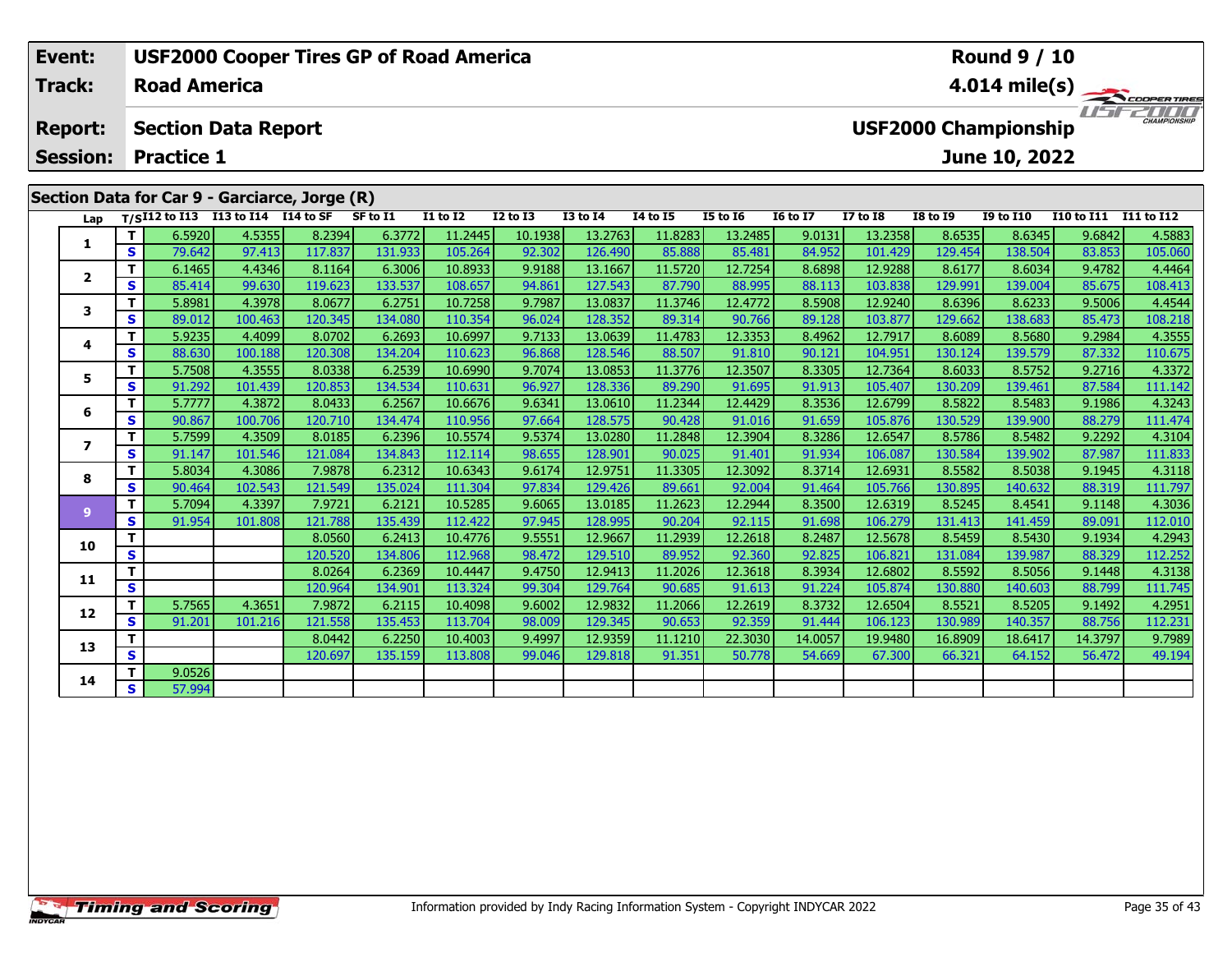| Event:         | <b>USF2000 Cooper Tires GP of Road America</b> | <b>Round 9 / 10</b>                                |
|----------------|------------------------------------------------|----------------------------------------------------|
| Track:         | <b>Road America</b>                            | $4.014 \text{ mile(s)}$                            |
| <b>Report:</b> | Section Data Report                            | <b>CHAMPIONSHIP</b><br><b>USF2000 Championship</b> |
|                | <b>Session: Practice 1</b>                     | June 10, 2022                                      |
|                |                                                |                                                    |

|                         |                              | Section Data for Car 9 - Garciarce, Jorge (R)<br><b>SF to PI</b> |
|-------------------------|------------------------------|------------------------------------------------------------------|
| Lap T/SLap              |                              |                                                                  |
| 1                       | T<br>S                       | 139.3449<br>103.702                                              |
|                         | $\mathbf{T}$                 | 136.0386                                                         |
| $\overline{2}$          | $\mathbf{s}$                 | 106.223                                                          |
|                         | $\mathbf{T}$                 | 134.8314                                                         |
| 3                       | $\mathbf{s}$                 | 107.174                                                          |
| 4                       | $\mathbf{T}$                 | 134.0821                                                         |
|                         | $\mathbf{s}$                 | 107.773                                                          |
| 5                       | T                            | 133.4682                                                         |
|                         | $\overline{\mathbf{s}}$      | 108.268                                                          |
| 6                       | T.<br>$\mathbf{s}$           | 133.1918<br>108.493                                              |
|                         | $\mathbf T$                  | 132.8166                                                         |
| $\overline{\mathbf{z}}$ | $\overline{\mathbf{s}}$      | 108.800                                                          |
|                         | $\mathbf{T}$                 | 132.8303                                                         |
| 8                       | $\mathbf{s}$                 | 108.788                                                          |
| 9 <sup>°</sup>          | $\mathbf{T}$                 | 132.3224                                                         |
|                         | $\mathbf{s}$                 | 109.206                                                          |
| 10                      | $\mathbf{T}$                 | 132.3779                                                         |
|                         | $\mathbf{s}$                 | 109.160                                                          |
| 11                      | $\mathbf{T}$<br>$\mathbf{s}$ | 132.3288                                                         |
|                         | T.                           | 109.201<br>132.3225                                              |
| 12                      | $\mathbf{s}$                 | 109.206                                                          |
|                         | $\overline{\mathsf{T}}$      | 205.4197<br>184.2580                                             |
| 13                      | $\overline{\mathbf{s}}$      | 78.425<br>69.589                                                 |
|                         | $\mathbf{T}$                 |                                                                  |
| 14                      | $\mathsf{s}$                 |                                                                  |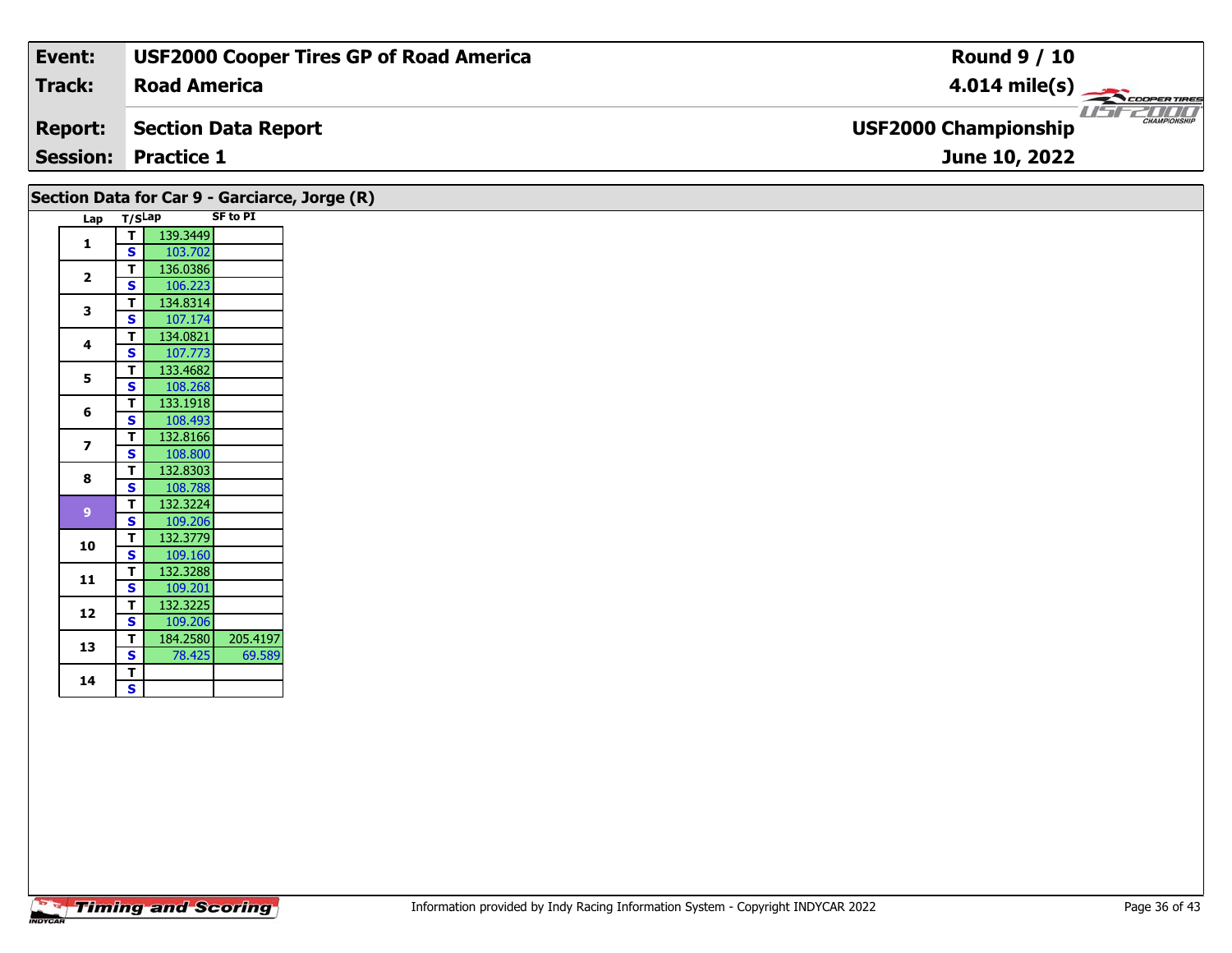| Event:<br><b>USF2000 Cooper Tires GP of Road America</b><br><b>Round 9 / 10</b> |                 |    |                     |                                                    |                                              |          |                 |              |                 |                 |                 |                 |                 |                 |                             |            |                         |
|---------------------------------------------------------------------------------|-----------------|----|---------------------|----------------------------------------------------|----------------------------------------------|----------|-----------------|--------------|-----------------|-----------------|-----------------|-----------------|-----------------|-----------------|-----------------------------|------------|-------------------------|
|                                                                                 | Track:          |    | <b>Road America</b> |                                                    |                                              |          |                 |              |                 |                 |                 |                 |                 |                 |                             |            | $4.014 \text{ mile(s)}$ |
|                                                                                 | <b>Report:</b>  |    |                     | <b>Section Data Report</b>                         |                                              |          |                 |              |                 |                 |                 |                 |                 |                 | <b>USF2000 Championship</b> |            | 20000<br>CHAMPIONSHIP   |
|                                                                                 | <b>Session:</b> |    | <b>Practice 1</b>   |                                                    |                                              |          |                 |              |                 |                 |                 |                 |                 |                 | June 10, 2022               |            |                         |
|                                                                                 |                 |    |                     |                                                    | Section Data for Car 90 - Douglas, Jacob (R) |          |                 |              |                 |                 |                 |                 |                 |                 |                             |            |                         |
|                                                                                 |                 |    |                     | Lap T/S <sup>I12</sup> to I13 I13 to I14 I14 to SF |                                              | SF to I1 | <b>I1 to I2</b> | $I2$ to $I3$ | <b>I3 to I4</b> | <b>I4 to I5</b> | <b>I5 to 16</b> | <b>16 to 17</b> | <b>I7 to I8</b> | <b>I8 to I9</b> | <b>I9 to I10</b>            | I10 to I11 | I11 to I12              |
|                                                                                 |                 |    | 5.9611              | 4.4220                                             | 8.1229                                       | 6.3139   | 10.8288         | 9.8159       | 13.1914         | 11.5091         | 12.5666         | 8.6365          | 12.6748         | 8.5776          | 8.5575                      | 9.3859     | 4.4397                  |
|                                                                                 | S.              |    | 88.071              | 99.914                                             | 119.527                                      | 133.256  | 109.304         | 95.856       | 127.304         | 88.270          | 90.120          | 88.656          | 105.919         | 130.599         | 139.750                     | 86.518     | 108.576                 |
|                                                                                 |                 |    | 5.7464              | 4.3957                                             | 8.1078                                       | 6.3076   | 10.5950         | 9.7801       | 13.1519         | 11.4166         | 12.3719         | 8.5225          | 12.6587         | 8.5930          | 8.5631                      | 9.2321     | 4.3797                  |
|                                                                                 |                 | S. | 91.362              | 100.511                                            | 119.750                                      | 133.389  | 111.717         | 96.206       | 127.686         | 88.985          | 91.538          | 89.842          | 106.054         | 130.365         | 139.658                     | 87.959     | 110.064                 |
|                                                                                 |                 |    | 5.7442              | 4.4434                                             | 8.1183                                       | 6.3121   | 10.9286         | 9.7503       | 12.9572         | 11.4766         | 12.4569         | 8.4906          | 12.6723         | 8.5405          | 8.4951                      | 9.2704     | 4.3308                  |

| Lap                      |              |        | T/SI12 to I13 I13 to I14 I14 to SF |         | SF to I1 | <b>I1 to I2</b> | <b>I2 to I3</b> | <b>I3 to I4</b> | 14 to 15 | <b>I5 to 16</b> | <b>16 to 17</b> | <b>I7 to I8</b> | <b>I8 to I9</b> | <b>I9 to I10</b> | I10 to I11 I11 to I12 |         |
|--------------------------|--------------|--------|------------------------------------|---------|----------|-----------------|-----------------|-----------------|----------|-----------------|-----------------|-----------------|-----------------|------------------|-----------------------|---------|
| 1                        | T.           | 5.9611 | 4.4220                             | 8.1229  | 6.3139   | 10.8288         | 9.8159          | 13.1914         | 11.5091  | 12.5666         | 8.6365          | 12.6748         | 8.5776          | 8.5575           | 9.3859                | 4.4397  |
|                          | S.           | 88.071 | 99.914                             | 119.527 | 133.256  | 109.304         | 95.856          | 127.304         | 88.270   | 90.120          | 88.656          | 105.919         | 130.599         | 139.750          | 86.518                | 108.576 |
| $\overline{2}$           | T.           | 5.7464 | 4.3957                             | 8.1078  | 6.3076   | 10.5950         | 9.7801          | 13.1519         | 11.4166  | 12.3719         | 8.5225          | 12.6587         | 8.5930          | 8.5631           | 9.2321                | 4.3797  |
|                          | s            | 91.362 | 100.511                            | 119.750 | 133.389  | 111.717         | 96.206          | 127.686         | 88.985   | 91.538          | 89.842          | 106.054         | 130.365         | 139.658          | 87.959                | 110.064 |
| 3                        | т            | 5.7442 | 4.4434                             | 8.1183  | 6.3121   | 10.9286         | 9.7503          | 12.9572         | 11.4766  | 12.4569         | 8.4906          | 12.6723         | 8.5405          | 8.4951           | 9.2704                | 4.3308  |
|                          | S            | 91.397 | 99.432                             | 119.595 | 133.294  | 108.306         | 96.501          | 129.605         | 88.520   | 90.913          | 90.180          | 105.940         | 131.166         | 140.776          | 87.596                | 111.306 |
| 4                        | T.           | 5.6453 | 4.3939                             | 8.0350  | 6.2294   | 10.4983         | 9.6783          | 13.0603         | 11.2882  | 12.3323         | 8.4619          | 12.6101         | 8.5597          | 8.5284           | 9.2144                | 4.3321  |
|                          | S.           | 92.998 | 100.553                            | 120.835 | 135.063  | 112.746         | 97.218          | 128.582         | 89.997   | 91.832          | 90.486          | 106.462         | 130.872         | 140.227          | 88.128                | 111.273 |
| 5 <sup>1</sup>           | т            | 5.6853 | 4.3677                             | 8.0381  | 6.2578   | 10.5178         | 9.6157          | 13.0141         | 11.1774  | 12.3215         | 8.4390          | 12.6184         | 8.5288          | 8.5006           | 9.2665                | 4.3214  |
|                          | S.           | 92.343 | 101.156                            | 120.788 | 134.450  | 112.536         | 97.851          | 129.038         | 90.890   | 91.913          | 90.731          | 106.392         | 131.346         | 140.685          | 87.632                | 111.548 |
| 6                        | T.           | 5.7516 | 4.3685                             | 7.8841  | 6.1880   | 10.6118         | 9.7035          | 12.9217         | 11.3275  | 12.2926         | 8.4725          | 12.8693         | 8.5506          | 8.4748           | 9.1884                | 4.3186  |
|                          | S.           | 91.279 | 101.137                            | 123.148 | 135.967  | 111.540         | 96.966          | 129.961         | 89.685   | 92.129          | 90.373          | 104.318         | 131.012         | 141.114          | 88.377                | 111.621 |
| $\overline{\phantom{a}}$ | T.           | 5.7245 | 4.3494                             | 8.0143  | 6.2314   | 10.5190         | 9.6529          | 12.9872         | 11.3500  | 12.3411         | 8.4084          | 12.6286         | 8.5343          | 8.4902           | 9.3055                | 4.3215  |
|                          | S            | 91.711 | 101.581                            | 121.147 | 135.020  | 112.524         | 97.474          | 129.306         | 89.507   | 91.767          | 91.062          | 106.306         | 131.262         | 140.858          | 87.265                | 111.546 |
| 8                        | T.           | 5.7452 | 4.3342                             | 8.0217  | 6.2598   | 10.4430         | 9.6444          | 13.0598         | 11.2956  | 12.2925         | 8.4432          | 12.6931         | 8.5855          | 8.5383           | 9.2972                | 4.3354  |
|                          | S.           | 91.381 | 101.938                            | 121.035 | 134.407  | 113.343         | 97.560          | 128.587         | 89.938   | 92.129          | 90.686          | 105.766         | 130.479         | 140.064          | 87.343                | 111.188 |
| 9                        | Τ.           | 5.7033 | 4.3857                             | 8.0666  | 6.2908   | 10.5597         | 9.6471          | 13.0804         | 11.3822  | 12.3398         | 8.5176          | 12.8734         | 10.1785         | 10.4679          | 9.5037                | 4.4371  |
|                          | s            | 92.052 | 100.741                            | 120.362 | 133.745  | 112.090         | 97.533          | 128.384         | 89.254   | 91.776          | 89.894          | 104.285         | 110.058         | 114.245          | 85.445                | 108.640 |
| 10                       | T.           | 5.8116 |                                    |         |          |                 | 9.9680          | 13.1025         | 11.4679  | 12.3856         | 8.5055          | 12.9506         | 8.6290          | 8.5769           | 9.2673                | 4.3509  |
|                          | S.           | 90.337 |                                    |         |          |                 | 94.393          | 128.168         | 88.587   | 91.437          | 90.022          | 103.663         | 129.821         | 139.434          | 87.625                | 110.792 |
| 11                       | T.           | 5.6841 | 4.3838                             | 8.0558  | 6.2603   | 10.5021         | 9.6623          | 13.0097         | 11.3025  | 12.4199         | 8.5217          | 12.8320         | 8.5605          | 8.5151           | 9.2301                | 4.3233  |
|                          | S.           | 92.363 | 100.784                            | 120.523 | 134.397  | 112.705         | 97.379          | 129.082         | 89.884   | 91.184          | 89.851          | 104.621         | 130.860         | 140.446          | 87.978                | 111.499 |
| 12                       | T.           | 5.8512 | 4.3954                             | 7.9939  | 6.1850   | 10.4835         | 9.6460          | 12.9022         | 11.3767  | 12.3587         | 8.4697          | 12.7983         | 8.5149          | 8.4443           | 9.4432                | 4.6049  |
|                          | S.           | 89.725 | 100.518                            | 121.456 | 136.033  | 112.905         | 97.544          | 130.158         | 89.297   | 91.636          | 90.402          | 104.897         | 131.561         | 141.623          | 85.993                | 104.681 |
| 13                       | T.           | 6.3739 |                                    |         |          |                 |                 |                 |          |                 |                 |                 |                 |                  |                       |         |
|                          | $\mathbf{s}$ | 82.367 |                                    |         |          |                 |                 |                 |          |                 |                 |                 |                 |                  |                       |         |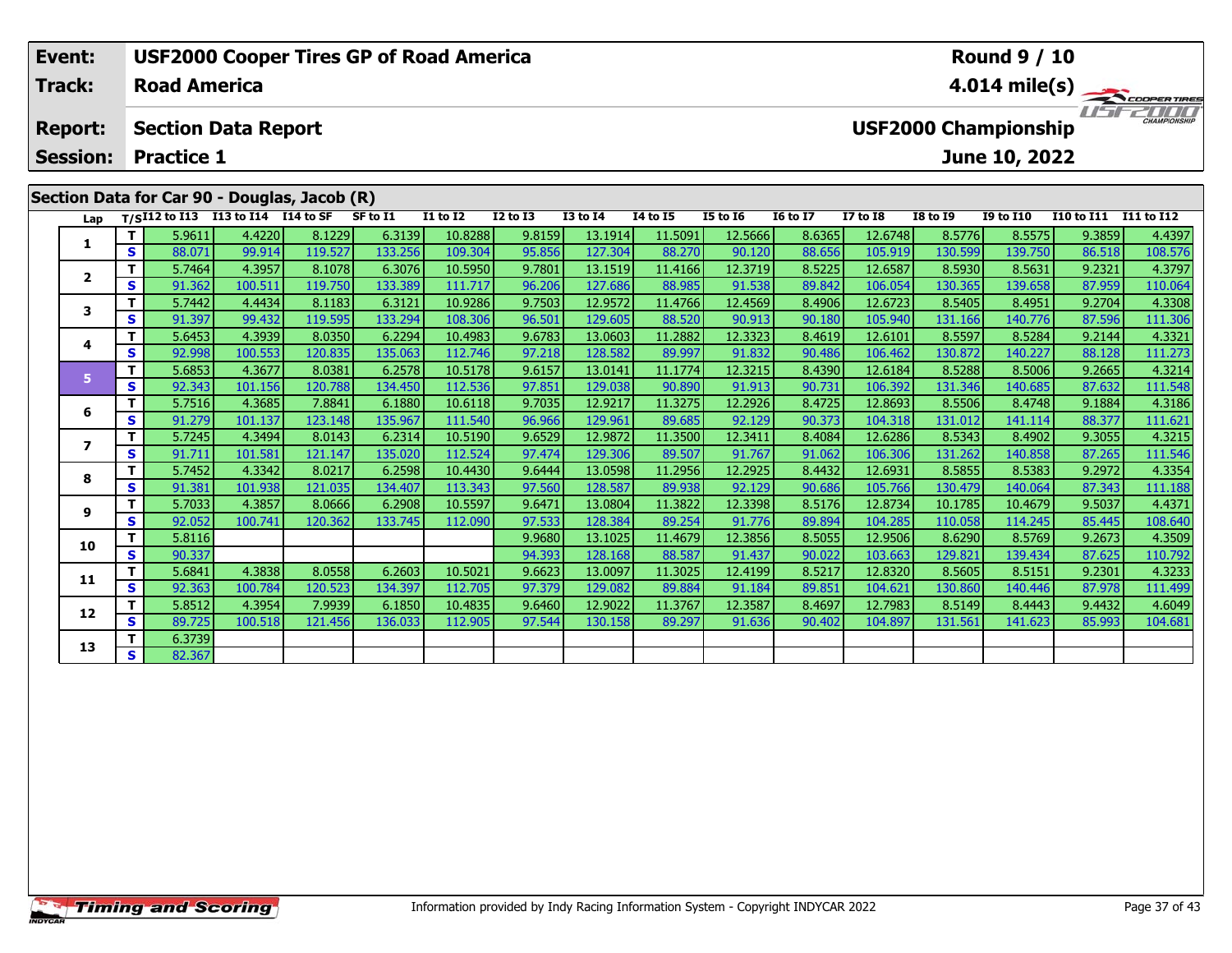| Event:         | <b>USF2000 Cooper Tires GP of Road America</b> | <b>Round 9 / 10</b>                                     |
|----------------|------------------------------------------------|---------------------------------------------------------|
| <b>Track:</b>  | <b>Road America</b>                            | $4.014 \text{ mile(s)}$                                 |
| <b>Report:</b> | <b>Section Data Report</b>                     | <b>LIST CHAMPIONSHIP</b><br><b>USF2000 Championship</b> |
|                | <b>Session: Practice 1</b>                     | June 10, 2022                                           |
|                | Section Data for Car 90 - Douglas, Jacob (R)   |                                                         |

| Lap            | T/SLap |          | PI to PO | <b>PO to SF</b> | <b>SF to PI</b> | PIA to PO |
|----------------|--------|----------|----------|-----------------|-----------------|-----------|
| $\mathbf{1}$   | т      | 135.0037 |          | 128.4337        |                 |           |
|                | S      | 107.037  |          | 105.957         |                 |           |
| $\overline{2}$ | т      | 133.8221 |          |                 |                 |           |
|                | S      | 107.982  |          |                 |                 |           |
| 3              | т      | 133.9873 |          |                 |                 |           |
|                | S      | 107.849  |          |                 |                 |           |
| 4              | т      | 132.8676 |          |                 |                 |           |
|                | S      | 108.758  |          |                 |                 |           |
| 5              | т      | 132.6701 |          |                 |                 |           |
|                | S      | 108.920  |          |                 |                 |           |
| 6              | т      | 132.9235 |          |                 |                 |           |
|                | S      | 108.712  |          |                 |                 |           |
| 7              | т      | 132.8583 |          |                 |                 |           |
|                | S      | 108.766  |          |                 |                 |           |
| 8              | т      | 132.9889 |          |                 |                 |           |
|                | S      | 108.659  |          |                 |                 |           |
| 9              | т      | 137.4338 |          |                 | 151.8955        |           |
|                | S      | 105.144  |          |                 | 94.111          |           |
| 10             | т      | 227.8424 | 81.0765  | 132.2723        |                 | 96.8649   |
|                | S      | 63.423   | 12.228   | 102.882         |                 | 15.710    |
| 11             | т      | 133.2632 |          |                 |                 |           |
|                | S      | 108.435  |          |                 |                 |           |
| 12             | T      | 133.4679 |          |                 | 150.3615        |           |
|                | S      | 108.269  |          |                 | 95.071          |           |
| 13             | т      |          |          |                 |                 |           |
|                | S.     |          |          |                 |                 |           |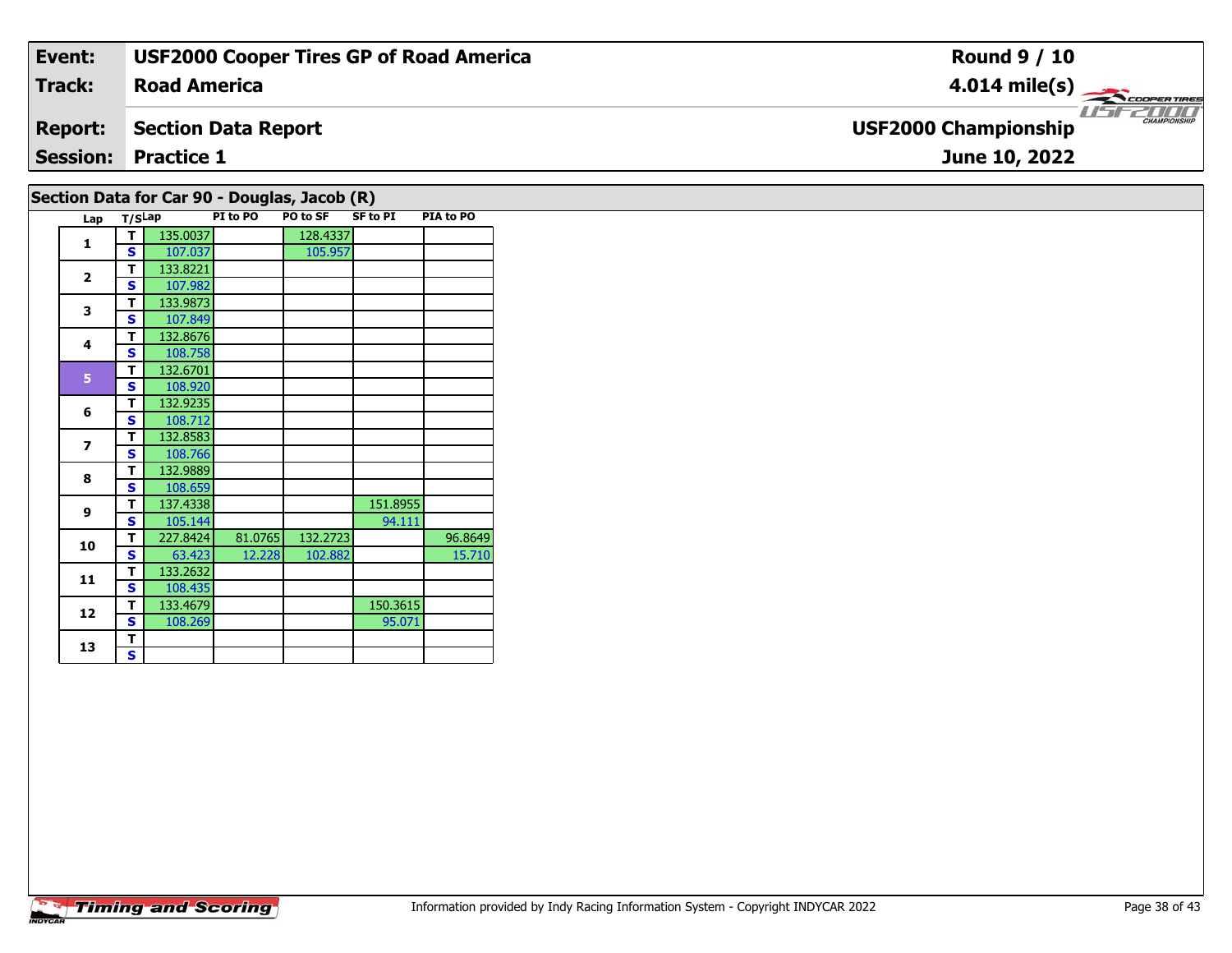| Event:<br><b>USF2000 Cooper Tires GP of Road America</b> |     |                     |                            |                                             |          |                 |              |                 |                 |                 | <b>Round 9 / 10</b> |                 |                 |                                              |                   |                         |  |  |
|----------------------------------------------------------|-----|---------------------|----------------------------|---------------------------------------------|----------|-----------------|--------------|-----------------|-----------------|-----------------|---------------------|-----------------|-----------------|----------------------------------------------|-------------------|-------------------------|--|--|
| Track:                                                   |     | <b>Road America</b> |                            |                                             |          |                 |              |                 |                 |                 |                     |                 |                 |                                              |                   | $4.014 \text{ mile(s)}$ |  |  |
| <b>Report:</b><br><b>Session:</b>                        |     | <b>Practice 1</b>   | <b>Section Data Report</b> |                                             |          |                 |              |                 |                 |                 |                     |                 |                 | <b>USF2000 Championship</b><br>June 10, 2022 |                   | <b>CHAMPIONSHIP</b>     |  |  |
|                                                          |     |                     |                            | Section Data for Car 91 - Brienza, Joey (R) |          |                 |              |                 |                 |                 |                     |                 |                 |                                              |                   |                         |  |  |
| Lap                                                      |     | T/SI12 to I13       | I13 to I14 I14 to SF       |                                             | SF to I1 | <b>I1 to I2</b> | $I2$ to $I3$ | <b>I3 to I4</b> | <b>I4 to I5</b> | <b>I5 to I6</b> | <b>16 to 17</b>     | <b>I7 to I8</b> | <b>I8 to I9</b> | <b>I9 to I10</b>                             | <b>I10 to I11</b> | I11 to I12              |  |  |
|                                                          |     | 5.8558              | 4.3527                     | 8.0167                                      | 6.2207   | 10.5284         | 9.7911       | 12.9142         | 11.5423         | 12.7548         | 8.6583              | 12.7284         | 8.4860          | 8.6459                                       | 9.4947            | 4.6545                  |  |  |
|                                                          | s l | 89.655              | 101.504                    | 121.111                                     | 135.252  | 112.423         | 96.098       | 130.037         | 88.016          | 88.790          | 88.433              | 105.473         | 132.009         | 138.321                                      | 85.526            | 103.565                 |  |  |
|                                                          |     | 5.9716              | 4.3906                     | 8.1053                                      | 7.7678   | 11.3306         | 9.8753       | 13.0474         | 13.8766         | 14.3376         | 10.2459             | 14.4966         | 9.7043          | 10.6527                                      | 9.8312            | 5.8276                  |  |  |
| 2                                                        | S.  | 87.916              | 100.628                    | 119.787                                     | 108.314  | 104.464         | 95.279       | 128,709         | 73.210          | 78.988          | 74.731              | 92.608          | 115,436         | 112.263                                      | 82.599            | 82.718                  |  |  |

**<sup>T</sup>** 6.9746 6.9871 10.7002 13.2973 11.7785 12.6432 8.5536 12.7260 8.6302 8.6800 9.3759 4.3584 **<sup>S</sup>** 75.273 63.233 87.934 126.290 86.251 89.574 89.516 105.493 129.803 137.778 86.610 110.601

4 | **T** | 5.7986 | 4.3656 | 8.0699 | 6.3012 | 10.5044 | 9.6718 | 13.0630 | 11.3021 | 12.2969 | 8.3589 | 12.6716 | 8.6114 | 8.5884 | 9.2110 | 4.3356<br>- | S | 90.539 | 101.204 | 120.312 | 133.524 | 112.680 | 97.284 | 128.555

5 | T | 5.7437| 4.3129| 8.0429| 6.2856| 10.3996| 9.5960| 13.0426| 11.2786| 12.3158| 8.4117| 12.5592| 8.5773| 8.5359| 9.1953| 4.3129<br>| S | 91.404| 102.441| 120.716| 133.856| 113.816| 98.052| 128.756| 90.074| 91.955| 91.026|

6 | T | 5.7936| 4.3848| 8.0744| 6.2907| 10.4755| 9.6341| 13.0128| 11.2523| 12.2686| 8.3168| 12.6333| 8.5736| 8.5484| 9.2463| 4.3073<br>| S | 90.617| 100.761| 120.245| 133.747| 112.991| 97.664| 129.051| 90.285| 92.309| 92.064|

7 | T | 5.6854 | 4.3262 | 8.0147 | 6.2641 | 10.3983 | 9.7224 | 13.0243 | 11.5789 | 12.9997 | 9.3921 | 13.7304 | 9.0678 | 9.0023 | 9.5573 | 4.3117<br>7 | S | 92.342 | 102.126 | 121.141 | 134.315 | 113.830 | 96.777 | 128.937 |

8 T | 5.6802 4.3302 8.0189 6.2738 10.4973 9.6518 12.9332 11.4150 12.4650 8.5837 12.8022 8.5475 8.5341 9.3628 4.3125<br>8 S 92.426 102.032 121.078 134.108 112.756 97.485 129.846 88.998 90.854 89.202 104.865 131.059 140.133 86.

11 5.6936| 4.3277| 7.9682| 6.2063| 10.4581| 9.5957| 12.8903| 11.4323| 12.2843| 8.4447| 12.5714| 8.4810| 8.4608| 9.2095| 4.2972 .<br>S 92.209| 102.091| 121.848| 135.566| 113.179| 98.055| 130.278| 88.863| 92.191| 90.670| 106.7

0 | T | 5.6889| 4.3407| 7.9493| 6.1682| 10.4511| 9.7638| 13.8923| 12.6549| 12.7162| 12.7534| 18.5072| 8.6036| 8.5201| 9.2253| 4.2995<br>| S | 92.285| 101.785| 122.138| 136.403| 113.255| 96.367| 120.881| 80.278| 89.060| 60.037

**<sup>T</sup>** 5.6775 4.3455 8.0191 6.2518 10.4221 9.6113 13.0094 11.4864 12.2413 8.5705 12.7055 8.5406 8.4916 9.2476 4.3709 **<sup>S</sup>** 92.470 101.673 121.075 134.579 113.570 97.896 129.085 88.445 92.515 89.339 105.663 131.165 140.834 87.811 110.285

**3**

**4**

**5**

**6**

**7**

**8**

**9**

**10**

**11**

**12**

**<sup>T</sup>** 6.0012 **<sup>S</sup>** 87.483

111.183

111.799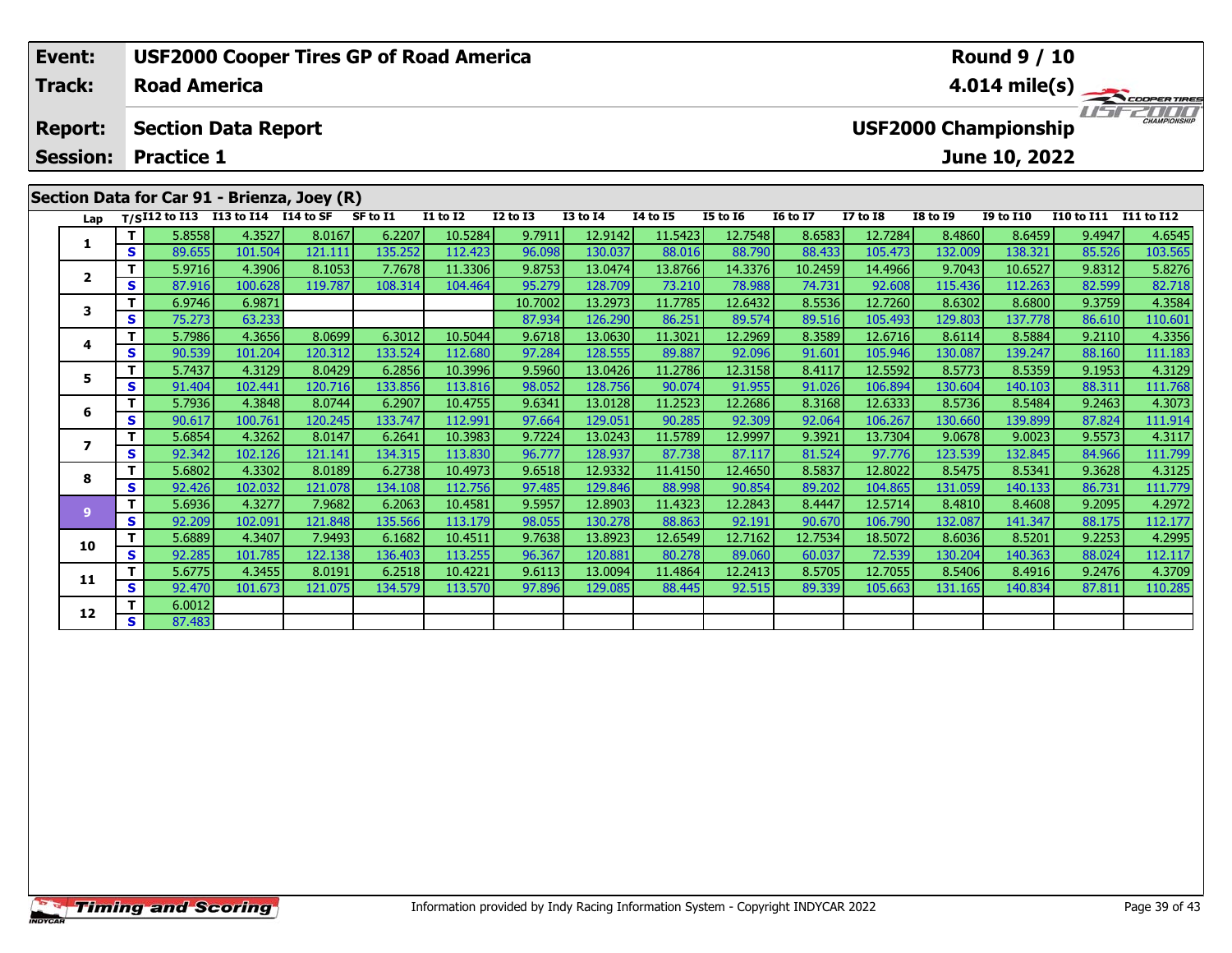| Event:                                      | <b>USF2000 Cooper Tires GP of Road America</b> | <b>Round 9 / 10</b>                         |  |  |  |  |  |
|---------------------------------------------|------------------------------------------------|---------------------------------------------|--|--|--|--|--|
| <b>Track:</b>                               | <b>Road America</b>                            | $4.014 \text{ mile(s)}$                     |  |  |  |  |  |
| <b>Report:</b>                              | <b>Section Data Report</b>                     | CHAMPIONSHIP<br><b>USF2000 Championship</b> |  |  |  |  |  |
|                                             | <b>Session: Practice 1</b>                     | June 10, 2022                               |  |  |  |  |  |
| Section Data for Car 91 - Brienza, Joey (R) |                                                |                                             |  |  |  |  |  |

|  | Lap                      | T/SLap |          | PI to PO | PO to SF | <b>SF to PI</b> | PIA to PO |
|--|--------------------------|--------|----------|----------|----------|-----------------|-----------|
|  | 1                        | т      | 134.6445 |          | 128.6660 |                 |           |
|  |                          | S      | 107.323  |          | 105.765  |                 |           |
|  | $\overline{2}$           | T      | 149.4611 |          |          | 168.4548        |           |
|  |                          | S      | 96.683   |          |          | 84.860          |           |
|  | 3                        | т      | 340.8949 | 186.0556 | 135.6122 |                 | 201.6859  |
|  |                          | S      | 42.390   | 5.328    | 100.348  |                 | 7.545     |
|  | 4                        | т      | 133.1504 |          |          |                 |           |
|  |                          | S      | 108.527  |          |          |                 |           |
|  | 5                        | т      | 132.6100 |          |          |                 |           |
|  |                          | S      | 108.969  |          |          |                 |           |
|  | 6                        | т      | 132.8125 |          |          |                 |           |
|  |                          | S      | 108.803  |          |          |                 |           |
|  | $\overline{\phantom{a}}$ | т      | 137.0756 |          |          |                 |           |
|  |                          | S      | 105.419  |          |          |                 |           |
|  | 8                        | т      | 133.4082 |          |          |                 |           |
|  |                          | S      | 108.317  |          |          |                 |           |
|  | $\overline{9}$           | т      | 132.3211 |          |          |                 |           |
|  |                          | S      | 109.207  |          |          |                 |           |
|  | 10                       | т      | 145.5345 |          |          |                 |           |
|  |                          | S      | 99.292   |          |          |                 |           |
|  | 11                       | т      | 132.9911 |          |          | 147.3589        |           |
|  |                          | S      | 108.657  |          |          | 97.008          |           |
|  | 12                       | т      |          |          |          |                 |           |
|  |                          | S      |          |          |          |                 |           |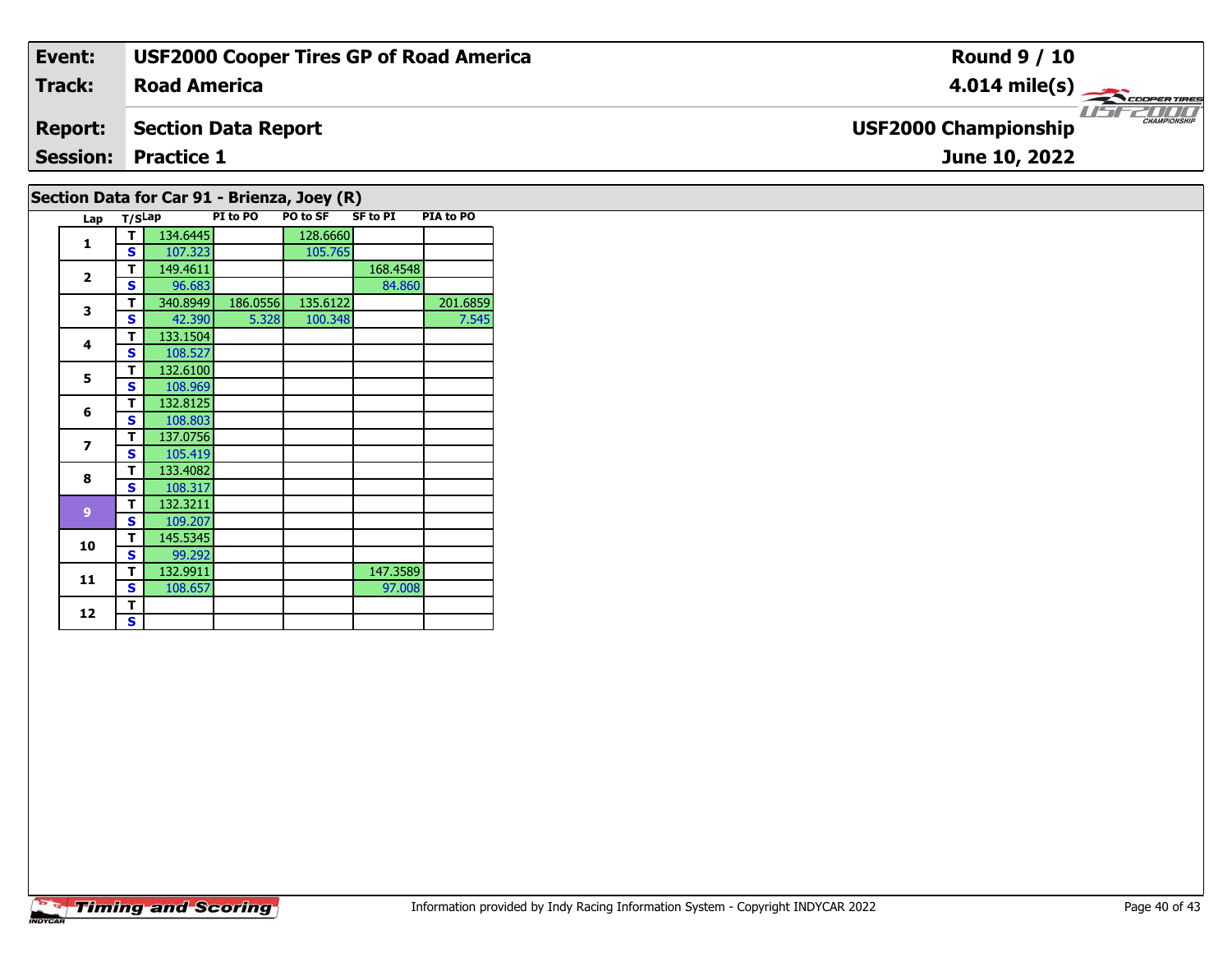| Event:                                  |                                                           | <b>USF2000 Cooper Tires GP of Road America</b> |         |         |          |                 |                 |                 |                 |                         | <b>Round 9 / 10</b>     |                 |                 |                  |                   |            |
|-----------------------------------------|-----------------------------------------------------------|------------------------------------------------|---------|---------|----------|-----------------|-----------------|-----------------|-----------------|-------------------------|-------------------------|-----------------|-----------------|------------------|-------------------|------------|
| <b>Track:</b>                           | <b>Road America</b>                                       |                                                |         |         |          |                 |                 |                 |                 |                         | $4.014 \text{ mile(s)}$ |                 |                 |                  |                   |            |
| <b>Report:</b>                          | <b>USF2000 Championship</b><br><b>Section Data Report</b> |                                                |         |         |          |                 |                 |                 |                 | <b>THE CHAMPIONSHIP</b> |                         |                 |                 |                  |                   |            |
| <b>Session:</b>                         | <b>Practice 1</b><br>June 10, 2022                        |                                                |         |         |          |                 |                 |                 |                 |                         |                         |                 |                 |                  |                   |            |
| Section Data for Car 92 - Frazer, Billy |                                                           |                                                |         |         |          |                 |                 |                 |                 |                         |                         |                 |                 |                  |                   |            |
| Lap                                     |                                                           | $T/SI12$ to I13 I13 to I14 I14 to SF           |         |         | SF to I1 | <b>I1 to I2</b> | <b>I2 to I3</b> | <b>I3 to I4</b> | <b>I4 to I5</b> | <b>I5 to 16</b>         | <b>16 to 17</b>         | <b>I7 to I8</b> | <b>I8 to I9</b> | <b>I9 to I10</b> | <b>I10 to I11</b> | I11 to I12 |
|                                         |                                                           | 5.7448                                         | 4.3882  | 8.1049  | 6.3179   | 10.5751         | 9.7484          | 13.1616         | 11.4130         | 12.4048                 | 8.5404                  | 12.7819         | 8.6034          | 8.5385           | 9.3555            | 4.3648     |
|                                         | s '                                                       | 91.387                                         | 100.683 | 119.793 | 133.171  | 111.927         | 96.519          | 127.592         | 89.013          | 91.295                  | 89.654                  | 105.031         | 130.208         | 140.061          | 86.799            | 110.439    |
|                                         |                                                           | 5.6453                                         | 4.3267  | 8.0455  | 6.2659   | 10.3370         | 9.5848          | 13.0860         | 11.2582         | 12.2845                 | 8.4736                  | 12.6104         | 8.5670          | 8.5049           | 9.2363            | 4.3338     |
|                                         | S.                                                        | 92.998                                         | 102.114 | 120.677 | 134.277  | 114.505         | 98.167          | 128.329         | 90.237          | 92.189                  | 90.361                  | 106.460         | 130.761         | 140.614          | 87.919            | 111.229    |
|                                         |                                                           | 5.6414                                         | 4.3318  | 8.0257  | 6.2553   | 10.2750         | 9.4882          | 13.0139         | 11.2253         | 12.2698                 | 8.4293                  | 12.5671         | 8.5516          | 8.4981           | 9.2393            | 4.3245     |
|                                         | S.                                                        | 93.062                                         | 101.994 | 120.975 | 134.504  | 115.196         | 99.166          | 129.040         | 90.502          | 92.300                  | 90.836                  | 106.827         | 130.996         | 140.727          | 87.890            | 111.468    |
|                                         |                                                           | 5.6628                                         | 4.3213  | 8.0184  | 6.2592   | 10.2813         | 9.4935          | 13.0011         | 11.2043         | 12.2908                 | 8.4507                  | 12.5758         | 8.5263          | 8.4641           | 9.2063            | 4.3133     |
| 4                                       | S.                                                        | 92.710                                         | 102.242 | 121.085 | 134,420  | 115.125         | 99.111          | 129.167         | 90.671          | 92.142                  | 90.606                  | 106.753         | 131.385         | 141.292          | 88.205            | 111.758    |

5 | T | 5.6157| 4.3935| 8.0341| 6.2532| 10.2498| 9.4908| 12.9799| 11.1646| 12.2681| 8.3850| 12.5537| 8.4918| 8.4249| 9.2998| 4.3292<br>| S | 93.488| 100.562| 120.849| 134.549| 115.479| 99.139| 129.378| 90.994| 92.313| 91.316|

**<sup>T</sup>** 5.6329 4.3481 8.0027 6.2240 10.1858 9.5925 12.9836 11.1672 12.2731 8.4241 12.4940 8.4830 8.4215 9.3127 4.3292 **<sup>S</sup>** 93.202 101.612 121.323 135.181 116.205 98.088 129.341 90.973 92.275 90.892 107.452 132.056 142.007 87.198 111.347

**<sup>T</sup>** 5.6358 4.3419 7.9846 6.2140 10.2120 9.4701 12.8615 11.2526 12.1763 8.3800 12.4819 8.4347 8.3592 9.2163 4.2708 **<sup>S</sup>** 93.154 101.757 121.598 135.398 115.906 99.356 130.569 90.282 93.009 91.370 107.556 132.812 143.065 88.110 112.870

**<sup>T</sup>** 5.7859 4.3051 7.8243 6.0468 10.3939 9.5927 12.9516 11.2555 12.2781 8.4989 12.5293 8.4878 8.4171 9.1682 4.2894 **<sup>S</sup>** 90.738 102.627 124.089 139.142 113.878 98.086 129.661 90.259 92.237 90.092 107.149 131.981 142.081 88.572 112.381

**<sup>T</sup>** 5.6891 9.9073 13.0717 11.3298 12.3217 8.5356 12.6616 8.5519 8.4915 9.2858 4.3172 **<sup>S</sup>** 92.282 94.971 128.470 89.667 91.911 89.705 106.029 130.992 140.836 87.450 111.657

0 T 5.5609 4.3239 7.9806 6.2178 10.2789 9.5945 12.9272 11.1947 12.3230 8.4418 12.5968 8.6135 8.5358 9.2480 4.3247<br>S 94.409 102.180 121.659 135.315 115.152 98.068 129.906 90.749 91.901 90.701 106.575 130.055 140.105 87.808

**<sup>T</sup>** 5.6345 4.3284 8.0094 6.2561 10.5417 10.1376 14.9244 12.7746 12.9291 12.5587 18.0650 8.6198 8.5304 9.3070 4.3352 **<sup>S</sup>** 93.176 102.074 121.221 134.487 112.281 92.814 112.522 79.526 87.593 60.968 74.315 129.960 140.194 87.251 111.193

**5**

**6**

**8**

**9**

**10**

**11**

**12**

**<sup>T</sup>** 5.6848 **<sup>S</sup>** 92.352

111.758

112.870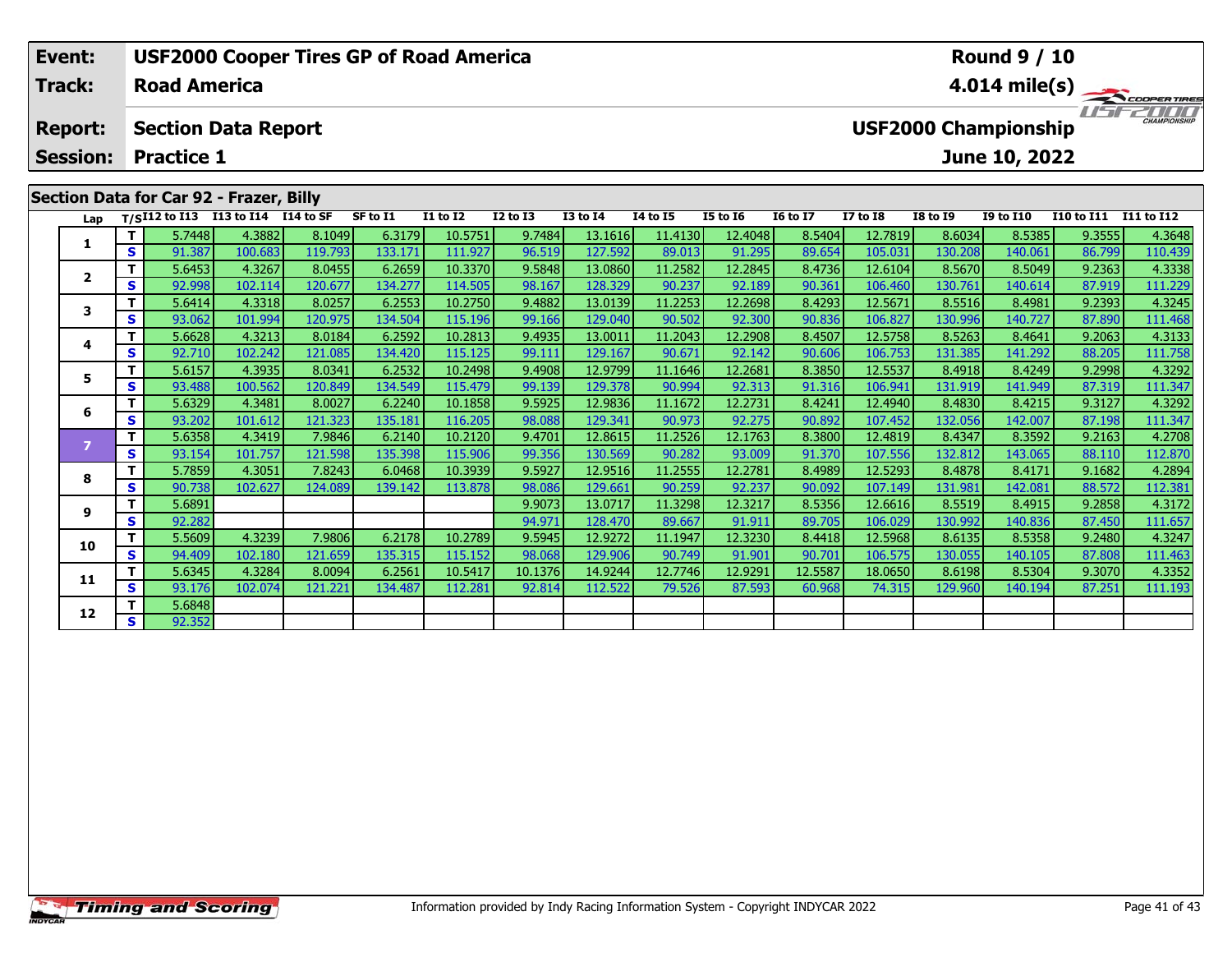| Event:         | <b>USF2000 Cooper Tires GP of Road America</b> | <b>Round 9 / 10</b>                         |
|----------------|------------------------------------------------|---------------------------------------------|
| Track:         | <b>Road America</b>                            | $4.014 \text{ mile(s)}$                     |
| <b>Report:</b> | Section Data Report                            | CHAMPIONSHIP<br><b>USF2000 Championship</b> |
|                | <b>Session: Practice 1</b>                     | June 10, 2022                               |
|                |                                                |                                             |

# **Section Data for Car 92 - Frazer, Billy**

|  | Lap            | T/SLap |          | PI to PO | PO to SF | <b>SF to PI</b> | PIA to PO |
|--|----------------|--------|----------|----------|----------|-----------------|-----------|
|  | 1              | т      | 134.0432 |          | 127.5050 |                 |           |
|  |                | Ś      | 107.804  |          | 106.728  |                 |           |
|  | $\overline{2}$ | т      | 132.5599 |          |          |                 |           |
|  |                | S      | 109.010  |          |          |                 |           |
|  | 3              | т      | 132.1363 |          |          |                 |           |
|  |                | S      | 109.360  |          |          |                 |           |
|  | 4              | T      | 132.0692 |          |          |                 |           |
|  |                | S      | 109.415  |          |          |                 |           |
|  | 5              | т      | 131.9341 |          |          |                 |           |
|  |                | Ś      | 109.527  |          |          |                 |           |
|  | 6              | T      | 131.8744 |          |          |                 |           |
|  |                | Ś      | 109.577  |          |          |                 |           |
|  | $\overline{7}$ | т      | 131.2917 |          |          |                 |           |
|  |                | S      | 110.063  |          |          |                 |           |
|  | 8              | т      | 131.8246 |          |          | 146.0120        |           |
|  |                | S      | 109.618  |          |          | 97.903          |           |
|  | 9              | т      | 225.4532 | 79.8772  | 131.3387 |                 | 96.4414   |
|  |                | S      | 64.095   | 12.411   | 103.613  |                 | 15.779    |
|  | 10             | т      | 132.1621 |          |          |                 |           |
|  |                | S      | 109.338  |          |          |                 |           |
|  | 11             | т      | 146.9519 |          |          | 159.4415        |           |
|  |                | S      | 98.334   |          |          | 89.657          |           |
|  | 12             | т      |          |          |          |                 |           |
|  |                | S      |          |          |          |                 |           |